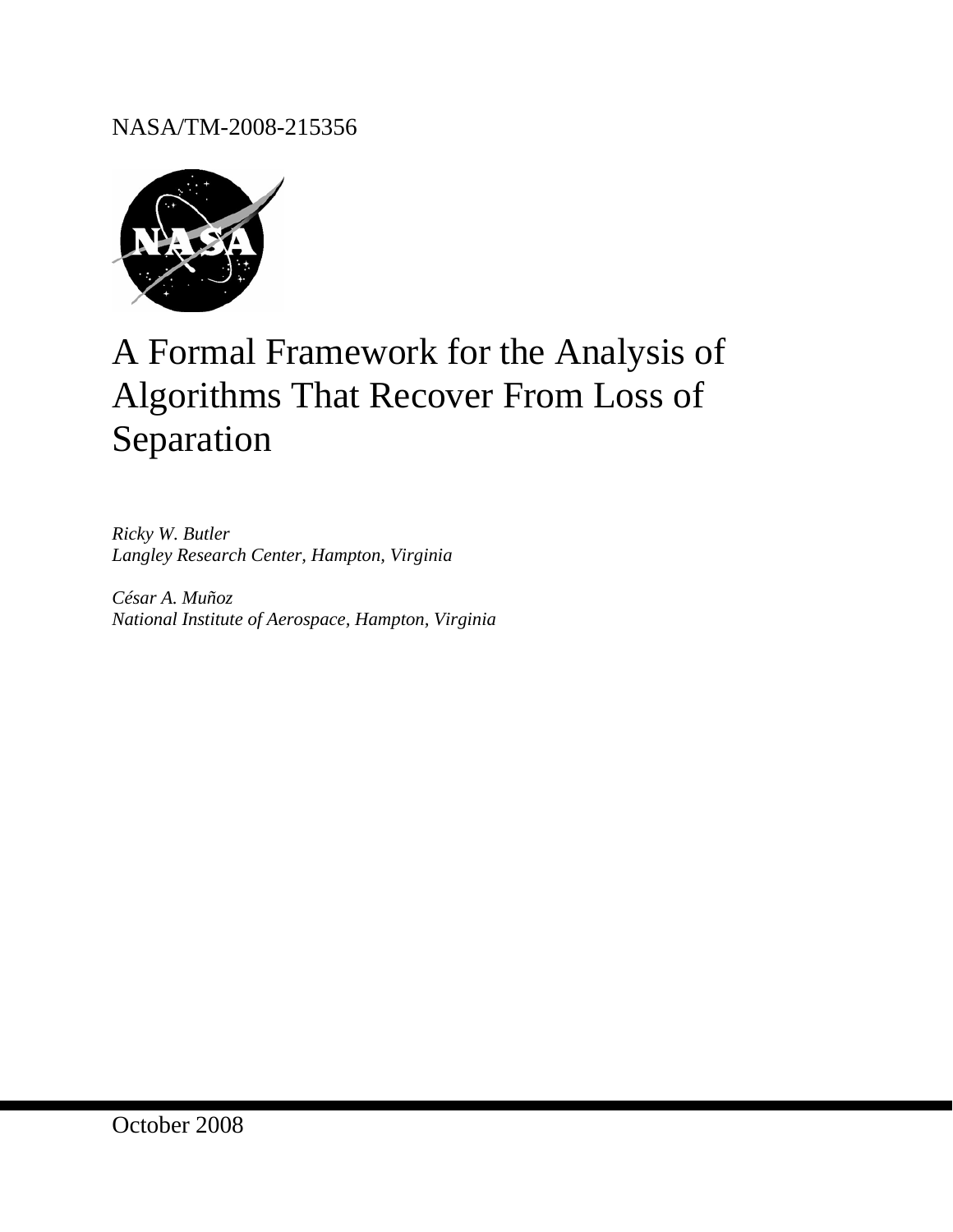Since its founding, NASA has been dedicated to the advancement of aeronautics and space science. The NASA Scientific and Technical Information (STI) Program Office plays a key part in helping NASA maintain this important role.

The NASA STI Program Office is operated by Langley Research Center, the lead center for NASA's scientific and technical information. The NASA STI Program Office provides access to the NASA STI Database, the largest collection of aeronautical and space science STI in the world. The Program Office is also NASA's institutional mechanism for disseminating the results of its research and development activities. These results are published by NASA in the NASA STI Report Series, which includes the following report types:

- TECHNICAL PUBLICATION. Reports of completed research or a major significant phase of research that present the results of NASA programs and include extensive data or theoretical analysis. Includes compilations of significant scientific and technical data and information deemed to be of continuing reference value. NASA counterpart of peerreviewed formal professional papers, but having less stringent limitations on manuscript length and extent of graphic presentations.
- TECHNICAL MEMORANDUM. Scientific and technical findings that are preliminary or of specialized interest, e.g., quick release reports, working papers, and bibliographies that contain minimal annotation. Does not contain extensive analysis.
- CONTRACTOR REPORT. Scientific and technical findings by NASA-sponsored contractors and grantees.
- CONFERENCE PUBLICATION. Collected papers from scientific and technical conferences, symposia, seminars, or other meetings sponsored or co-sponsored by NASA.
- SPECIAL PUBLICATION. Scientific. technical, or historical information from NASA programs, projects, and missions, often concerned with subjects having substantial public interest.
- TECHNICAL TRANSLATION. Englishlanguage translations of foreign scientific and technical material pertinent to NASA's mission.

Specialized services that complement the STI Program Office's diverse offerings include creating custom thesauri, building customized databases, organizing and publishing research results ... even providing videos.

For more information about the NASA STI Program Office, see the following:

- Access the NASA STI Program Home Page at *http://www.sti.nasa.gov*
- E-mail your question via the Internet to help@sti.nasa.gov
- Fax your question to the NASA STI Help Desk at (301) 621-0134
- Phone the NASA STI Help Desk at (301) 621-0390
- Write to: NASA STI Help Desk NASA Center for AeroSpace Information 7115 Standard Drive Hanover, MD 21076-1320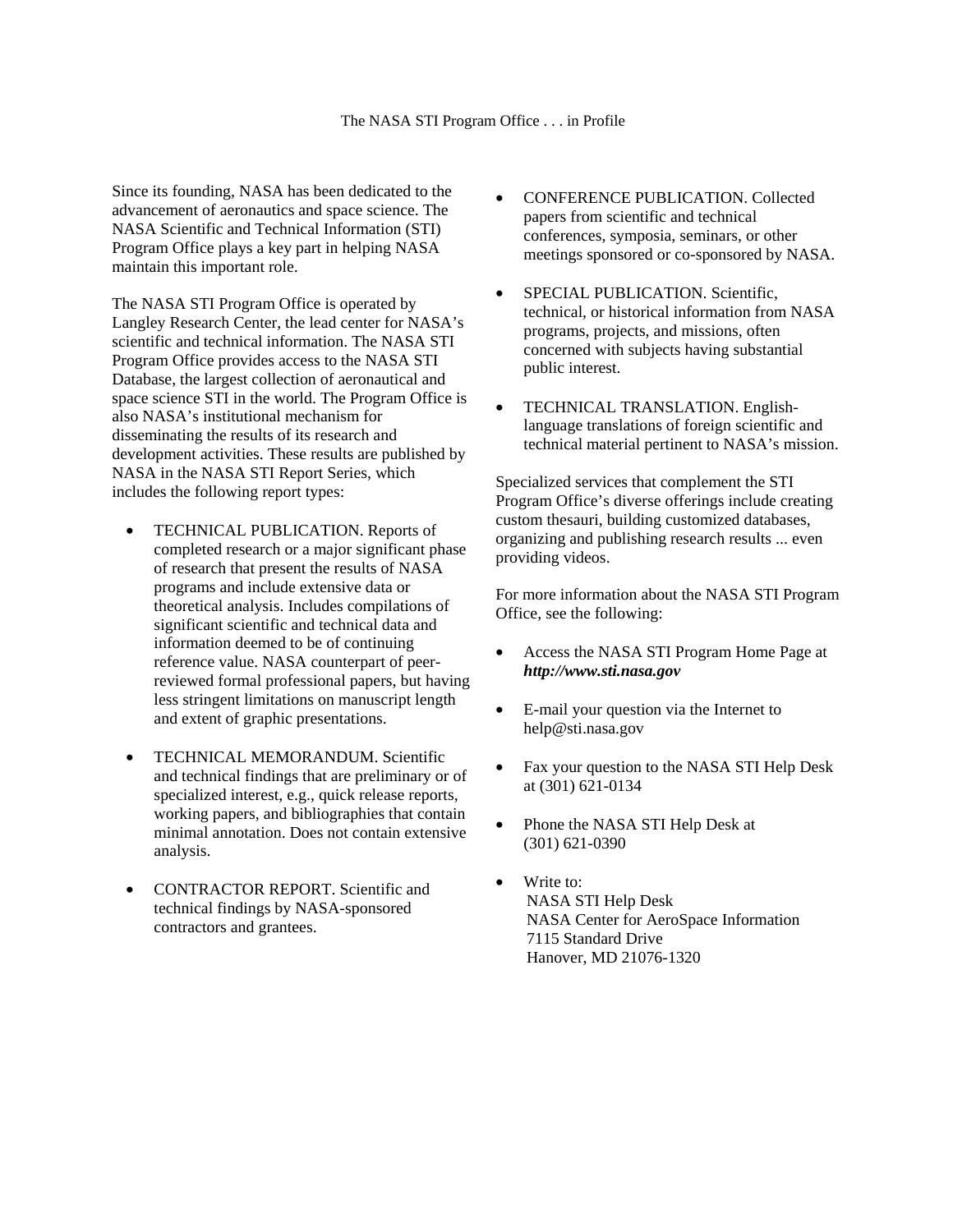NASA/TM-2008-215356



# A Formal Framework for the Analysis of Algorithms That Recover From Loss of Separation

*Ricky W. Butler Langley Research Center, Hampton, Virginia* 

*César A. Muñoz National Institute of Aerospace, Hampton, Virginia* 

National Aeronautics and Space Administration

Langley Research Center Hampton, Virginia 23681-2199

October 2008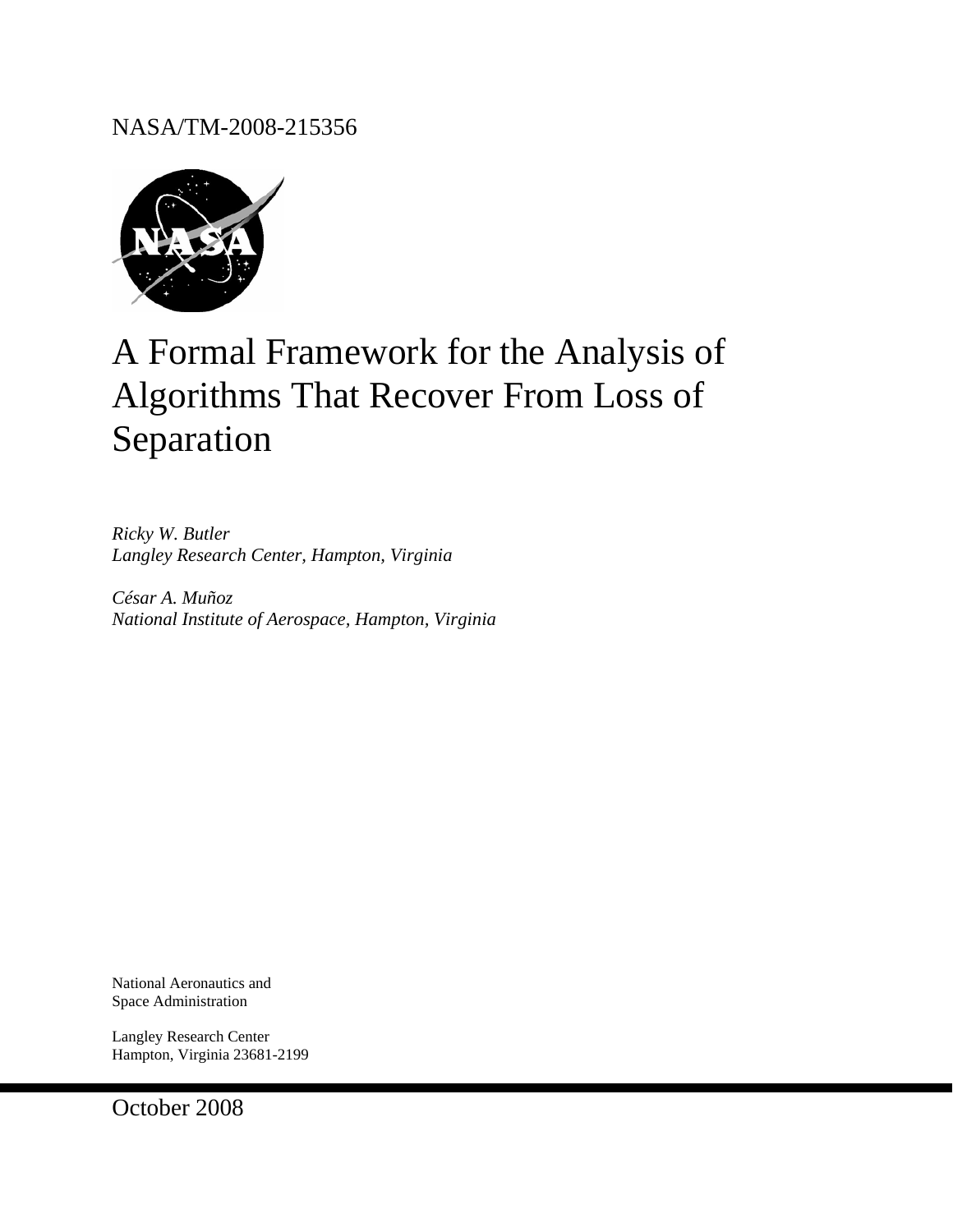The use of trademarks or names of manufacturers in this report is for accurate reporting and does not constitute an official endorsement, either expressed or implied, of such products or manufacturers by the National Aeronautics and Space Administration.

Available from:

NASA Center for AeroSpace Information (CASI) National Technical Information Service (NTIS) 7115 Standard Drive 5285 Port Royal Road Hanover, MD 21076-1320 Springfield, VA 22161-2171 (301) 621-0390 (703) 605-6000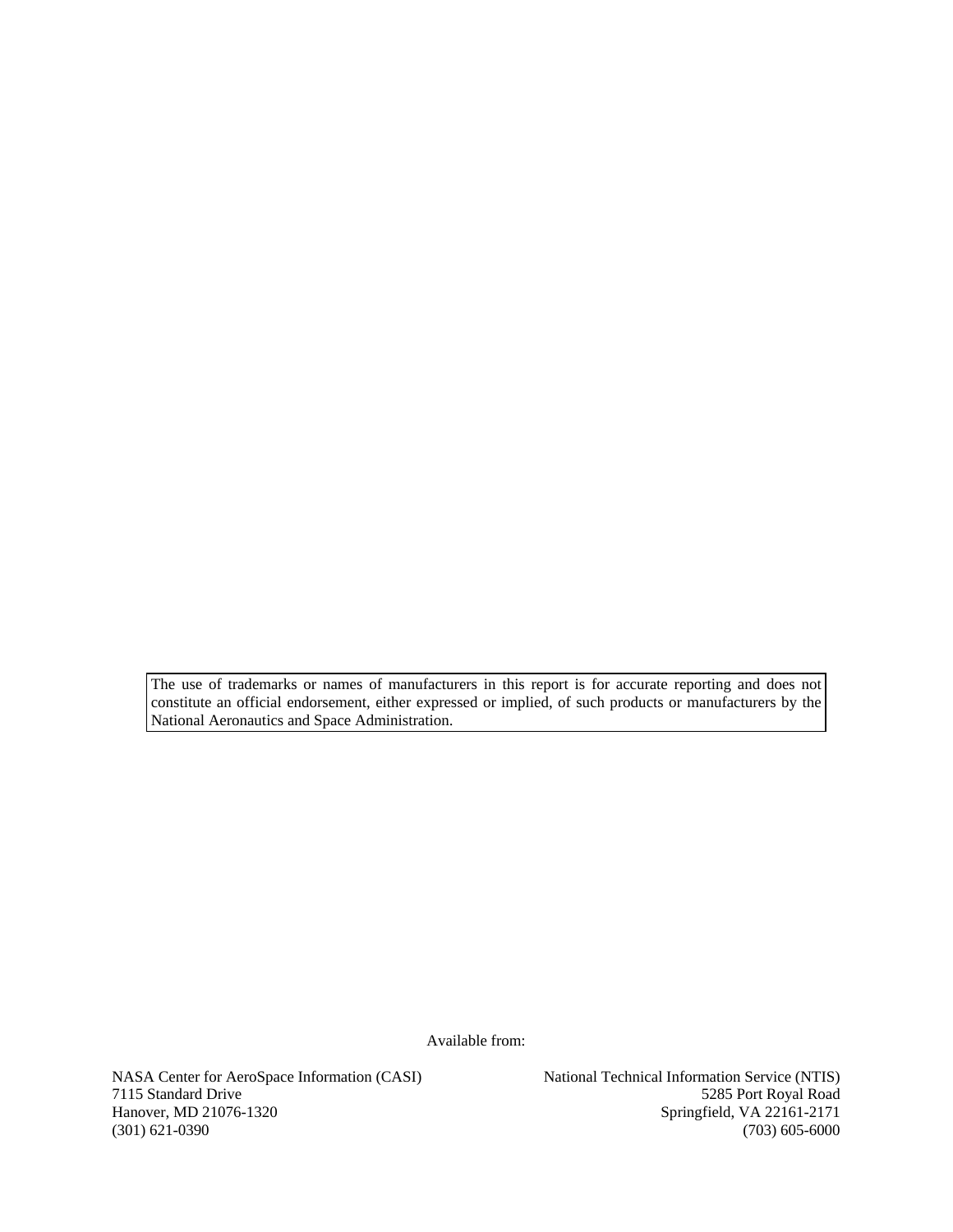## Abstract

We present a mathematical framework for the specification and verification of statebased conflict resolution algorithms that recover from loss of separation. In particular, we propose rigorous definitions of horizontal and vertical maneuver correctness that yield horizontal and vertical separation, respectively, in a bounded amount of time. We also provide sufficient conditions for independent correctness, i.e., separation under the assumption that only one aircraft maneuvers, and for implicitly coordinated correctness, i.e., separation under the assumption that both aircraft maneuver. An important benefit of this approach is that different aircraft can execute different algorithms and implicit coordination will still be achieved, as long as they all meet the explicit criteria of the framework. Towards this end we have sought to make the criteria as general as possible. The framework presented in this paper has been formalized and mechanically verified in the Prototype Verification System (PVS).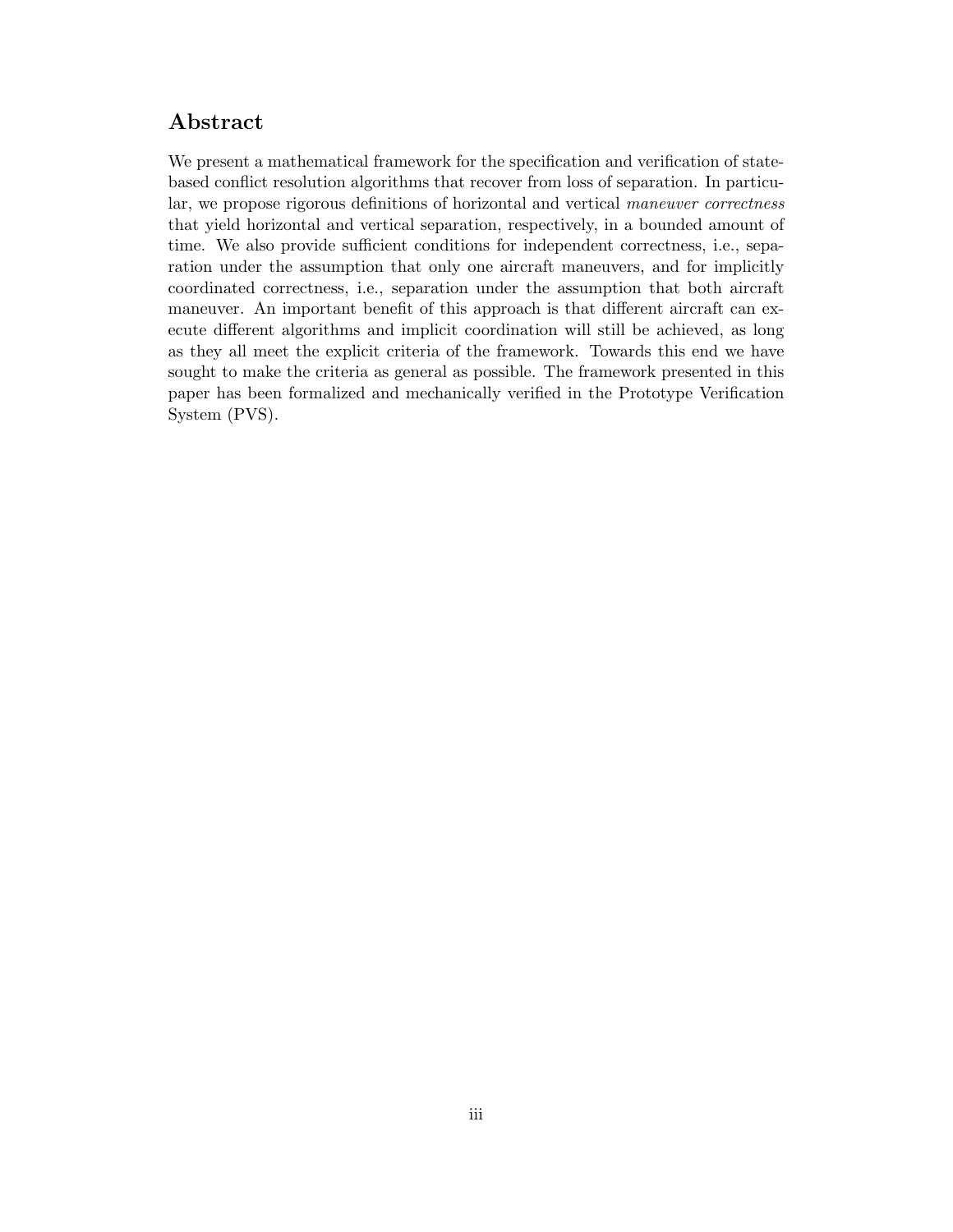# Contents

| 1                           | Introduction                                      | 1                   |  |  |  |  |  |  |
|-----------------------------|---------------------------------------------------|---------------------|--|--|--|--|--|--|
| $\bf{2}$                    | <b>Basic Concepts</b><br>1                        |                     |  |  |  |  |  |  |
| 3                           | Correct Maneuvers for Loss of Separation Recovery |                     |  |  |  |  |  |  |
|                             | 3.1<br>3.2                                        | 4<br>$\overline{5}$ |  |  |  |  |  |  |
| 4                           | Time to Exit                                      | $\overline{5}$      |  |  |  |  |  |  |
|                             | 4.1<br>4.2                                        | $\overline{5}$<br>7 |  |  |  |  |  |  |
| 5                           | Loss of Separation Recovery Criteria              | 7                   |  |  |  |  |  |  |
|                             | 5.1                                               | $\overline{7}$      |  |  |  |  |  |  |
|                             | 5.1.1                                             | 10                  |  |  |  |  |  |  |
|                             | Some Rationale and Observations<br>5.1.2          | 11                  |  |  |  |  |  |  |
|                             | 5.2                                               | 11                  |  |  |  |  |  |  |
| 6                           | <b>Independent and Coordinated Correctness</b>    | 13                  |  |  |  |  |  |  |
|                             | 6.1                                               | 13                  |  |  |  |  |  |  |
|                             | Independent Horizontal Correctness<br>6.1.1       | 14                  |  |  |  |  |  |  |
|                             | 6.1.2<br>Coordinated Horizontal Correctness<br>.  | 15                  |  |  |  |  |  |  |
|                             | 6.2<br>Vertical Correctness                       | 18                  |  |  |  |  |  |  |
|                             | Independent Vertical Correctness<br>6.2.1         | 18                  |  |  |  |  |  |  |
|                             | 6.2.2<br>Coordinated Vertical Correctness         | 19                  |  |  |  |  |  |  |
| 7                           | A Simple Vertical Algorithm<br>22                 |                     |  |  |  |  |  |  |
| 8                           | A Simple Horizontal Algorithm<br>23               |                     |  |  |  |  |  |  |
| 9                           | Practicality of the Criteria                      | 23                  |  |  |  |  |  |  |
|                             | 9.1                                               | 24                  |  |  |  |  |  |  |
|                             | 9.2                                               | 25                  |  |  |  |  |  |  |
|                             | 10 Validation                                     | 29                  |  |  |  |  |  |  |
| 11 Concluding Remarks<br>31 |                                                   |                     |  |  |  |  |  |  |
|                             | A Theorem xy_coordinated Revisited<br>35          |                     |  |  |  |  |  |  |
|                             | <b>B</b> Vectors Library<br>37                    |                     |  |  |  |  |  |  |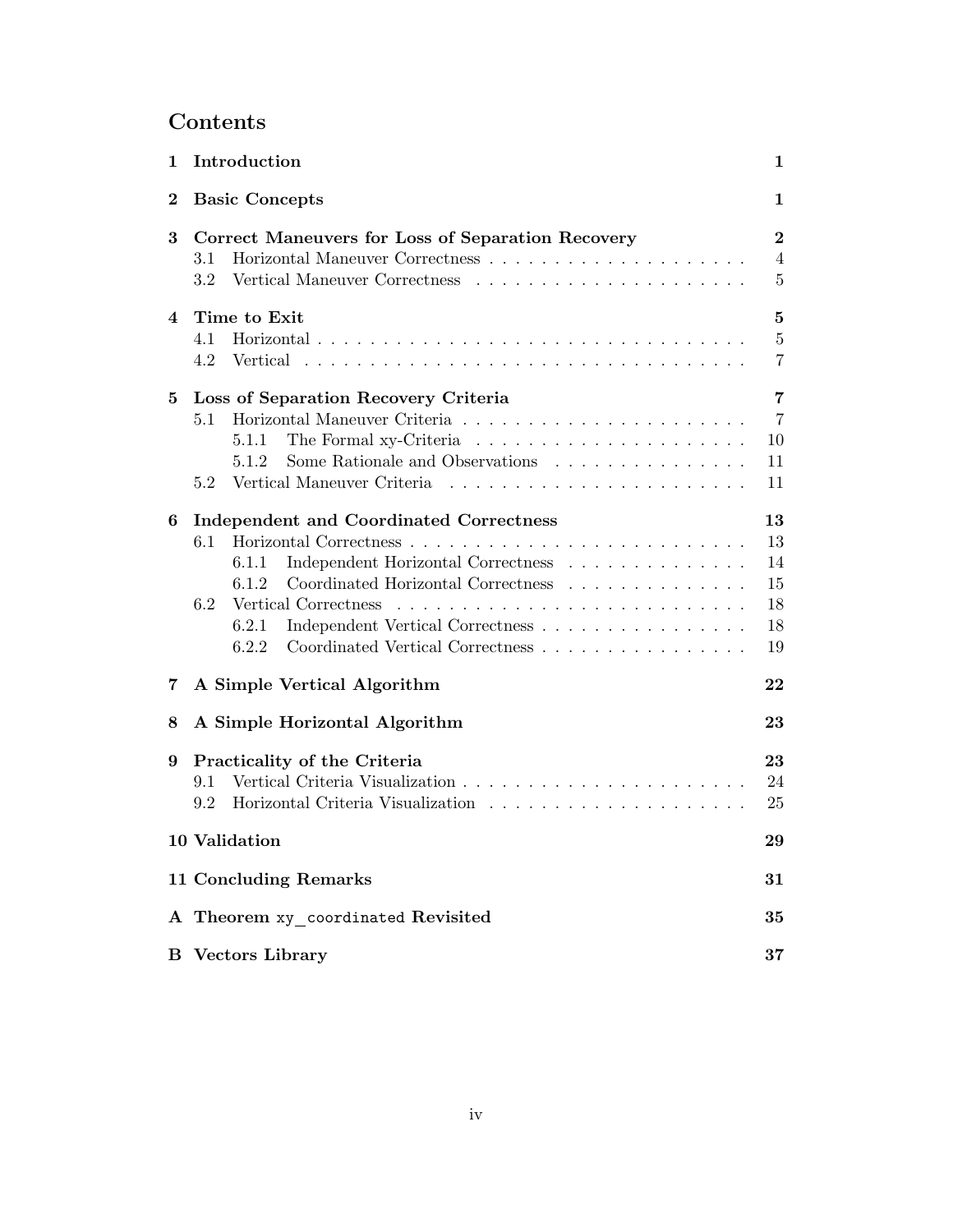## 1 Introduction

This work is motivated by some recent TMX [1] studies of the KB3D [3, 4] Conflict Detection and Resolution (CD&R) algorithm. These studies explored the capabilities of KB3D to deal with multiple aircraft in complex traffic situations. The traffic density was approximately three times that of today's traffic and was generated by extrapolation from existing traffic patterns. There were almost no situations where a loss of separation occurred, but for the few cases where it did occur, it became clear that the algorithm should be generalized to recover from those situations.

In this paper, we present a mathematical framework for the specification and verification of state-based conflict resolution algorithms that recover from loss of separation. In particular, the framework provides:

- Rigorous definitions of horizontal and vertical maneuver correctness that yield horizontal and vertical separation, respectively, in a bounded amount of time.
- Sufficient conditions for maneuvers to be independently correct, e.g., separation is achieved under the assumption that only one aircraft maneuvers, and coordinately correct, e.g., separation is achieved under the assumption that both aircraft maneuver, but without hand-shaking or explicit information exchange.

The techniques developed in this paper will apply to any state-based algorithm used to recover from loss of separation and do not depend upon the use of the KB3D algorithm. It is expected that verification methods developed here will facilitate the proof of correctness of many different kinds of algorithms.

The framework presented in this paper has been formalized and mechanically verified in the Prototype Verification System (PVS) [6] and is electronically available from http://research.nianet.org/fm-at-nia/KB3D.

## 2 Basic Concepts

As typical of state-based approaches, our framework is centered around the idea of modeling aircraft trajectories as linear functions of time into a 3-dimensional vector space with coordinates x, y, and z. In PVS, we define the type of 3-dimensional vectors in a Cartesian coordinate system as follows

Vect3: TYPE =  $[$ # x, y, z: real #]

The components of a vector v are referenced using the back-quote operator, e.g.,  $v'x, v'y, and v'z.$ 

The standard operations on vectors are defined: if u and v are vectors and a is a scalar,  $u + v$ ,  $-u$ ,  $u - v$ ,  $u * v$ , and  $a * v$  denote addition, negation, subtraction, dot product, and scalar multiplication, respectively. We also define

 $sq(v)$  : nnreal =  $v*v$  $norm(v)$  :  $nnreal = sqrt(sq(v))$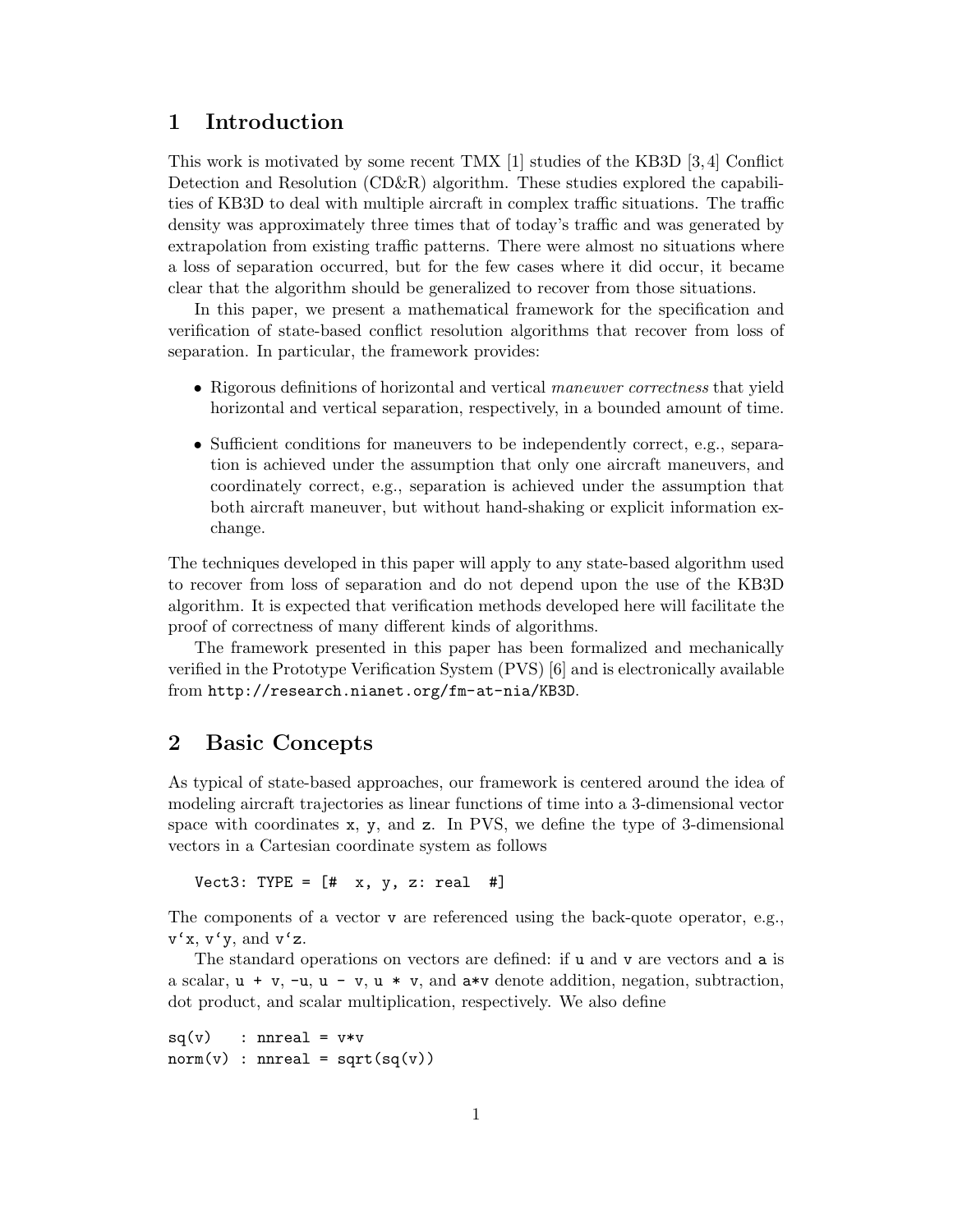where **nnreal** is the type of non-negative real numbers.

The framework is concerned with two aircraft. We will refer to one as the ownship and the other as the *traffic aircraft*. The position and velocity vectors of the ownship and traffic aircraft are denoted so,vo and si,vi, respectively. For some definitions, it is convenient to use a relative coordinate system where the traffic aircraft is located at the origin of the system and is motionless. The relative position and velocity vectors of the ownship are denoted s and v, respectively, where s = so-si and v=vo-vi. Furthermore, new velocity vectors for the ownship and traffic aircraft are denoted nvo and nvi, respectively.

For clarity, we sometimes use standard mathematical notation instead of PVS code. In this case, vector variables are written in boldface, e.g.,  $\bf{v}$ , and their components are referenced by sub-indices, e.g.,  $v_x$ ,  $v_y$ , and  $v_z$ . Position and velocity vectors for the ownship are denoted  $s_o$  and  $v_o$ , respectively. Traffic vectors are indexed by *i*, e.g.,  $s_i$  and  $v_i$ , and new velocity vectors are denoted by primed variables, e.g.,  $v'_o$ and  $\mathbf{v}'_i$ .

Within the translated frame of reference, some concepts can be elegantly defined. For instance, if D and H are, respectively, the diameter and height of the protected zone around each aircraft, the predicates that test if the aircraft are horizontally or vertically separated are conveniently defined in the relative coordinate system as follows

```
horizontal_separation?(s):bool =
  sq(s'x)+sq(s'y) \geq sq(D)vertical_separation?(s):bool =
  abs(s'z) >= H
separation?(s) : bool =
  horizontal_separation?(s) OR vertical_separation?(s)
```
From these predicates, we define *loss of separation* as follows

loss\_of\_separation?(s) : bool = NOT separation?(s)

Therefore, the fact that the ownship and traffic aircraft have lost separation can be simply expressed as loss\_of\_separation?(so-si).

## 3 Correct Maneuvers for Loss of Separation Recovery

We are concerned with the situation where a loss of separation has already occurred. Many conflict detection and resolution algorithms do not address this situation. They are developed with the specific goal of detecting a conflict and recovering before there is a loss of separation. Nevertheless, it is prudent that systems based on these algorithms be able to provide outputs when they find themselves in a state they were designed to prevent. It should be noted the KB3D algorithm proofs do not currently cover the fully general case of multiple aircraft conflicts, and hence it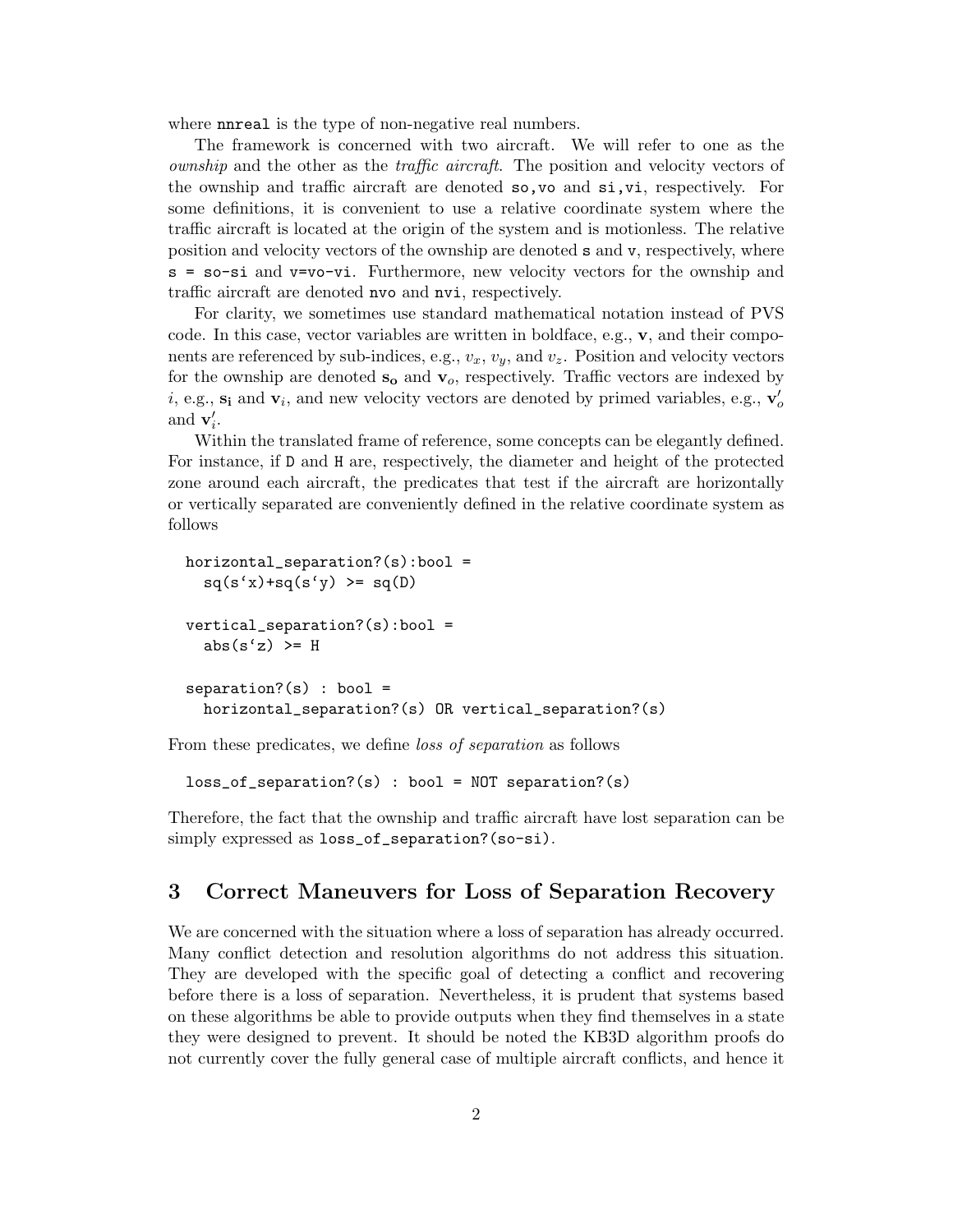is theoretically possible for this undesirable situation to arise in practice. Simulation studies of KB3D at NASA Langley indicate that this will be a rare event even in complex traffic scenarios [2].

In this paper we describe a framework for reasoning about algorithmic solutions to the loss of separation situation. We propose a comprehensive approach to this problem based on two components:

- A formal definition of the concept of maneuver correctness that yields horizontal or vertical separation.
- A set of simple *conditions* or *criteria* that are easily calculated and that guarantee independent and coordinated correctness.

We prove that any algorithm that produces loss of separation recovery maneuvers, which satisfy the criteria, is correct.

An important benefit of this approach is that implicit coordination can be achieved without having every aircraft execute the same algorithm. Different airlines can use different algorithms and there still will be safe coordination in the airspace, as long as these algorithms satisfy the criteria. The criteria embody the "rules of the road". Therefore, it is important that the criteria be as general as possible. We do not want to unnecessarily rule out any good algorithm. In this work, we have sought to make the criteria as general as we could, but we have not offered a proof that the criteria are necessary as well as sufficient.

In a loss of separation situation, the protected zones of the ownship and traffic aircraft overlap. Intuitively, a correct algorithm that recovers from this situation should eventually achieve separation. In PVS, we can write this condition as follows

EXISTS (t: posreal): separation?(s+v\*t)

In other words, there exists a time in the future, i.e.,  $t > 0$ , where the aircraft are separated.

But there are two problems with this as a notion of correctness. Almost all trajectories (except parallel trajectories) eventually lead to this condition. In fact, they could result in a collision in the process. The second problem is that the time to reach separation may be extraordinarily long, e.g., when the paths are nearly parallel. So we need to augment our definition of correctness such that correct recovery maneuvers do not make things worse and achieve recovery in a bounded amount of time. To solve the first problem, we must ensure that aircraft do not get any closer. To solve the second problem, we must consider the time when aircraft recover from loss of separation.

State-based CD&R algorithms typically decompose the 3D airspace into a horizontal 2-dimensional xy-perspective and a vertical z-perspective. We follow the same approach and study the horizontal and vertical cases independently. Because position and velocity vectors are initially given in a 3D coordinate system, we use the function vect2D to convert from 3D to 2D vectors:

 $vect2D(v:Vect3): Vect2 = (v'x,v'y)$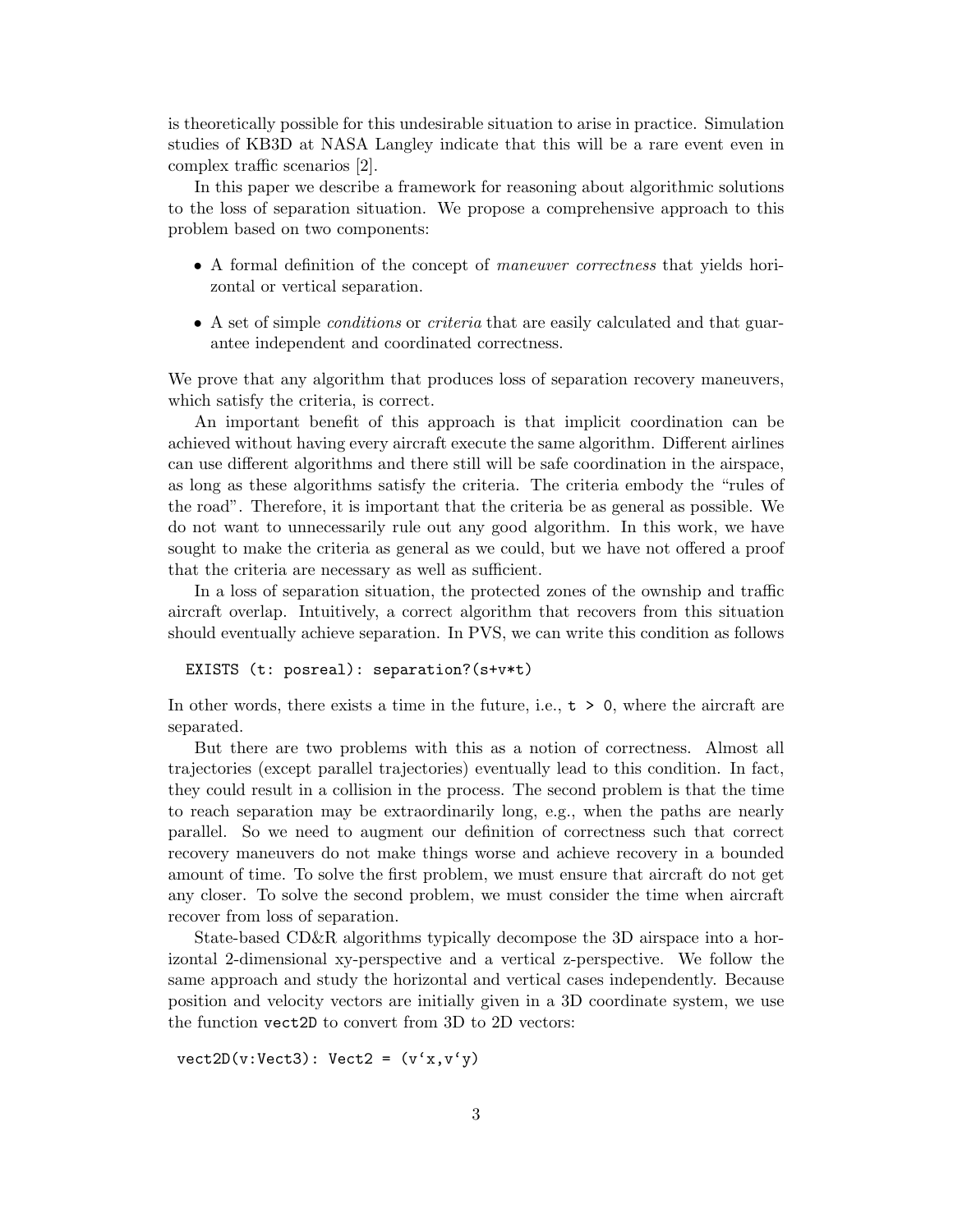where **Vect2** is the type of 2D vectors:

```
Vect2: TYPE = [# x, y: real #]
```
#### 3.1 Horizontal Maneuver Correctness

In order to express the property that aircraft that have lost separation do not get any closer in the horizontal plane, we define a notion of horizontal divergence in the relative coordinate system:

```
xy_divergent?(s, v): bool =
  FORALL (t: posreal): norm(vect2D(s)) < norm(vect2D(s+t*v))
```
We remark that the 2-dimensional norm of the relative position  $s=s\circ-si$  is the horizontal distance between the ownship and traffic aircraft at time 0. Therefore, this predicate states that the horizontal distance between the aircraft at any time in the future t is greater than the horizontal distance at the current time. Furthermore, we note that  $xy$ **divergent?** is equivalent to the seemingly more general predicate:<sup>1</sup>

```
FORALL (t1,t2: possreal): t1 \leq t2 IMPLIES
 norm(vect2D(s+t1*v)) < norm(vect2D(s+t2*v))
```
We assume that there will be an operational constraint that provides a maximum time for recovery from the horizontal loss of separation condition. We call this configurable parameter Th. Thus, at time Th, the aircraft will be located at s+Th\*v, which should be outside of the protection zone, i.e., horizontal\_separation?(s+Th\*v) should hold.

Therefore, we say that the ownship's velocity vector vo is horizontally correct with respect to the relative position **s** and the traffic's velocity vector **vi** if and only if

- xy\_divergent?(s,vo-vi), and
- horizontal\_separation?(s+Th\*(vo-vi)).

In PVS, we define the predicate xy\_correct? as follows:

```
xy\_correct? [Th](s, vi)(vo): bool =
  xy_divergent?(s,vo-vi) AND
  horizontal_separation?(s+Th*(vo-vi))
```
We remark that the predicate  $xy$  correct uses a curryfied list of parameters where s is a relative position, and vo and vi are the untranslated ownship and traffic velocity vectors, respectively. Furthermore, vo is not grouped together with s and vi. This is a matter of style, but here we want to emphasize the fact that  $xy\_correct$ ? $(s, vi)$ is a correctness predicate for vo. The parameter Th is in brackets because it is a parameter to an entire PVS theory.

<sup>1</sup> If the velocity vectors were generalized to non-constant functions of time, then a definition similar to this would be needed.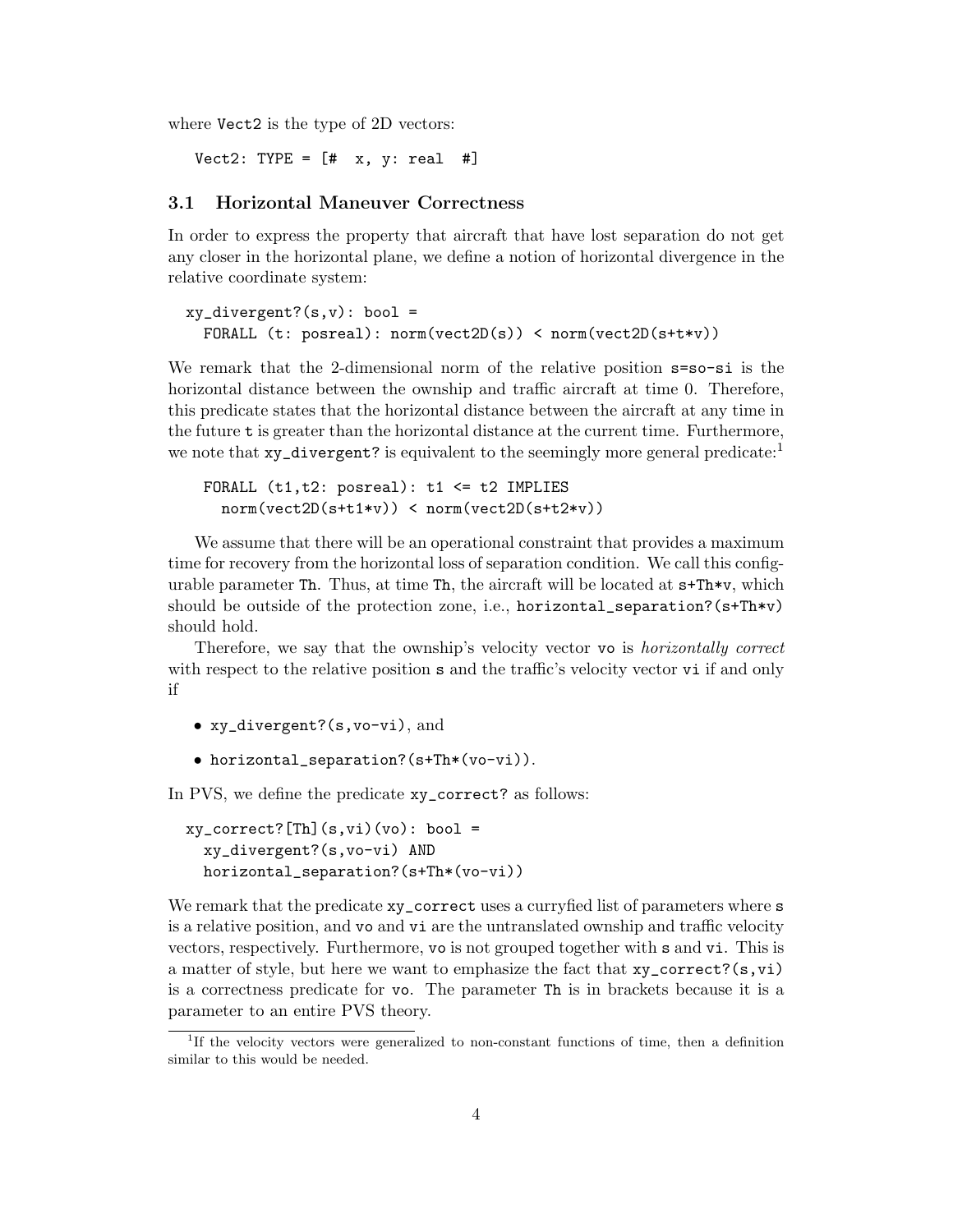#### 3.2 Vertical Maneuver Correctness

The concept of vertical divergence is one dimensional, and can be defined in the relative coordinate system as follows

 $z_divergent?$ (s,v): bool = FORALL (t: posreal):  $abs(s'z) < abs(s'z+tx'z)$ 

We also assume that there will be an operational constraint that provides a maximum recovery time. We will call this configurable parameter Tv. This would lead to the following definition of vertical correctness:

```
z_correct? [Tv](s,vi)(vo): bool =
  z_divergent?(s,vo-vi) AND
  vertical_separation?(s+Tv*(vo-vi))
```
As in the case of xy\_correct?, the predicate z\_correct? uses a curryfied list of parameters where s is a relative position, and vo and vi are the untranslated ownship and traffic velocity vectors, respectively. The parameter Tv is in brackets because it is a parameter to an entire PVS theory.

## 4 Time to Exit

Before defining the criteria for loss of separation recovery maneuvers, we introduce a function that computes the time to exit from horizontal and vertical loss of separation.

#### 4.1 Horizontal

We would like to be able to select from the set of divergent maneuvers those which are most efficient. To do this we need to be able to compute the time to exit the protected zone. Towards this end, we introduce a function tteh which computes the horizontal exit time:

```
tteh(s: (xy_loss?), v:(gs?)): real = THETA(s'x,s'y,v'x,v'y,1)
```
where THETA is defined in PVS as follows

```
THETA(sx,sy,vx:real,vy:real|Delta_ge_0?(sx,sy,vx,vy), eps:Sign):real =
  (-sx*vx - sy*vy +eps * sqrt(Delta(sx,sy,vx,vy))) / (sq(vx)+sq(vy))Delta(sx,sy,vx,vy) : real =
  sq(D) * (sq(vx) + sq(vy)) - sq(sx * vy - sy * vx)
```
where Sign returns values of 1 or  $-1$ :

```
Sign : TYPE = {i:int|i=1 \text{ OR } i=-1}
```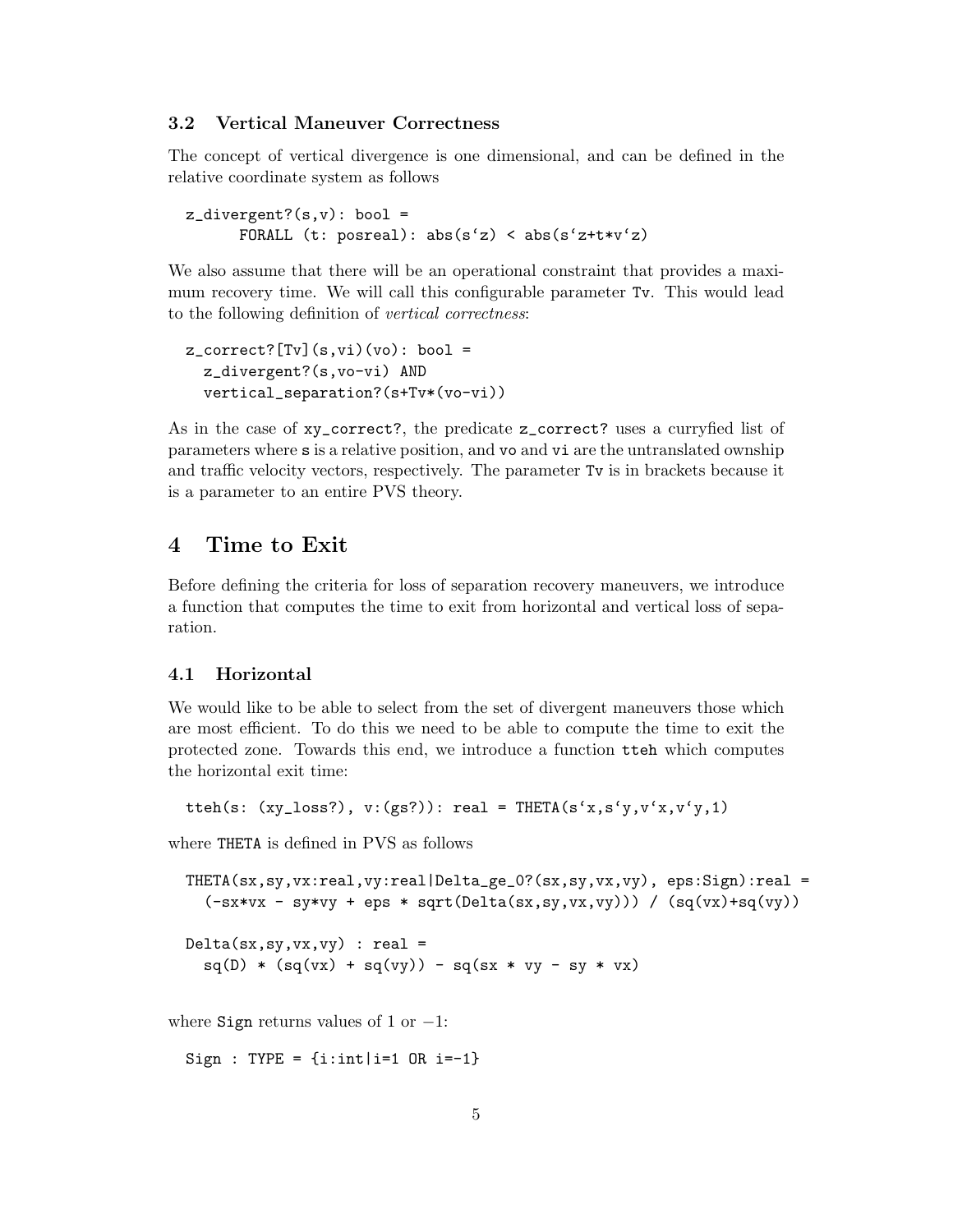and Delta\_ge\_0? is a predicate subtype that guarantees that THETA is a well-defined function, i.e., the square root exists and the division is not zero. Mathematically, the definition of tteh corresponds to

$$
\mathtt{tteh}(\mathbf{s},\mathbf{v})\;\;=\;\;-s_xv_x-s_yv_y\pm\frac{\sqrt{\Delta(s_x,s_y,v_x,v_y)}}{v_x^2+v_y^2}
$$

where

$$
\Delta(s_x, s_y, v_x, v_y) = D^2(v_x^2 + v_y^2) - (s_x v_y - s_y v_x)^2.
$$

and the double sign  $\pm$  is provided formally by the eps argument. Note that the arguments to tteh are constrained by the following predicates:

$$
xy_loss?(s)
$$
: bool = NOT horizontal-separation?(s)  
\n $gs?(v)$  : bool = sq(v'x) + sq(v'y) /= 0

which restrict the use of **tteh** to situations where a loss of separation has occurred and to where the velocity vector is not zero in the xy-plane.

The key property about tteh is that at time  $t_e = \text{tteh}(s,v)$ , the aircraft will be on the circle of radius D, i.e.,

$$
(s_x + v_x t_e)^2 + (s_y + v_y t_e)^2 = D^2
$$

or more formally<sup>2</sup>:

```
Lemma (tteh_sq_D).
  sq(v'x) + sq(v'y) /= 0 AND
 NOT separation?(s) IMPLIES
    sq(s'x + v'x*tteh(s,v)) + sq(s'y + v'y*tteh(s,v)) = sq(D)
```
*Proof.* The location of the aircraft at time t is  $s + tv$ . This line intersects the circle of radius D where

$$
(s_x + tv_x)^2 + (s_y + tv_y)^2 = D^2
$$

Expanding and collecting terms yields

$$
(v_x^2 + v_y^2) t^2 + 2(s_x v_x + s_y v_y) t + s_x^2 + s_y^2 - D^2 = 0.
$$

This is a quadratic equation  $(at^2 + bt + c)$  in t with  $a = (v_x^2 + v_y^2)$ ,  $b = 2(s_xv_x + s_yv_y)$ and  $c = s_x^2 + s_y^2 - D^2$ . The quadratic formula provides a positive solution which is precisely tteh(s,v).  $\Box$ 

<sup>&</sup>lt;sup>2</sup>In PVS, free variables are universally quantified.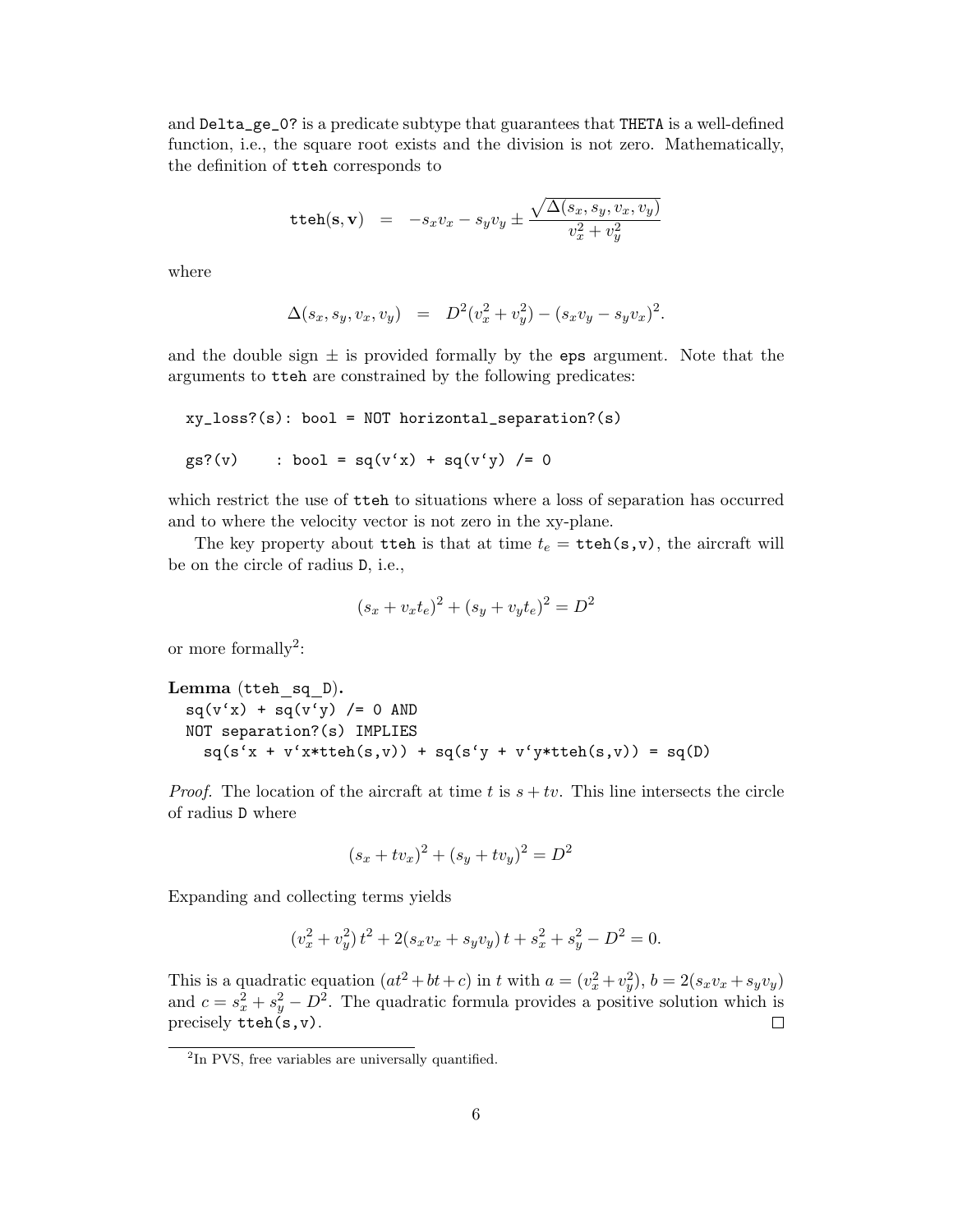#### 4.2 Vertical

We would need to be able to select from the set of vertically divergent maneuvers those which are most efficient. To do this we need to be able to compute the time to exit the protected zone vertically. We introduce a function ttez, which computes the vertical exit time:

```
ttez(s:Vect3, v:(vnz?): real = (sign(v'z) * H - s'z) / v'z
```
where  $\texttt{vnz?}(v): \text{bool} = v'z$  /= 0 and sign is the two-valued sign function:

 $sign(x:real)$  : Sign = IF  $x \ge 0$  THEN 1  $ELSE -1$ ENDIF

The following lemma characterizes the function ttez:

```
Lemma (z vnz separation).
  v'z /= 0 AND
  NOT vertical_separation?(s) AND
  tr >= ttez(s, v) IMPLIES
    vertical_separation?(s + tr * v)
```
*Proof.* Expanding the definition of  $\text{ttez}(s,v)$  and cross-multiplying yields:

- Case  $v_z > 0$ :  $s_z + t_r v_z \geq H$ .
- Case  $v_z < 0$ :  $s_z + t_r v_z \leq -H$ .

Both cases can be combined into  $|s_z + t_r v_z| \geq H$ , which is vertical separation.  $\Box$ 

### 5 Loss of Separation Recovery Criteria

The goal of the framework is to establish some simple abstract properties i.e. criteria that

- are sufficient to prove correctness, and
- are easy to verify for a specific set of horizontal and vertical maneuvers.

#### 5.1 Horizontal Maneuver Criteria

In this section, we will assume that all vectors are given in a 2D coordinate system. A 2D wrapper for 3D vectors is easily defined using vect2D.

The horizontal criteria is built around a simple predicate called dot\_prop:

 $dot\_prop?(s,v):$  bool = s \* v >=0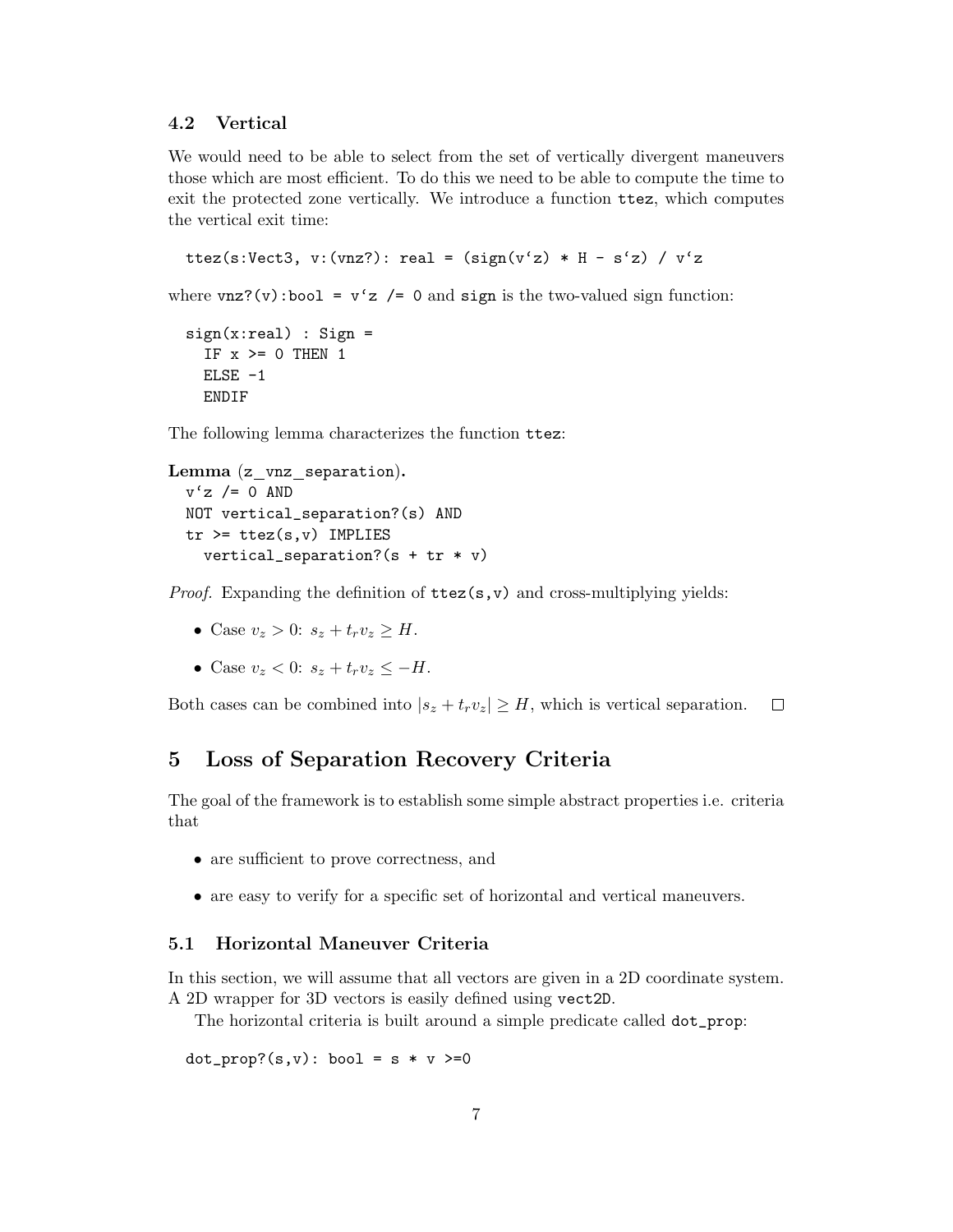This predicate is defined in terms of two parameters s and v of the translated frame of reference. The idea for this predicate comes from the observation that a good relative maneuver v is one where the angle between a head-on vector  $-\mathbf{s}$  and v is in the range  $\left[\frac{\pi}{2}, \frac{3\pi}{2}\right]$  $\frac{2\pi}{2}$ . This occurs where the dot product is not positive:  $-\mathbf{s} \cdot \mathbf{v} \leq 0$ or more simply when  $\mathbf{s} \cdot \mathbf{v} \geq 0$ .

This property alone is enough to establish that aircraft will be on divergent paths:  $dot_p$ ?(s,v) implies xy\_divergent?(s,v). We will prove this theorem by first establishing the following lemma:

```
dot_nneg_tca_npos: LEMMA
  dot_prop?(so-si,vo-vi)
  IMPLIES
    time_closest(so,si,vo,vi) <= 0
```
where the time of closest approach  $time\_closest(\text{so,si},\text{vo,vi})$ , denoted in mathematical notation by  $\tau$ , is defined as follows

time\_closest(p0,q0,u,v): real = IF norm(u-v) = 0 THEN 0 ELSE -((p0-q0)\*(u-v))/sq(norm(u-v)) ENDIF

Here p0 and q0 represent the location of the aircraft at time 0. The trajectory of the first is given by  $p(t) = p_0 + tu$  and the trajectory of the second is given by  $q(t) = q_0 + tv.$ 



Mathematically, for the non-parallel case, we have

$$
\tau = \frac{-(\mathbf{p}_0 - \mathbf{q}_0) \cdot (\mathbf{u} - \mathbf{v})}{|\mathbf{u} - \mathbf{v}|^2}.
$$

To see that this function indeed computes the time at which two moving particles achieve the minimum distance between them, we prove the following lemma: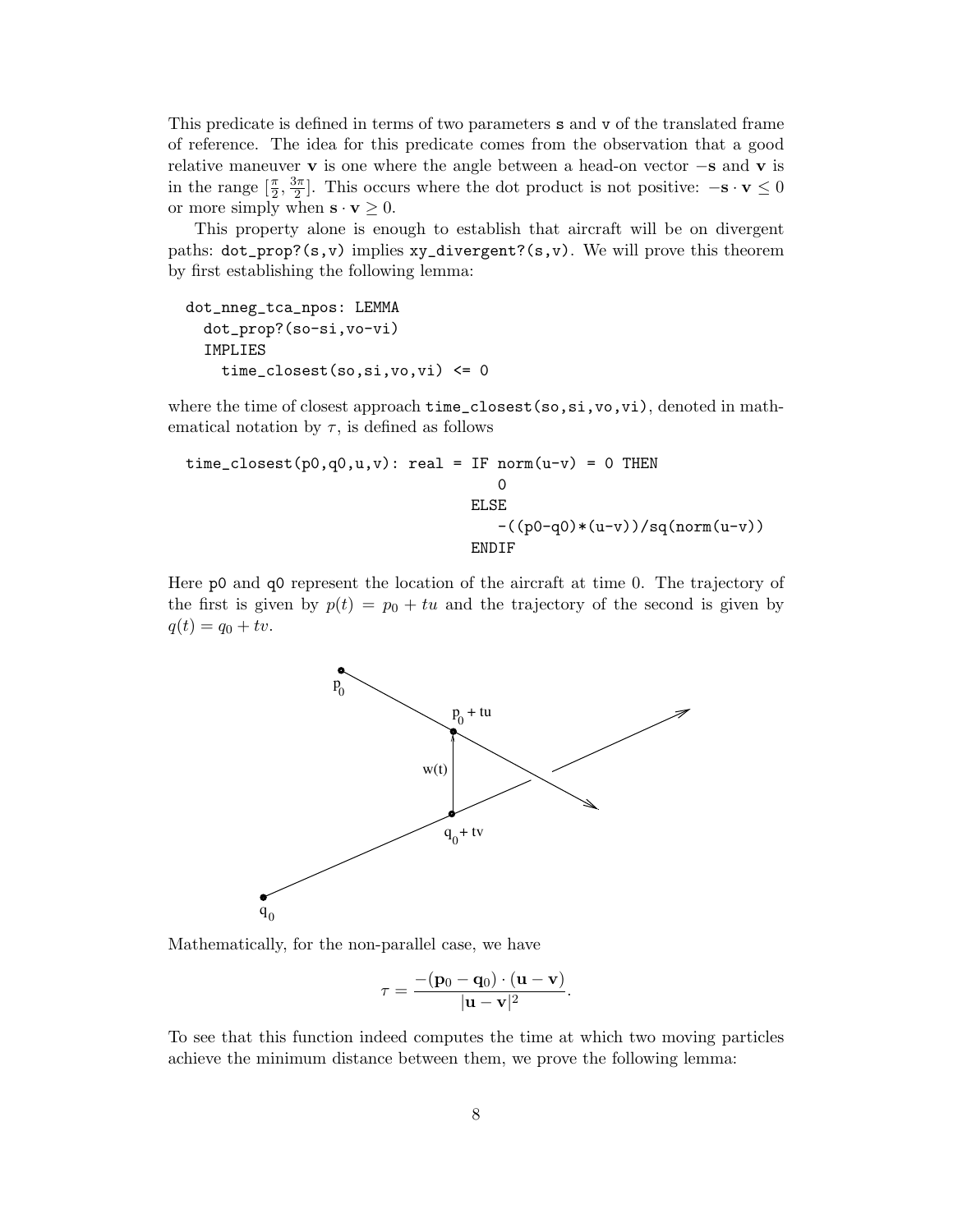Lemma (time\_cpa).

```
t_cpa = time_closest(p0, q0, u, v)IMPLIES
  is_minimum?(t_cpa,(LAMBDA t: sq_dist(p0+t*u,q0+t*v)))
```
*Proof.* The distance between the particles at time  $t$  is given by

$$
d(t) = |\mathbf{p}(t) - \mathbf{q}(t)| = |\mathbf{w}(t)|,\tag{1}
$$

where  $\mathbf{w}(t) = \mathbf{w}_0 + t(\mathbf{u}-\mathbf{v})$  and  $\mathbf{w}_0 = \mathbf{p}_0 - \mathbf{q}_0$ . The distance  $d(t)$  achieves a minimum where  $d^2(t)$  is a minimum, so we can work with the square of the distance:

$$
d^{2}(t) = \mathbf{w}(t) \cdot \mathbf{w}(t) = (\mathbf{u} - \mathbf{v}) \cdot (\mathbf{u} - \mathbf{v}) t^{2} + 2\mathbf{w}_{0} \cdot (\mathbf{u} - \mathbf{v}) t + \mathbf{w}_{0} \cdot \mathbf{w}_{0}. \qquad (2)
$$

This function achieves a minimum when its derivative is 0:

$$
\frac{d}{dt}[d^2(t)] = 2t[(\mathbf{u}-\mathbf{v})\cdot(\mathbf{u}-\mathbf{v})] + 2\mathbf{w}_0\cdot(\mathbf{u}-\mathbf{v}) = 0.
$$

Solving for t we get

$$
t = \frac{-\mathbf{w}_0 \cdot (\mathbf{u} - \mathbf{v})}{|\mathbf{u} - \mathbf{v}|^2},
$$

which is time\_closest(p0,q0,u,v). This solution is valid if  $|u-v|$  is not zero. If it is zero, then the lines are parallel. In this case the function  $\tt time\_closest(p0,q0,u,v)$ just returns 0, which is always less than or equal to the square distance.  $\Box$ 

Next, we show that when this property holds, the time of closest approach is negative, i.e., it is in the past:

```
Lemma (dot nneg tca npos).
  dot_prop?(so-si,vo-vi)
  IMPLIES
    time\_closest(so,si,vo,vi) \leq 0
```
Proof. The assumption dot\_prop?(so-si,vo-vi) simplifies to

$$
(\mathbf{s}_o - \mathbf{s}_i) \cdot (\mathbf{v}_o - \mathbf{v}_i) \ge 0
$$

If  $v_o = v_i$  then time\_closest(so,si,vo,vi) = 0 and we are done. Otherwise, time\_closest(so,si,vo,vi) is

$$
-\frac{(\mathbf{s}_o-\mathbf{s}_i)\cdot(\mathbf{v}_o-\mathbf{v}_i)}{|\mathbf{v}_o-\mathbf{v}_i|^2},
$$

which, by the premise, must be less than or equal to zero.

 $\Box$ 

This leads us to the main result, that when dot\_prop? is true, the aircraft trajectories are divergent: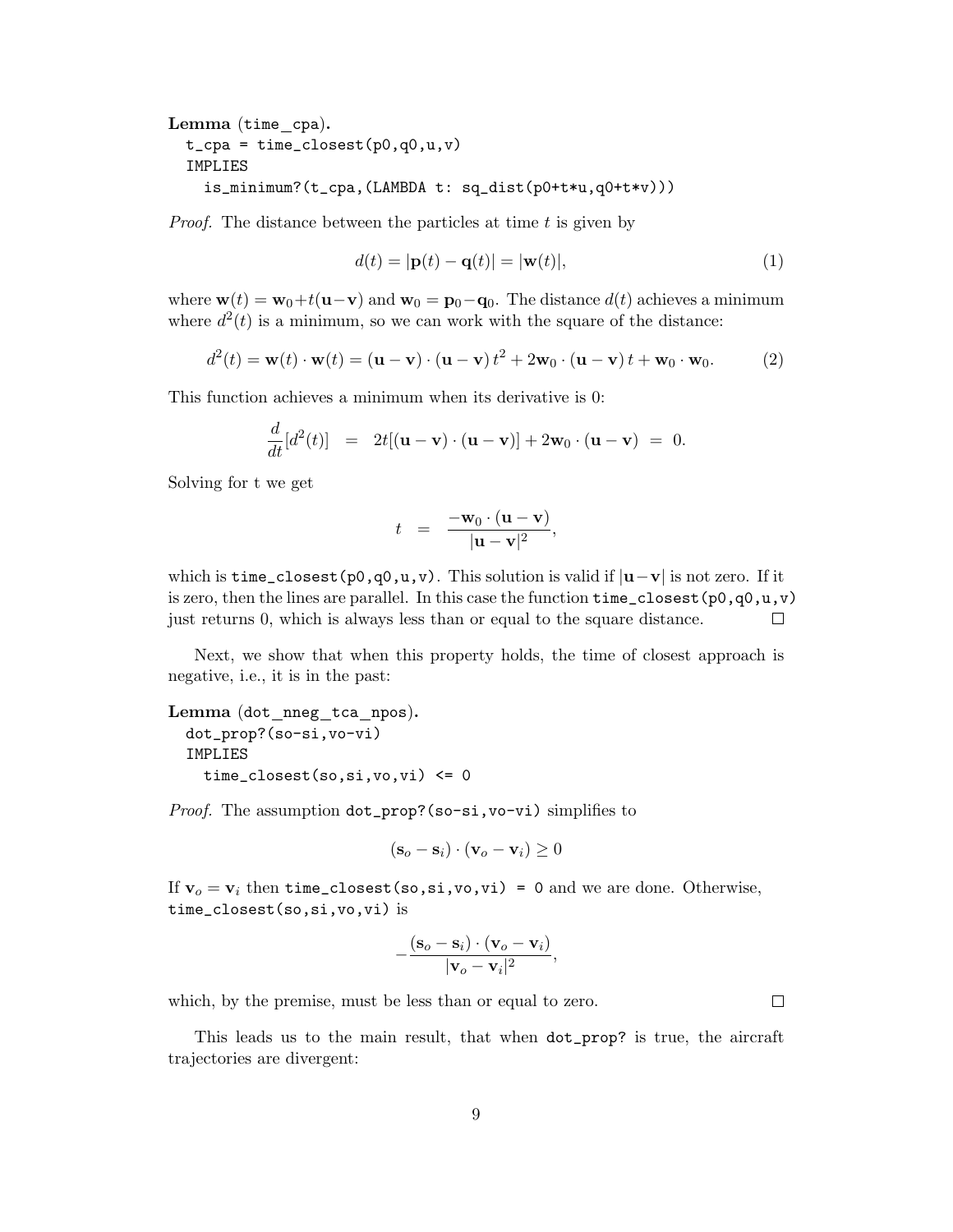```
Theorem (dot_prop_divergent).
    v /= zero AND
    dot_prop?(s,v) IMPLIES
      xy_divergent?(s,v)
```
Proof. Equation 2 reveals that the square of the distance is a quadratic equation in t. Since the leading coefficient is positive, the parabola achieves a minimum. Furthermore, the square distance function is monotonically decreasing before the minimum point and monotonically increasing after the minimum point. From the lemma dot\_nneg\_tca\_npos we have time\_closest( $s,0,v,0$ ) <= 0. Therefore, for all  $t > 0$ , the distance is monotonically increasing, which is the definition of xy\_divergent(s,v).  $\Box$ 

#### 5.1.1 The Formal xy-Criteria

We introduce the following criteria for horizontal maneuvers:

```
criterion?(s,vo,vi)(nvo): bool =nvo /= vi AND
  dot_prop?(s,nvo-vi) AND
  (dot_prop?(s,vo-vi) IMPLIES
    (vo /= vi AND
     dot_prop?(s,nvo-vo) OR
     vo = vi AND
     s*(nvo-vo) > 0)
```
where **s**, vo, and vi are 2D-vectors. We lift this predicate to a 3D version as follows:

```
xy_criteria?(s,vo,vi: Vect3)(nvo: Vect3): MACRO bool =
   criteria?(vect2D(s),vect2D(vo),vect2D(vi))(vect2D(nvo))
```
We need to augment the criteria with a constraint on the time to exit horizontally. Thus we have:

```
xy_criteria_tr?(s,vo,vi,tr)(nvo): bool =
  NOT horizontal_separation?(s) AND
  xy_criteria?(s,vo,vi)(nvo) AND
  tteh(s,nvo-vi) <= tr
```
The horizontal criteria thus require that

- $\bullet\,$  The new ownship's velocity vector  ${\bf v}_o^\prime$  must be different from intruder's initial velocity vector  $\mathbf{v}_i$ .
- The property  $dot\_prop?(s, v'_o v_i)$  holds, which guarantees that the new ownship velocity vector  $\mathbf{v}'_o$  is divergent with respect the initial intruder velocity vector  $\mathbf{v}_i$ .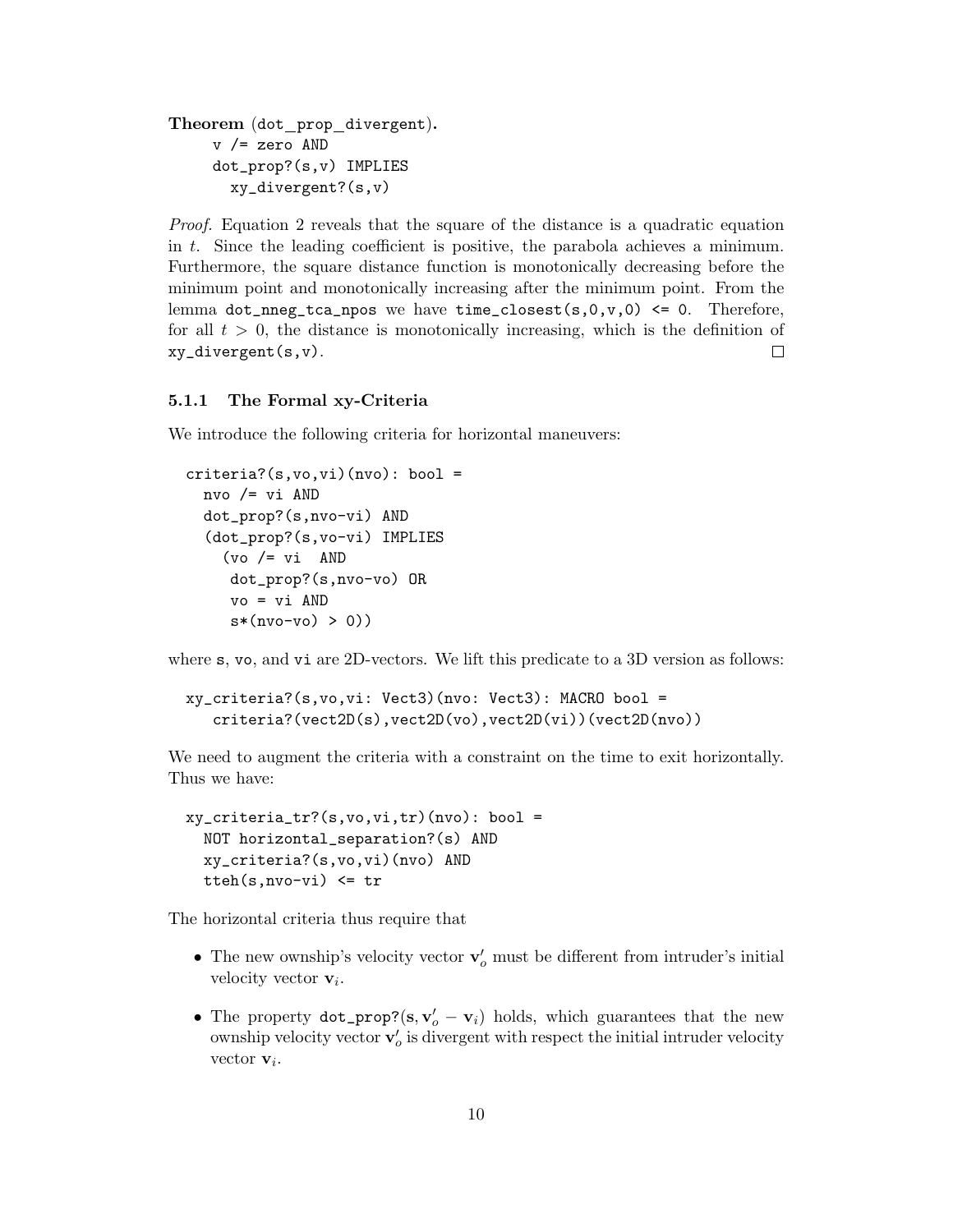- If the initial situation is one where the aircraft are already divergent, then we also must have  $dot\_prop(s, v'_o - v_o)$  which further restricts the allowed maneuvers.
- In the special case where  $\mathbf{v}_o = \mathbf{v}_i$ , we require that the dot product be strictly greater than 0.

#### 5.1.2 Some Rationale and Observations

The xy\_criteria? at first appears to be more complicated than necessary. In fact, it is far more complicated than is necessary for the independent correctness theorem. In later sections, we will prove that this criteria enables the proof of cooperative correctness.

To establish divergence for the cooperative theorem, we need to prove xy\_divergent?(s,nvo-nvi). From the dot\_prop\_divergent theorem we know that we only need to establish dot\_prop?(s,nvo-nvi). The converse is also true. So the first question that arises is whether the two premises

```
dot_prop?(s,nvo-vi) AND
dot_prop?(-s,nvi-vo)
```
are sufficient to give us dot\_prop?(s,nvo-nvi). In other words if each aircraft independently ensures that its own new velocity vector is dot\_prop? with respect to the other aircraft's unchanged velocity, is that sufficient to guarantee that the combined activity is divergent? Surprisingly this is the case when the aircraft are initially convergent, but if they are already divergent, these conditions are not adequate. When the aircraft are initially divergent, i.e.,  $dot\_prop$ ?( $s,vo-vi$ ), we also need dot\_prop?(s,nvo-vo).

#### 5.2 Vertical Maneuver Criteria

In this section, we will assume that all vectors are given in a 3D coordinate system. Using a similar approach as the horizontal maneuver criteria, we define the vertical maneuver criteria as follows:

```
z_criteria?(s,vo,vi)(nvo): bool =
  nvo'x = vo'x AND nvo'y = vo'y
  (nvo-vi)'z /= 0 AND
  z_prop?(s,nvo-vi) AND
  (z_prop?(s,vo-vi) IMPLIES
    (vo-vi)'z /= 0 AND
      sign((vo-vi)'z)*(nvo-vo)'z >= 0 OR
    (vo-vi)'z = 0 AND
      break_vz_symm(s)*(nvo-vo)'z > 0)
```
where z\_prop? is defined as

 $z\_prop?(s,v):$  bool =  $s'z * v'z >=0$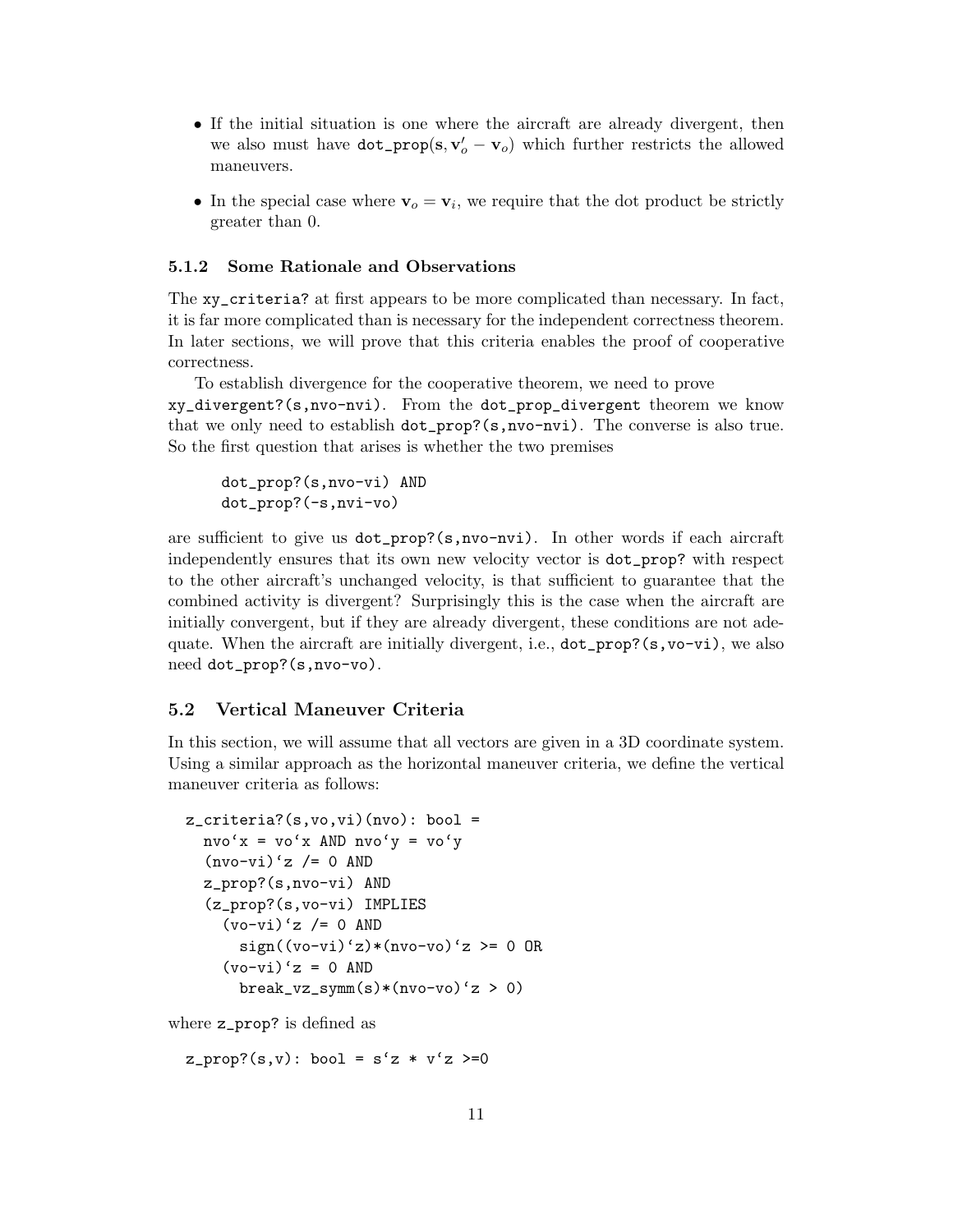and sign is the two-valued sign function:

 $sign(x:real):$  Sign = IF  $x$  >= 0 THEN 1 ELSE -1 ENDIF

As in the horizontal case, we augment the criteria with a constraint on the time to exit vertically:

```
z_ccriteria_tr?(s,vo,vi,tr)(nvo): bool =
  NOT vertical_separation?(s) AND
  z_criteria?(s,vo,vi)(nvo) AND
  ttez(s,nvo-vi) <= tr
```
The z\_criteria?(s,vo,vi)(nvo) predicate is sufficient to establish divergence in both the independent and coordinated correctness theorems. The premise nvo'x = vo'x AND nvo'y = vo'y states that nvo is a vertical maneuver, i.e., nvo may differ from vo only in the vertical component. The additional premise  $\texttt{ttez}(s, nvo-vi) \leq tr$ is necessary to establish that the time to recover is sufficiently small. We will prove in a subsequent section that even though each aircraft calculates a new velocity vector using the original velocity vector of the other aircraft, that together they still diverge and meet the timeliness criteria.

As in the horizontal case, we need to consider a few special cases when the aircraft are originally diverging, i.e., z\_prop?(s,vo-vi):

- If the relative vertical speed is not zero, i.e.,  $\mathbf{v} \circ \mathbf{z}$  /=  $\mathbf{vi} \circ \mathbf{z}$ , we require  $sign((vo-vi)'z)*(nvo-vo)'z \ge 0.$
- Otherwise, i.e.,  $\text{vo}'z = \text{vi}'z$ , we require  $\text{break_vz} = \text{symm}(s) * (\text{nvo-vo})'z > 0$ .

In the latter case, we have to deal with the situation where the two aircraft are at exactly the same altitude, e.g.,  $s'z = 0$ . Any algorithm break\_vz\_symm(s:Vect3): Sign that satisfies the following assumptions will suffice.

```
break_vz_symm_comm : ASSUMPTION
  FORALL (s:Vect3):
    s /= zero IMPLIES
    break_vz \text{symm}(-s) = -break_vz \text{symm}(s)break_vz_symm_sz : ASSUMPTION
  FORALL (s:Vect3):
    s'z /= 0 IMPLIES
    break_vz \text{symm}(s) = sign(s'z)
```
Here is an example of such an algorithm.

```
break_vz_symm(s:Vect3) : Sign =
  IF s'z > 0 OR
     s'z = 0 AND s'x < 0 OR
     s'z = 0 AND s'x = 0 AND s'y < 0 THEN
```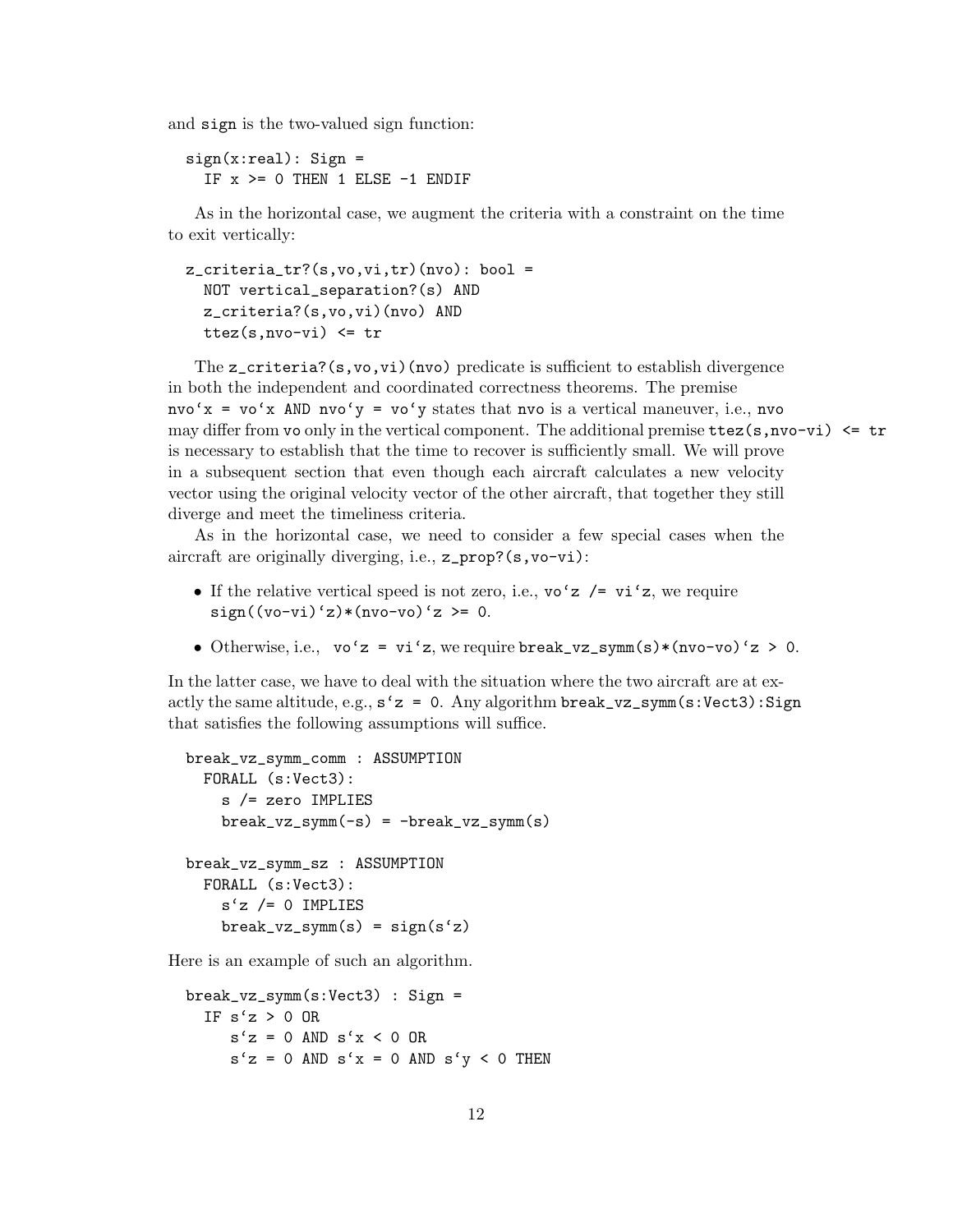1 ELSE -1 ENDIF

Our framework does not prescribe any particular algorithm. Note that break\_vz\_symm "breaks the tie" when the aircraft are at the exact same altitude. It insures that one will go up and the other will go down. The example algorithm resolves the problem by using the x and y components. Since all components cannot simultaneously be equal to zero, otherwise the aircraft would have already collided, there is always something to break the symmetry. Of course other techniques could be used such as the order of the aircraft identifiers or other operational factors.

## 6 Independent and Coordinated Correctness

We now focus our attention to the formal proofs that our criteria are sufficient conditions for independent and coordinated correctness. The independent case assumes that only one aircraft perform the recovery maneuver. The coordinated case assumes that both aircraft simultaneously perform the recovery maneuver.

#### 6.1 Horizontal Correctness

In this section, we will assume that all vectors are given in a 2D coordinate system. In the independent case, we want to prove that any horizontal maneuver for the ownship nvo that satisfies xy\_criteria\_tr? is also xy\_correct?. Formally, we want a theorem of the form

```
xy_criteria_tr?(s,vo,vi,Th)(nvo)
IMPLIES
  xy_correct?[Th](s,vi)(nvo)
```
When both aircraft seek to recovery from the loss of separation it is conceivable that the combined result might not be satisfactory. Therefore, we must establish criteria whereby we can be assured that the collective action produces an appropriate relative velocity vector. In other words, we want a distributed solution that is coordinated. Formally, we want a theorem of the form

```
xy_criteria_tr?( s,vo,vi,Th)(nvo) AND
xy_criteria_tr?(-s,vi,vo,Th)(nvi)
IMPLIES
  xy_correct?[Th](s,nvi)(nvo)
```
That is if nvo and nvi satisfy the criteria with respect to their own frame of reference, i.e., nvo with respect to  $s$ , vo, vi and nvi with respect to  $-s$ , vi, vo, then together they are correct.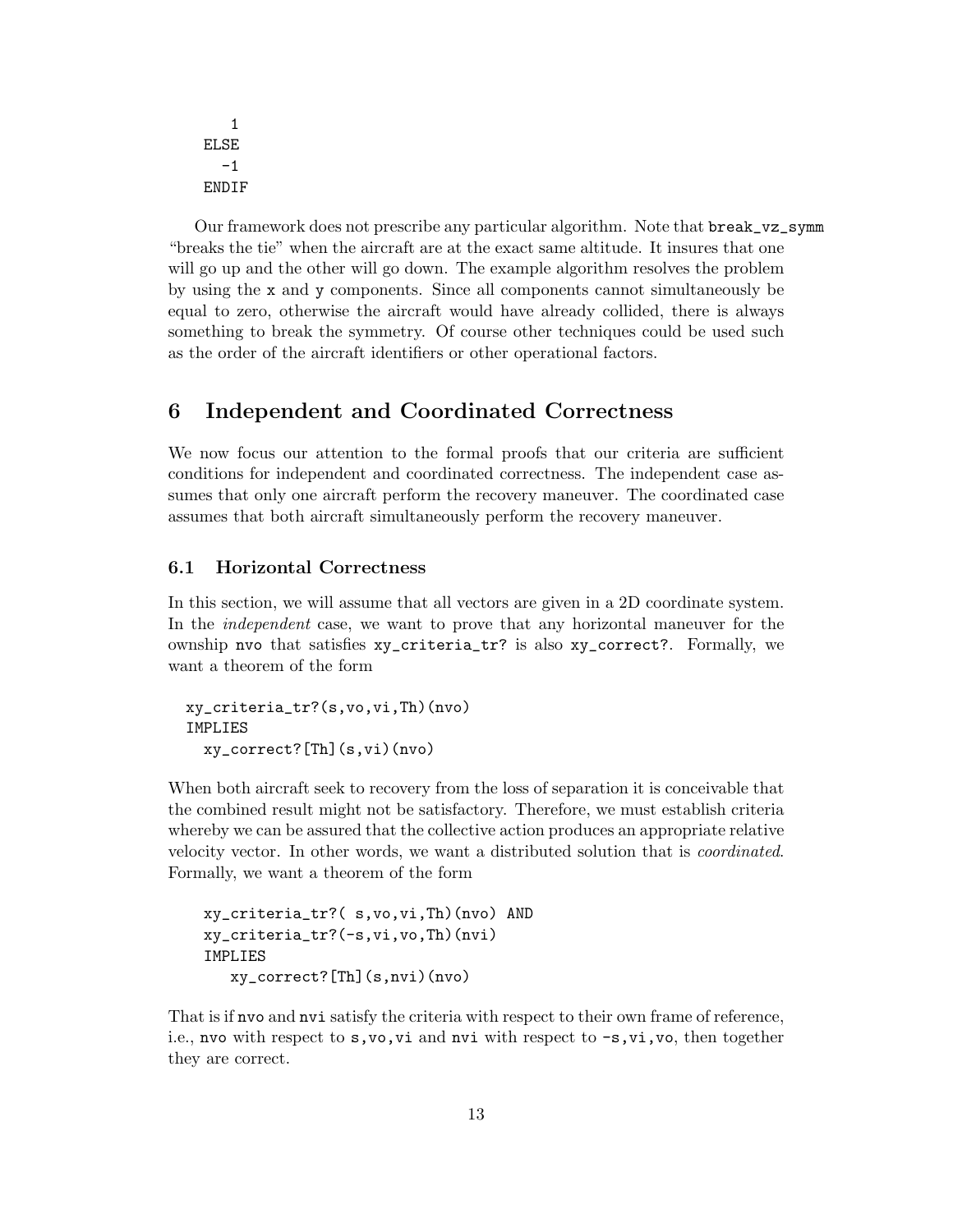#### 6.1.1 Independent Horizontal Correctness

We begin with the following theorem which provides a useful result:

```
Lemma (xy indep lem).
  nvo /= vi AND
  NOT separation?(s) AND
  dot_prop?(s,nvo-vi) AND
  Th >= tteh(s, nvo-vi)IMPLIES
    xy_correct?[Th](s,vi)(nvo)
```
*Proof.* To establish  $xy\_{correct}$ ? [Th](s, vi)(nvo), we must prove

- 1. xy\_divergent?(s, nvo-vi) and
- 2. horizontal\_separation?( $s + Th * (nvo vi)$ ).

First, from lemma dot\_prop\_divergent, we have xy\_divergent?(s,nvo-vi). Now for the second part, we use lemma tteh\_sq\_D, to obtain

$$
[s_x + t_e(v'_{ox} - v_{ix})]^2 + [s_y + t_e(v'_{oy} - v_{iy}))]^2 = D^2,
$$

where  $t_e = \text{tteh}(s, nvo-vi)$ . To establish horizontal\_separation?(s + Th \* (nvo - vi)), we must show that

$$
[s_x + \text{Th}(v'_{ox} - v_{ix})]^2 + [s_y + \text{Th}(v'_{oy} - v_{iy})]^2 \geq D^2.
$$

But this follows immediately from the fact that  $t_e \leq$  Th and the fact that  $\mathbf{v}'_o$  and  $\mathbf{v}_i$ are xy-divergent. П

The predicate  $dot_{\text{prop}}(s, nvo-vi)$  is a sufficient condition for independent correctness. However, we prefer the following final theorem:

```
Theorem (xy independent).
 xy_criteria_tr?(s,vo,vi,Th)(nvo)
 IMPLIES
   xy_correct?[Th](s,vi)(nvo)
```
*Proof.* Since  $xy\_criterion$ ?(s, vo, vi)(nvo) implies the premises of  $xy\_indep\_lem$ , this theorem is an immediate consequence of xy\_indep\_lem.  $\Box$ 

The advantage of this theorem is that the criteria is identical with what is needed for coordinated correctness. Using this strategy, we will be assured of correctness if only one or if both aircraft attempt to recover simultaneously.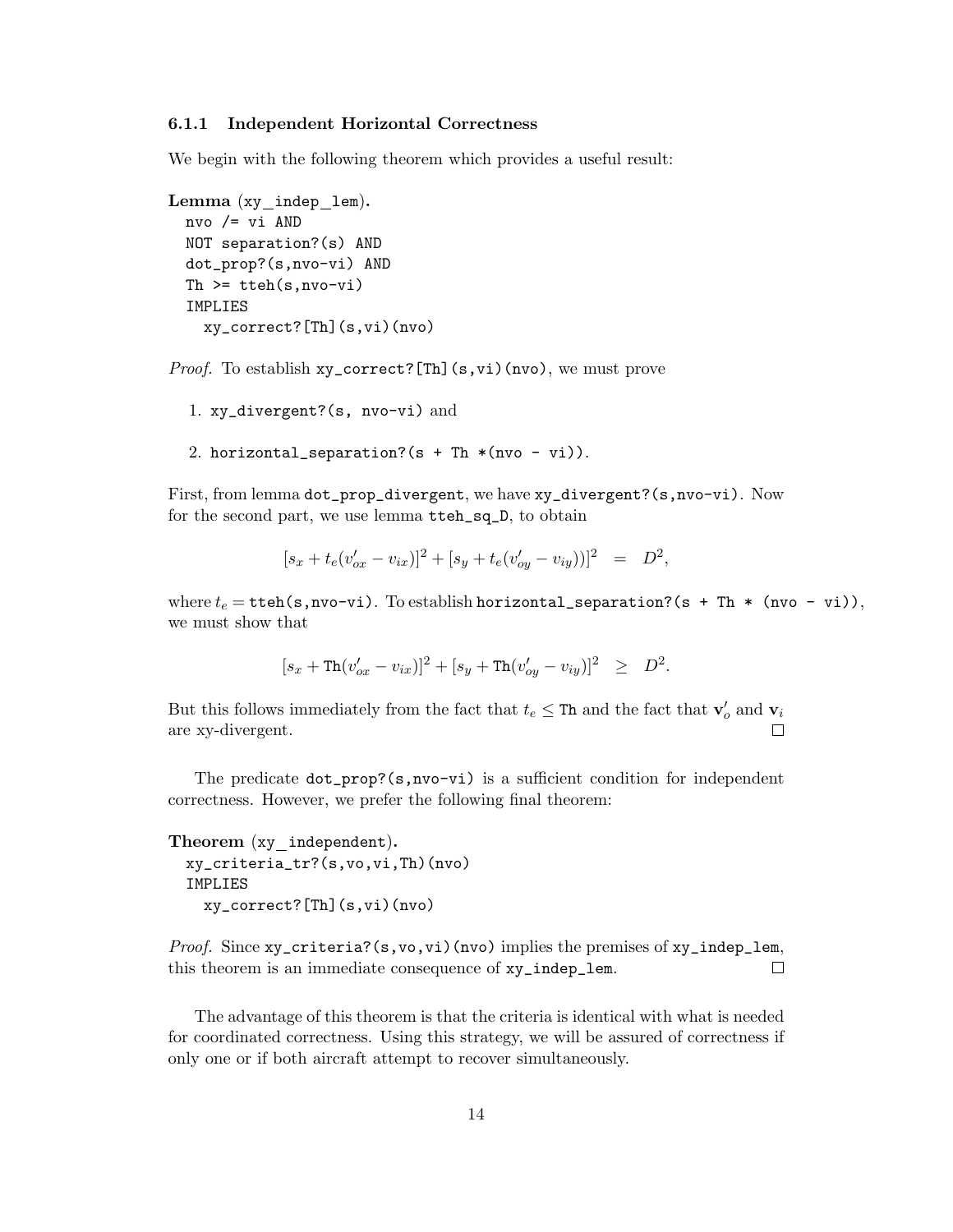#### 6.1.2 Coordinated Horizontal Correctness

We have successfully proved the following theorem:

```
Theorem (xy_coordinated).
 xy_criteria_tr?( s,vo,vi,Th)(nvo) AND
 xy_criteria_tr?(-s,vi,vo,Th)(nvi)
 vect2D(nvo) /= vect2D(nvi) AND
 Th >= tteh(s, nvo-nvi)IMPLIES
    xy_correct?[Th](s,nvi)(nvo)
```
Since the definition of xy\_correct? is symmetric:

```
xy_correct_symm: LEMMA
  xy_correct?[Th](s,nvi)(nvo) IFF xy_correct?[Th](-s,nvo)(nvi)
```
the theorem is true from either aircraft's perspective. We remark that the second and third premises  $vect2D(nvo)$  /=  $vect2D(nvi)$  and Th >= tteh(s,nvo-nvi) involve both nvo and nvi, the new velocity vectors of both aircraft. Unfortunately, only one of these is known locally in each aircraft. The presence of this premise means that the job of showing that a particular algorithm satisfies this premise cannot be inferred from  $xy$ <sup>-</sup>criteria<sub>tr?</sub> alone and has to be done for each algorithm separately.

The premise nvo /= nvi, i.e.,  $\mathbf{v}'_o \neq \mathbf{v}'_i$ , does not cause us much concern. If for some reason, a horizontal algorithm (that satisfies the criteria) puts the aircraft in this situation where they are parallel, we know that on the next iteration of the algorithm, that it will no longer be in the divergent situation. This next iteration will compute new resolutions that will remove this parallel condition.

We will prove this theorem by first establishing some lemmas. Once again we will work with 2D vectors. The first key lemma shows that if the maneuvers of the originally xy-converging aircraft meet the criteria, then they are simultaneously xy-diverging:

```
Lemma (xy converging div coordinated).
  NOT dot_prop?(s,vo-vi) AND
  dot_prop?(s,nvo-vi) AND
  dot_prop?(-s,nvi-vo)
  IMPLIES
    divergent?(s,nvo-nvi)
```
*Proof.* To obtain divergent?(s,nvo-nvi), we use theorem  $dot$ -prop\_divergent which was proven in Section 5.1. It tells us that we only need to prove that nvo /= nvi and dot\_prop?(s,nvo-nvi), e.g.,  $\mathbf{s} \cdot (\mathbf{v}_o' - \mathbf{v}_i') \ge 0$ . From the premises we have

$$
\begin{array}{rcl}\n\mathbf{s} \cdot (\mathbf{v}_o - \mathbf{v}_i) & < & 0, \\
\mathbf{s} \cdot (\mathbf{v}'_o - \mathbf{v}_i) & \geq & 0, \\
-\mathbf{s} \cdot (\mathbf{v}'_i - \mathbf{v}_o) & \geq & 0.\n\end{array}
$$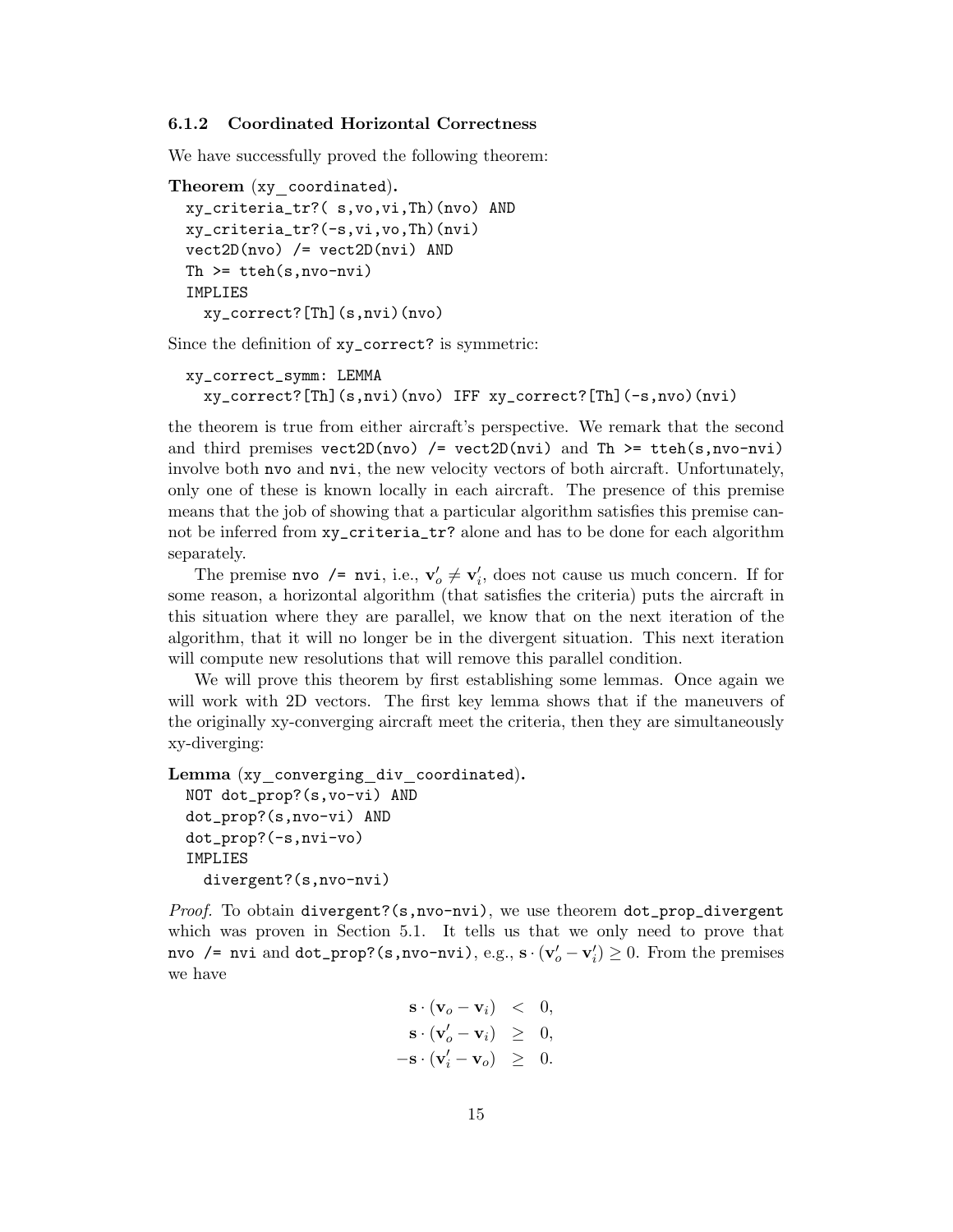Expanding these, we obtain

$$
-s_xv_{ox} - s_yv_{oy} + s_xv_{ix} + s_yv_{iy} > 0,
$$
  
\n
$$
s_xv'_{ox} + s_yv'_{oy} - s_xv_{ix} - s_yv_{iy} \ge 0,
$$
  
\n
$$
-s_xv'_{ix} - s_yv'_{iy} + s_xv_{ox} + s_yv_{oy} \ge 0.
$$

Adding these equations together yields

$$
s_xv_{ox}'+s_yv_{oy}'-s_xv_{ix}'-s_yv_{iy}'>0
$$

or more succinctly

$$
\mathbf{s} \cdot (\mathbf{v}_o' - \mathbf{v}_i') > 0,
$$

which implies  $dot\_prop?(s,nvo-nvi)$ . Also since the relation is strictly greater than 0, we have  $\mathbf{v}'_o \neq \mathbf{v}'_i$  as needed.  $\Box$ 

The next lemma shows that criteria-satisfying maneuvers of aircraft that are are originally xy-diverging aircraft are simultaneously xy-diverging.

```
Lemma (xy diverging div coordinated).
 diverging_div_coordinated: LEMMA
```

```
dot_prop?(s,vo-vi) AND
nvo /= nvi AND
dot_prop?(s,nvo-vo) AND
dot_prop?(-s,nvi-vi)
IMPLIES
  % Relative recovery maneuver nvo,nvi is diverging
  divergent?(s,nvo-nvi)
```
Proof. Once again we will obtain divergent? (s,nvo,nvi) using theorem dot\_prop\_divergent. We only need to prove  $dot\_prop$ ?(s, nvo - nvi) since nvo  $/$ = nvi is provided as a premise. The dot\_prop? premises give us

$$
\begin{array}{rcl} \mathbf{s} \cdot (\mathbf{v}_o - \mathbf{v}_i) & \geq & 0, \\ \mathbf{s} \cdot (\mathbf{v}'_o - \mathbf{v}_o) & \geq & 0, \\ \mathbf{s} \cdot (\mathbf{v}_i - \mathbf{v}'_i) & \geq & 0. \end{array}
$$

Adding these together yields

$$
\mathbf{s} \cdot (\mathbf{v}_o - \mathbf{v}_i + \mathbf{v}'_o - \mathbf{v}_o + \mathbf{v}_i - \mathbf{v}'_i) \geq 0,
$$

which simplifies to

$$
\mathbf{s} \cdot (\mathbf{v}'_o - \mathbf{v}'_i) \geq 0.
$$

Hence, dot\_prop?(s, nvo - nvi) holds.

 $\Box$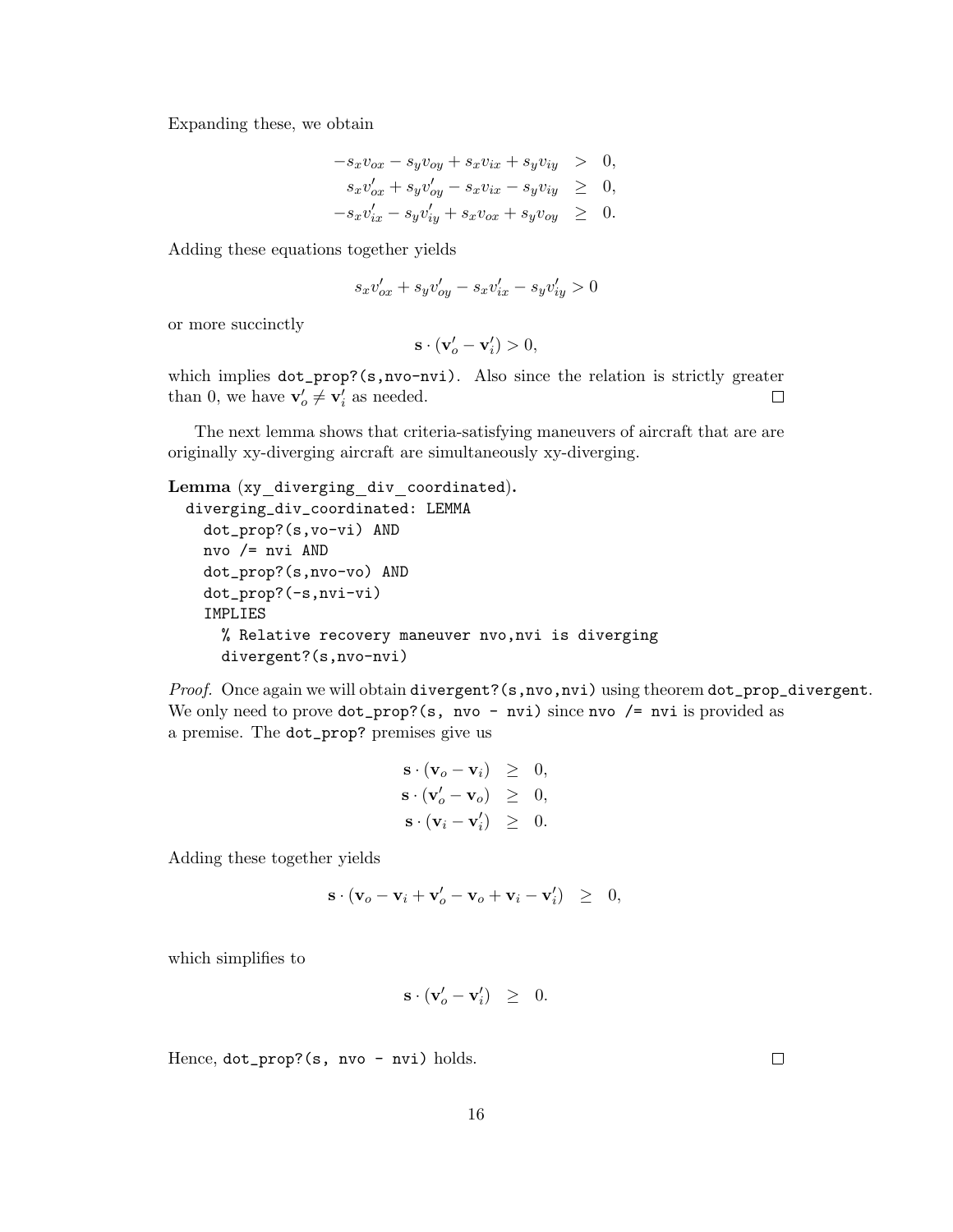The next lemma shows that criteria-satisfying maneuvers of aircraft that are originally horizontally parallel, e.g.,  $\mathbf{vo} = \mathbf{vi}$ , are simultaneously xy-diverging:

## Lemma (xy static div coordinated).

```
static_div_coordinated: LEMMA
  vo = vi AND
  s*(nvo-vo) > 0 AND
  -s*(nvi-vi) > 0IMPLIES
    divergent?(s,nvo-nvi)
```
*Proof.* Once again we seek to obtain nvo  $/=$  nvi and dot\_prop?(s,nvo-nvi). We substitute the first premise into premises two and three, obtaining

$$
\begin{array}{rcl} \mathbf{s} \cdot (\mathbf{v}'_o - \mathbf{v}_i) > & 0, \\ -\mathbf{s} \cdot (\mathbf{v}'_i - \mathbf{v}_i) > & 0, \end{array}
$$

Adding these together yields

$$
\mathbf{s} \cdot (\mathbf{v}'_o - \mathbf{v}_i) + \mathbf{s} \cdot (\mathbf{v}_i - \mathbf{v}'_i) > 0
$$

Combining we have

$$
\mathbf{s} \cdot (\mathbf{v}_o' - \mathbf{v}_i + \mathbf{v}_i - \mathbf{v}_i') > 0
$$

which simplifies to  $\mathbf{s} \cdot (\mathbf{v}_o' - \mathbf{v}_i') > 0$ . Hence,  $\texttt{dot\_prop?(s, nvo-nvi})$  holds. Also the strict inequality insures that  $\mathbf{v}'_o \neq \mathbf{v}'_i$  holds as required.  $\Box$ 

Combining these three lemmas we get

```
Theorem (xy_div_coordinated).
 nvo /= nvi AND
 xy_criteria?(s,vo,vi)(nvo) AND
 xy_criteria?(-s,vi,vo)(nvi)
 IMPLIES
   divergent?(s,nvo-nvi)
```

```
Proof. By case analysis and lemmas xy_diverging_div_coordinated,
xy_static_div_coordinated, and xy_converging_div_coordinated.
```
 $\Box$ 

In order to handle the time to exit horizontally, we use the following lemma.

```
Lemma (xy_divergent_separation).
 xy_divergent?(s,v) IMPLIES
 xy_los?(s) AND
 tr >= tteh(s,v)IMPLIES
   horizontal_separation?(s+tr*v)
```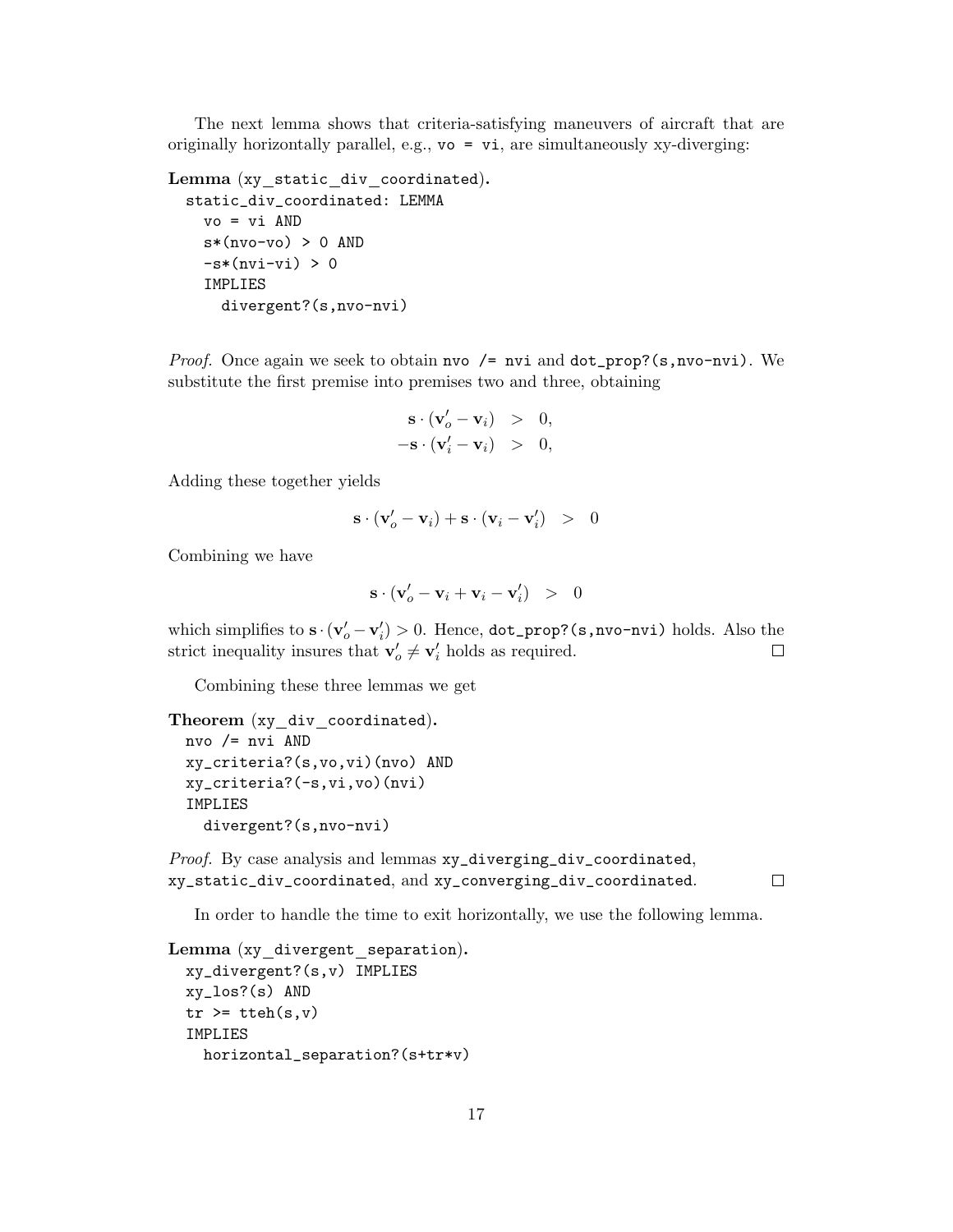*Proof.* Using lemma tteh\_sq\_D proven in Section 4.1, we have

$$
(s_x + \mathtt{tteh}(s, \mathbf{v}_o - \mathbf{v}_i) * (v_{ox} - v_{ix}))^2 + (s_y + \mathtt{tteh}(s, \mathbf{v}_o - \mathbf{v}_i) * (v_{oy} - v_{iy}))^2 = D^2
$$

Given  $tr \geq \text{tteh}(s, v_0 - v_i)$ , we easily obtain horizontal\_separation?  $(s + tr*(v_0 - v_i))$ .  $\Box$ 

Finally, we can prove that the criteria imply coordinated correctness, assuming Th  $>=$  tteh(s, nvo-nvi) and nvo  $/=$  nvi.

```
Theorem (xy_coordinated).
  xy_criteria_tr?( s,vo,vi,Th)(nvo) AND
  xy_criteria_tr?(-s,vi,vo,Th)(nvi) AND
  vect2D(nvo) /= vect2D(nvi) AND
  Th >= tteh(s, nvo-nvi)IMPLIES
    xy_correct?[Th](s,nvi)(nvo)
```
Proof. This theorem follows immediately from lemmas xy\_divergent\_separation and

xy\_div\_coordinated.

 $\Box$ 

#### 6.2 Vertical Correctness

In this section, we will assume that all vectors are given in a 3D coordinate system. As in the horizontal case, we want an independent correctness theorem of the form

```
z_criteria_tr?(s,vo,vi,Tv)(nvo)
IMPLIES
  z_correct?[Tv](s,vi)(nvo)
```
and a coordinated correctness theorem of the form

z\_criteria\_tr?( s,vo,vi,Tv)(nvo) AND z\_criteria\_tr?(-s,vi,vo,Tv)(nvi) IMPLIES z\_correct?[Tv](s,nvi)(nvo)

#### 6.2.1 Independent Vertical Correctness

The main result of this subsection is:

```
Theorem (z_independent).
  z_criteria_tr?(s,vo,vi,Tv)(nvo)
  IMPLIES
    z_correct?[Tv](s,vi)(nvo)
```
Proof. This theorem follows immediately from the definition of z\_criteria\_tr? and lemma z\_prop\_independent below.  $\Box$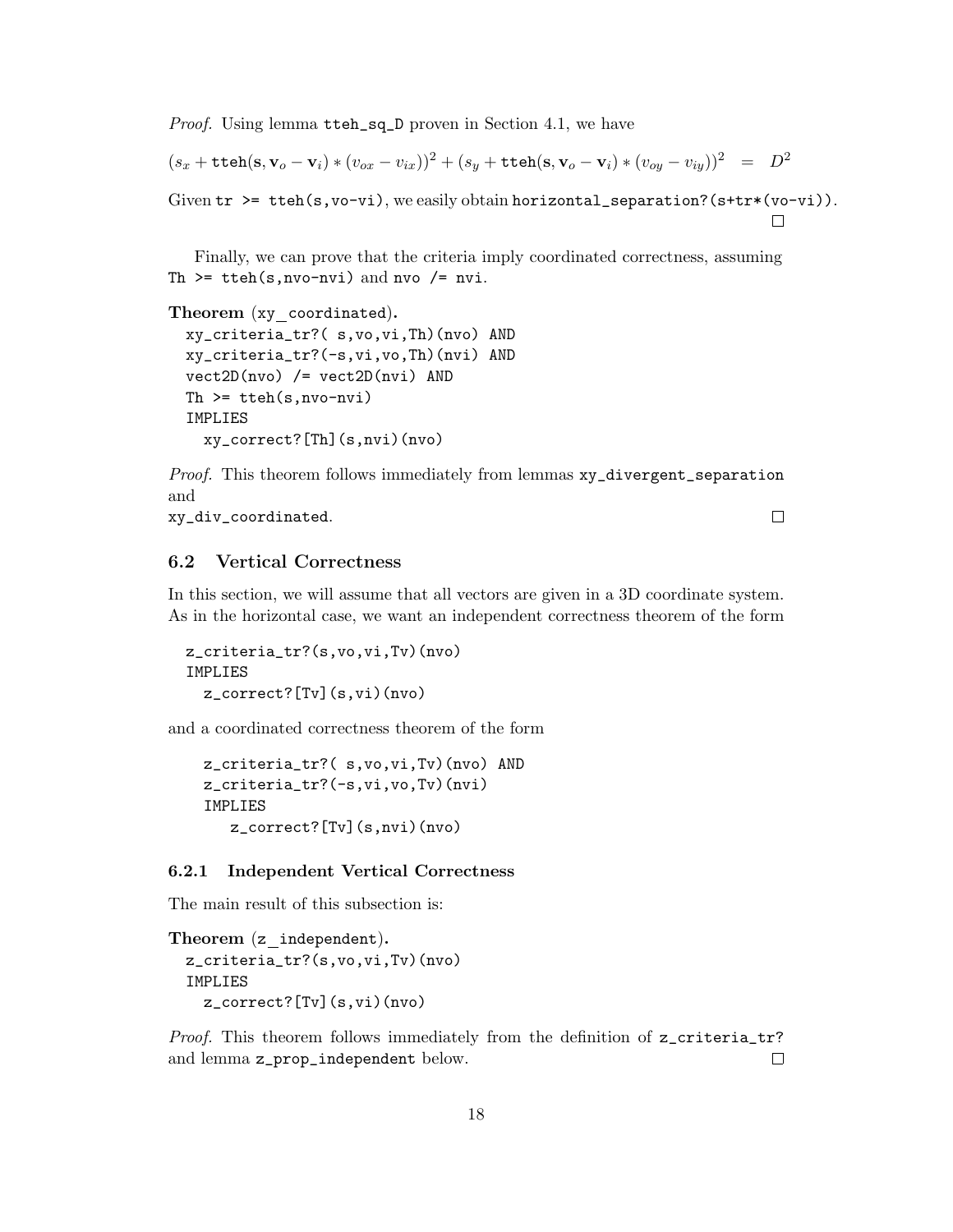Before we prove z\_prop\_independent, we need the following lemma:

```
Lemma (z prop divergent).
  z_prop?(s,vo-vi) AND
  vo'z - vi'z /= 0
  IMPLIES
    z_divergent?(s,vo-vi)
```
*Proof.* From z\_prop?(s,nvo-vi), we have  $s_z(v_{oz} - v_{iz}) \geq 0$ . This gives us two cases:

- Case  $s_z \leq 0$  and  $(v_{oz} v_{iz}) \leq 0$ :  $-s_z < -(s_z + t(v_{oz} v_{iz}))$ .
- Case  $s_z \geq 0$  and  $(v_{oz} v_{iz}) \geq 0$ :  $s_z < s_z + t(v_{oz} v_{iz})$ .

Together these cases yield  $|s_z| < |s_z+t(v_{oz}-v_{iz})|$ , which is z\_divergent?(s,vo-vi).  $\Box$ 

#### Lemma (z\_prop\_independent).

```
z_los?(s) AND
z_prop?(s,nvo-vi) AND
(nvo-vi)'z /= 0 AND
Tv >= ttez(s, nvo-vi)
IMPLIES
  z_correct?[Tv](s,vi)(nvo)
```
Proof. To establish z\_correct?[Tv](s,vi)(nvo) we must prove z\_divergent?(s,nvo-vi) and vertical\_separation?( $s + Tv * (nvo - vi)$ ). Lemma z\_prop\_divergent suffices to prove the first conjunction and lemma z\_vnz\_separation proved in section 4.2, gives us vertical\_separation?( $s + Tv * (nvo - vi)$ ).  $\Box$ 

#### 6.2.2 Coordinated Vertical Correctness

We have proven the following theorem:

```
Theorem (z_coordinated).
 s /= zero AND
 z_criteria_tr?( s,vo,vi,Tv)(nvo) AND
 z_criteria_tr?(-s,vi,vo,Tv)(nvi)
  IMPLIES
     z_correct?[Tv](s,nvi)(nvo)
```
In contrast to the horizontal case, we have proved vertical coordinated correctness without any premise that uses non-local information. The premise  $s$  /= zero states that the aircraft are not in the same position, e.g., the theorem holds as long as the aircraft have not yet collided.

The theorem z\_coordinated is proven through a series of theorems and lemmas. The first theorem states that the predicate z\_criteria implies coordinated vertical divergence.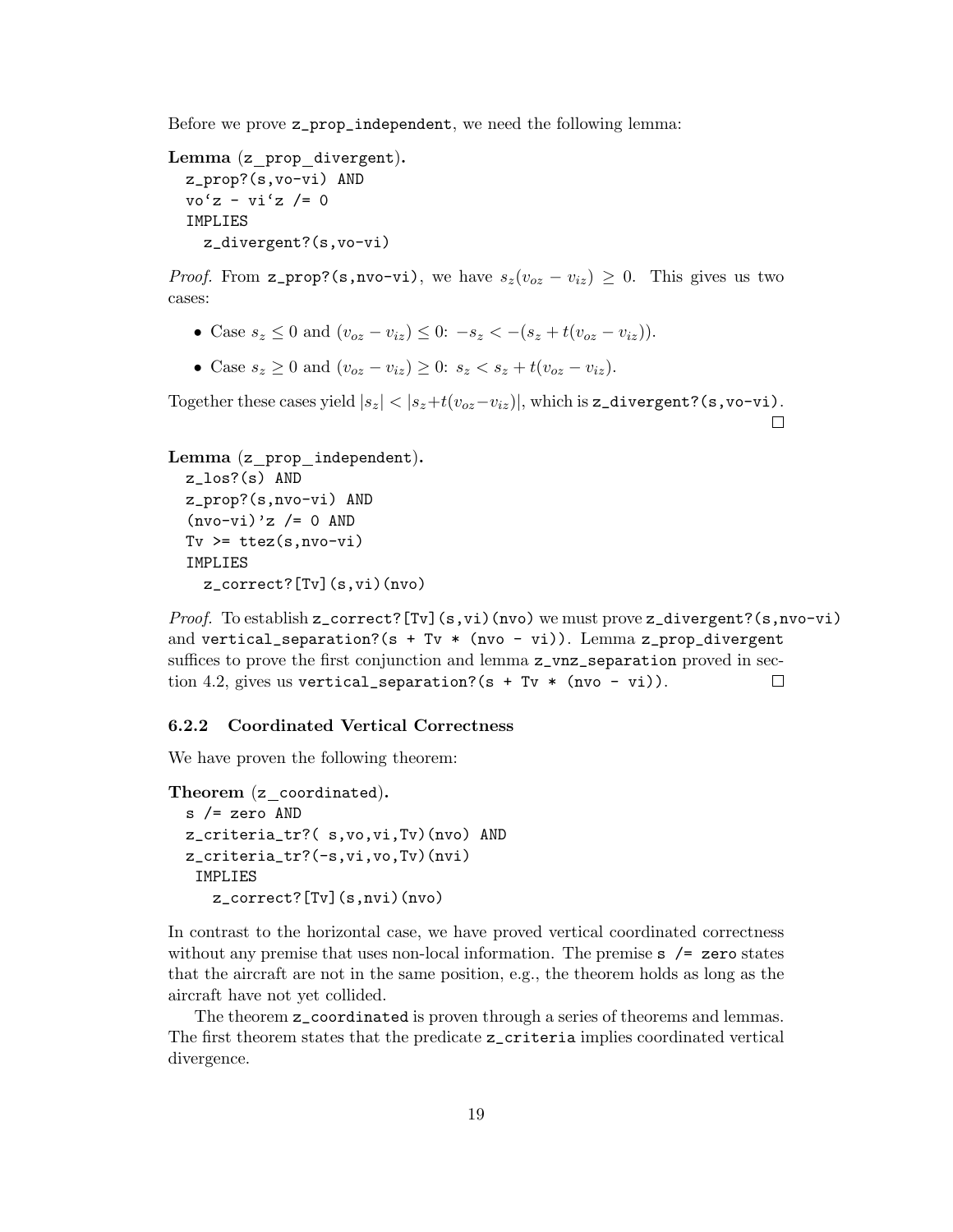```
Theorem (z_i div coordinated).
  s /= zero AND
  z_criteria?(s,vo,vi)(nvo) AND
  z_criteria?(-s,vi,vo)(nvi)
  IMPLIES
    z_divergent?(s,nvo-nvi)
```
*Proof.* Lemma  $z$ \_prop\_divergent establishes  $z$ \_divergent?(s,nvo-nvi) given z\_prop?(s, nvo - nvi) and nvo'z /= nvi'z. We consider three cases:

• Case vo\_z /= vi\_z and z\_prop?(s,vo-vi): From the premises and case analysis we obtain:

 $s'z * (vo - vi)'z > = 0$  AND  $sign((vo - vi)'z) * (nvo - vo)'z \ge 0$  AND  $sign((vi - vo)'z) * (nvi - vi)'z > = 0$ 

From the first premise, we get two cases:

 $-$  Case 0 >= s'z AND 0 > (vo - vi)'z: The two sign premises become  $(vo - nvo)'z \ge 0$  AND  $(nvi - vi)'z \ge 0$ 

– Case  $0 \leq s \leq AND \ 0 \leq (vo - vi)'z$ : The two sign premises become  $(nvo - vo)'z \ge 0$  AND  $(vi - nvi)'z \ge 0$ 

From either of these we have  $s'z * (nvo - nvi)'z \ge 0$ , which is z\_prop?(s, nvo - nvi).

• Case vo\_z /= vi\_z and NOT z\_prop?(s, vo-vi): From the premises, we get

 $s'z * (nvo'z - vi'z) \ge 0$  AND  $-s'z$  \*  $(nvi'z - vo'z)$  >= 0 AND  $s'z * (vo'z - vi'z) < 0$ 

From these we easily obtain  $s'z * (nvo - nvi)'z \ge 0$ , which is z\_prop?(s, nvo - nvi).

• Case vo\_z = vi\_z: From the z\_criteria? premises we have

break\_vz\_symm(s)  $*$  (nvo - vo)'z > 0 AND break\_vz\_symm $(-s)$  \*  $(nvi - vi)'z > 0$ 

If  $s'z = 0$ , we trivially have  $s'z * (nvo - nvi)'z \ge 0$ , so we are done. If we have both  $s'z \le 0$  and  $(nvo - nvi)'z \le 0$  we are done.

When  $s'z$  /= 0, break\_vz\_symm(s) = sign( $s'z$ ). So when  $s'z$  >= 0, these premises become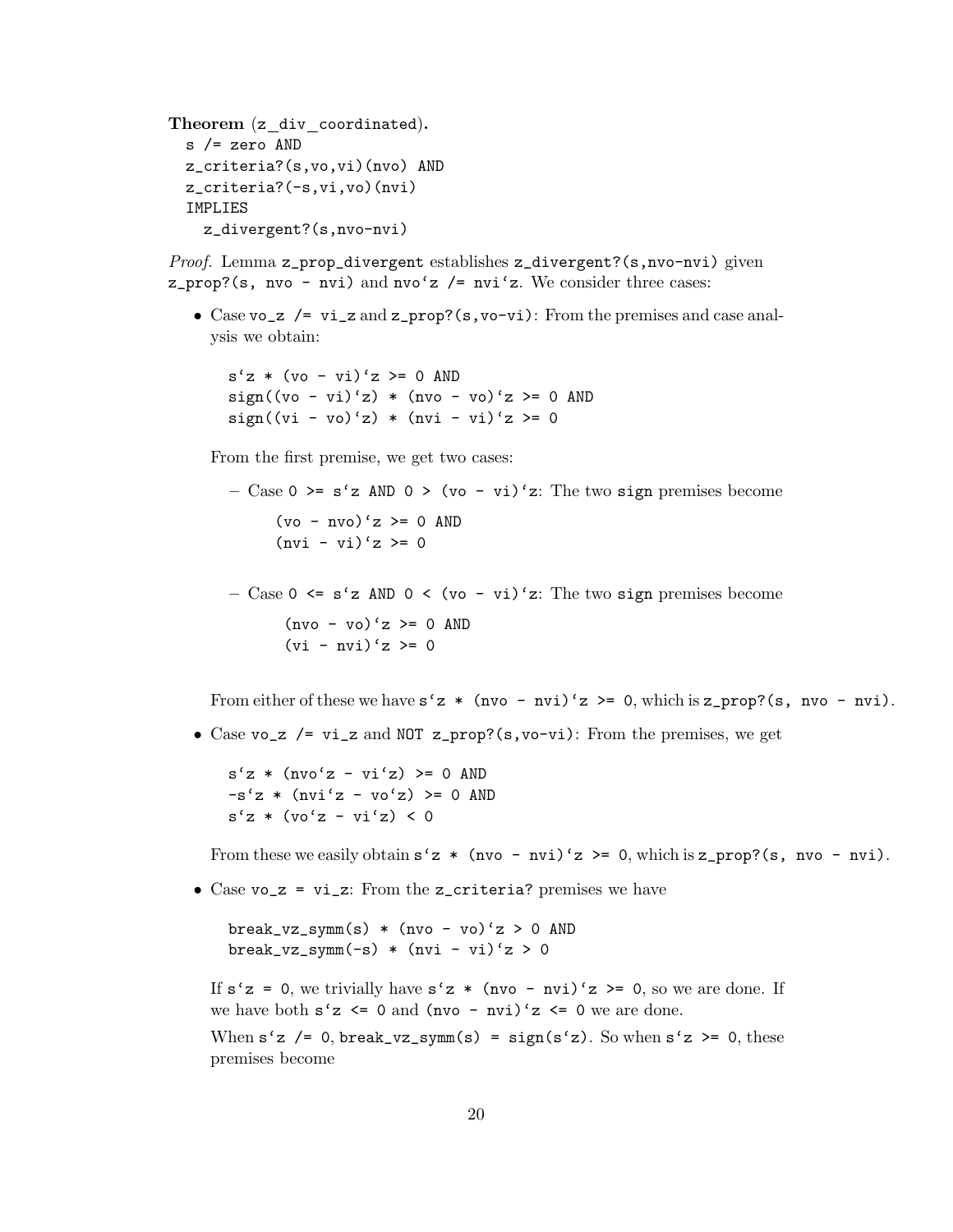$1 * (nvo - vo)'z > 0$  AND  $-1 * (nvi - vi)'z > 0$ 

But since  $\text{vo}'z = \text{vi}'z$  this gives us  $(\text{nvo}'z - \text{nvi}'z) \ge 0$  from which we have  $s'z * (nvo - nvi)'z \ge 0$ .

In all three cases, algebraic simplifications yield nvo'z  $/$ = nvi'z.

 $\Box$ 

The next three lemmas state that the predicate z\_criteria\_tr? implies coordinated vertical separation for originally diverging aircraft, originally converging aircraft, and originally parallel aircraft, respectively.

```
Lemma (z_diverging_sep_coordinated).
 z_criteria_tr?( s,vo,vi,tr)(nvo) AND
 z_criteria_tr?(-s,vi,vo,tr)(nvi) AND
 z\_prop?(s,vo-vi) AND (vo-vi)'z /= 0
 IMPLIES
    vertical_separation?(s + tr*(nvo - nvi))
```
*Proof.* From lemma  $z$ \_vnz\_separation (Section 4.2), it suffices to prove

 $tr$  >=  $ttez(s, (nvo - nvi))$ 

This is obtained by case analysis and simple algebraic manipulations.

```
\Box
```

```
Lemma (z_converging_sep_coordinated).
 z_criteria_tr?( s,vo,vi,tr)(nvo) AND
 z_criteria_tr?(-s,vi,vo,tr)(nvi) AND
 NOT z_prop?(s,vo-vi)
 IMPLIES
    vertical_separation?(s + tr*(nvo-nvi))
```
*Proof.* We need to prove  $\text{nvo}_z$  /=  $\text{nvi}_z$  and  $\text{tr}$  >=  $\text{ttez}(s, (\text{nvo} - \text{nvi}))$ . The first part, nvo<sub>-z</sub> /= nvi-z, follows from the z<sub>-prop</sub>? premises after expanding z\_criteria\_tr?. To obtain the second part, we must prove that

 $tr$  >= (sign((nvo - nvi)'z) \* H - s'z) / (nvo - nvi)'z

This is obtained by case analysis and simple algebraic manipulations.

 $\Box$ 

```
Lemma (z parallel sep coordinated).
 s /= zero AND
 z_criteria_tr?( s,vo,vi,tr)(nvo) AND
 z_criteria_tr?(-s,vi,vo,tr)(nvi) AND
 z\_prop?(s,vo-vi) AND (vo-vi)'z = 0IMPLIES
    vertical_separation?(s + tr*(nvo-nvi))
```
Proof. We need to prove

NOT  $(nvo - nvi)'z = 0$  AND  $tr$  >=  $ttez(s, (nvo - nvi))$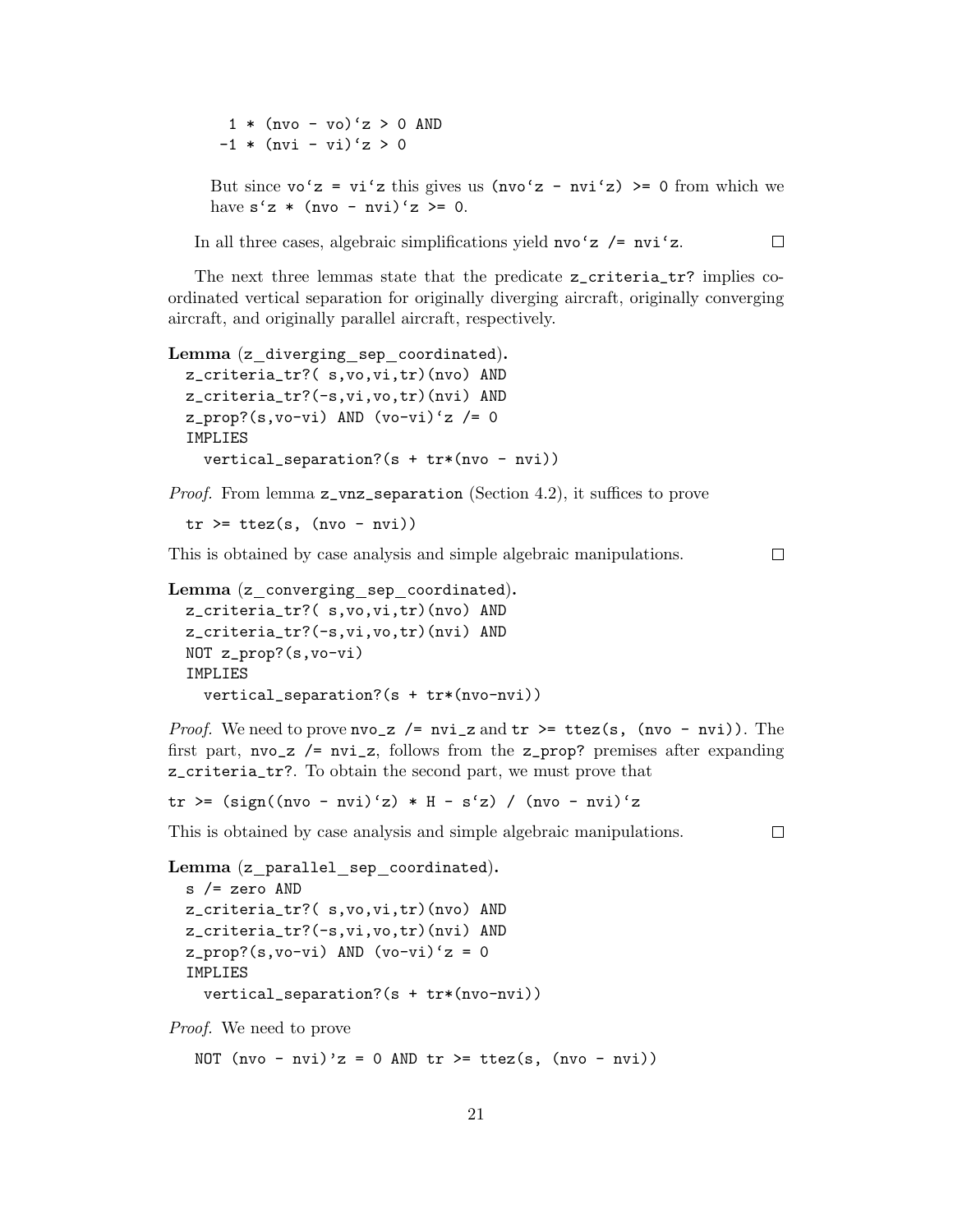so that we can use lemma z\_vnz\_separation to obtain: vertical\_separation?( $s + tr*(nvo-nvi)$ ). As in the previous cases, this is obtained by case analysis and algebraic manipulations.  $\Box$ 

```
Lemma (z_sep_coordinated).
 s /= zero AND
 z_criteria_tr?( s,vo,vi,tr)(nvo) AND
 z_criteria_tr?(-s,vi,vo,tr)(nvi)
 IMPLIES
    vertical_separation?(s + tr*(nvo-nvi))
```
Proof. By case analysis and lemmas z\_diverging\_sep\_coordinated, z\_converging\_sep\_coordinated, and z\_parallel\_sep\_coordinated.

## $\Box$

#### Theorem. z\_coordinated

```
s /= zero AND
z_criteria_tr?( s,vo,vi,Tv)(nvo) AND
z_criteria_tr?(-s,vi,vo,Tv)(nvi)
IMPLIES
  z_correct?[Tv](s,nvi)(nvo)
```
*Proof.* By lemmas z\_sep\_coordinated and z\_div\_coordinated.

 $\Box$ 

## 7 A Simple Vertical Algorithm

We have constructed a prototype vertical resolution algorithm that satisfies the vertical criteria. It can be expressed in PVS as follows

```
z_recovery(s,vo,vi:Vect3,t:posreal): Vect3 =
  LET v = v_0 - v_i,
      n vz = (sign_vz(s,v)*H - s'z)/t IN
  IF z_prop?(s,v) AND
     abs(v'z) >= abs(nvz) THEN
    (vo'x, vo'y, vo'z)
  ELSE
    (vo'x, vo'y, nvz+vi'z)
  ENDIF
```
with the following subfunctions:

```
% Break tie when relative vertical speed is zero
break_vz_symm(s:Vect3) : Sign =
  IF z(s) > 0 OR
     z(s) = 0 AND x(s) < 0 OR
     z(s) = 0 AND x(s) = 0 AND y(s) < 0 THEN
     1
```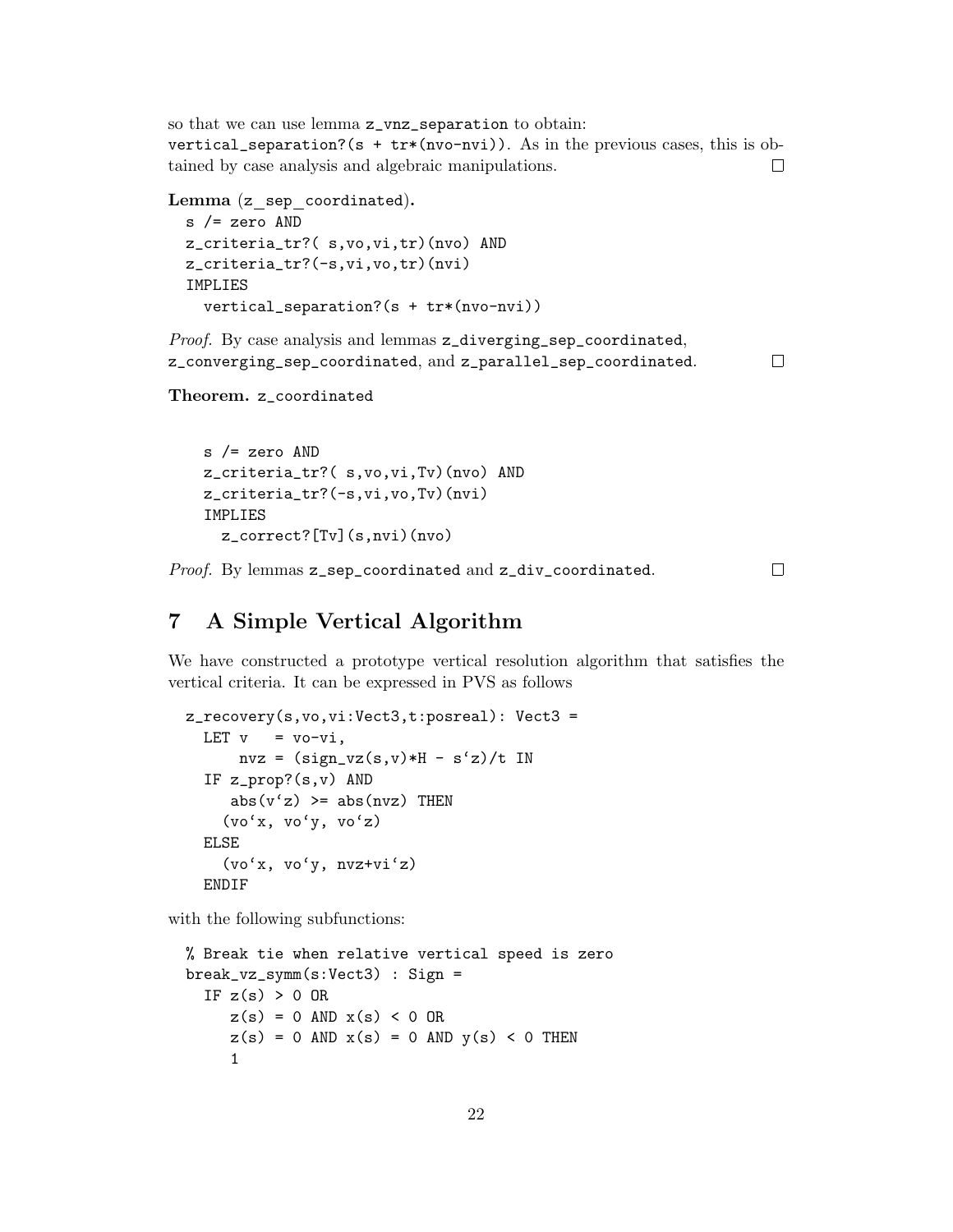```
ELSE
    -1
  ENDIF
sign_vz(s,v:Vect3): Sign =
  IF z\_prop?(s,v) AND v'z /= 0 THEN
    sign(v'z)ELSE
    break_vz_symm(s)
  ENDIF
```
This algorithm has been proved to satisfy the vertical criteria:

```
z_recovery_criteria_tr : THEOREM
  LET nvo = z<sub>recovery</sub>(s, vo, vi, Tv) IN
    NOT vertical_separation?(s) IMPLIES
    z_criteria_tr?(s,vo,vi,Tv)(nvo)
```
The framework therefore provides an immediate proof that this algorithm satisfies the vertical correctness properties for both the independent version:

```
z_recovery_independent : THEOREM
  NOT vertical_separation?(s) IMPLIES
    LET nvo = z_recovery(s, vo, vi, Tv) IN
    z_correct?[Tv](s,vi)(nvo)
```
and the coordinated version:

```
z_recovery_coordinated : THEOREM
  NOT vertical_separation?(s) AND
  s /= zero IMPLIES
    LET nvo = z_recovery(s,vo,vi,Tv),
        nvi = z_recovery(-s, vi, vo, Tv) IN
    z_correct?[Tv](s,nvi)(nvo)
```
## 8 A Simple Horizontal Algorithm

## 9 Practicality of the Criteria

We have a theoretical result that establishes that the criteria are sufficient to meet our correctness properties. But can these criteria be satisfied by reasonable algorithms? For the vertical case, we have a prototype algorithm, so we know that the vertical criteria are satisfiable. But for the horizontal criteria we have not even shown that there exists an algorithm that satisfies the criteria. In both cases, we would also like to gain some insight into how restrictive the criteria are. Therefore, we have created some simple Java programs to graphically display the vectors which meet the criteria given a specific scenario.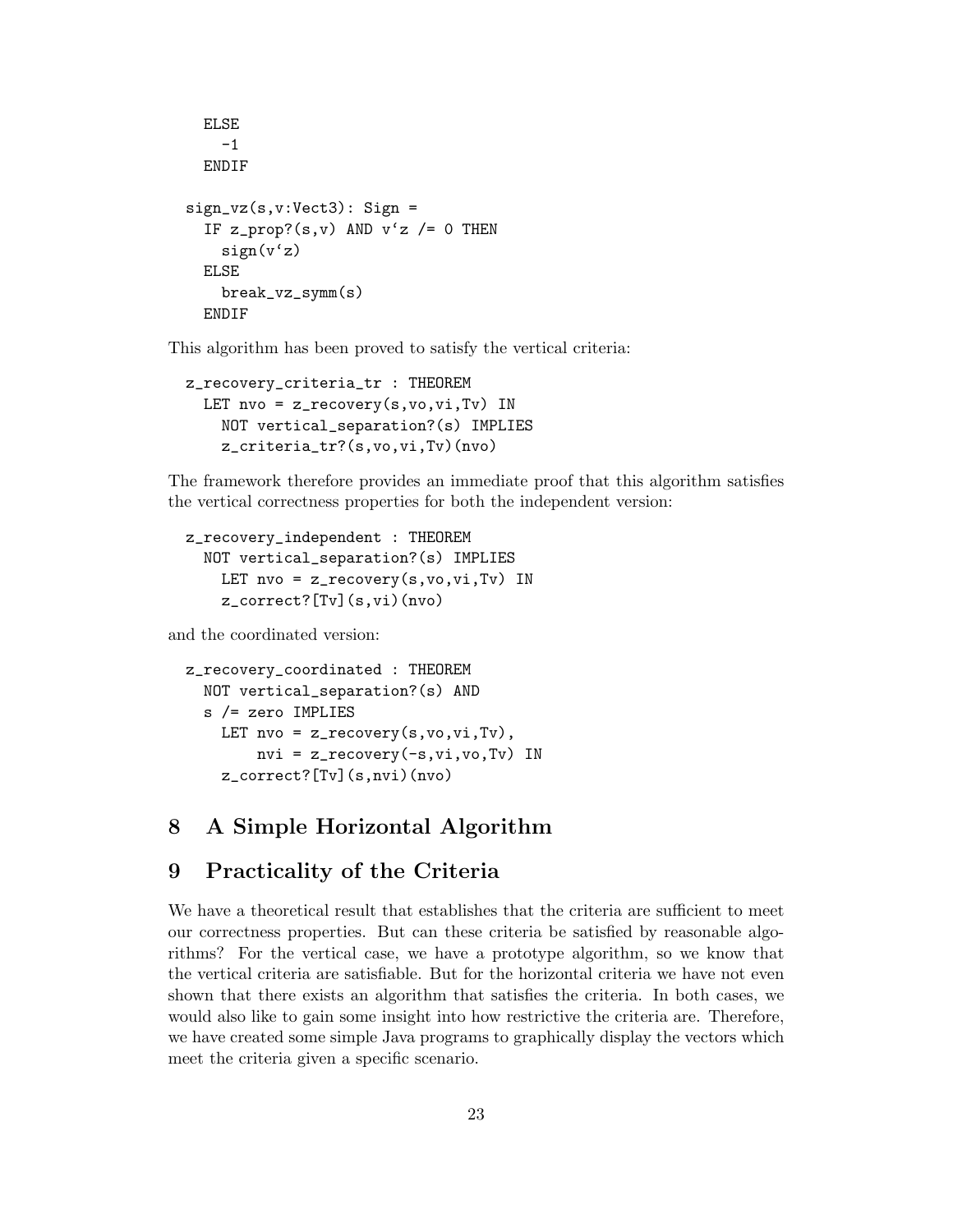### 9.1 Vertical Criteria Visualization

We begin with the following scenario:

$$
\mathbf{s}_o = (1.5, 2.2, 0.8)
$$
  
\n
$$
\mathbf{s}_i = (-1.0, -2.0, 1.1)
$$
  
\n
$$
\mathbf{v}_o = (5.0, -180, -23.0)
$$
  
\n
$$
\mathbf{v}_i = (-10.0, 160, -52.0)
$$

The vectors displayed in green are the allowed vertical maneuvers:



The original ownship vector is displayed in blue and the original traffic vector is displayed in magenta. The gray lines indicate the range of possible vectors when the vertical speed is limited to  $\pm 200$  mph or  $\pm 17,600$  fpm, which clearly is a larger range than is really needed. As expected one aircraft is given vectors with increased vertical speed, while the other aircraft is given decreased vertical speed maneuvers. Note that some of the allowed traffic vectors have decreasing vertical speed. Thus, there are solutions where both aircraft have decreasing vertical speed.

For initial trajectories that lead to a close vertical encounter:

$$
\mathbf{s}_o = (1.8, 0.0, 0.4)
$$

$$
\mathbf{s}_i = (-1.5, 0.0, 1.3)
$$

$$
\mathbf{v}_o = (-180, 0, 31.0)
$$

$$
\mathbf{v}_i = (160, 0, -52.0)
$$

more drastic maneuvers are needed: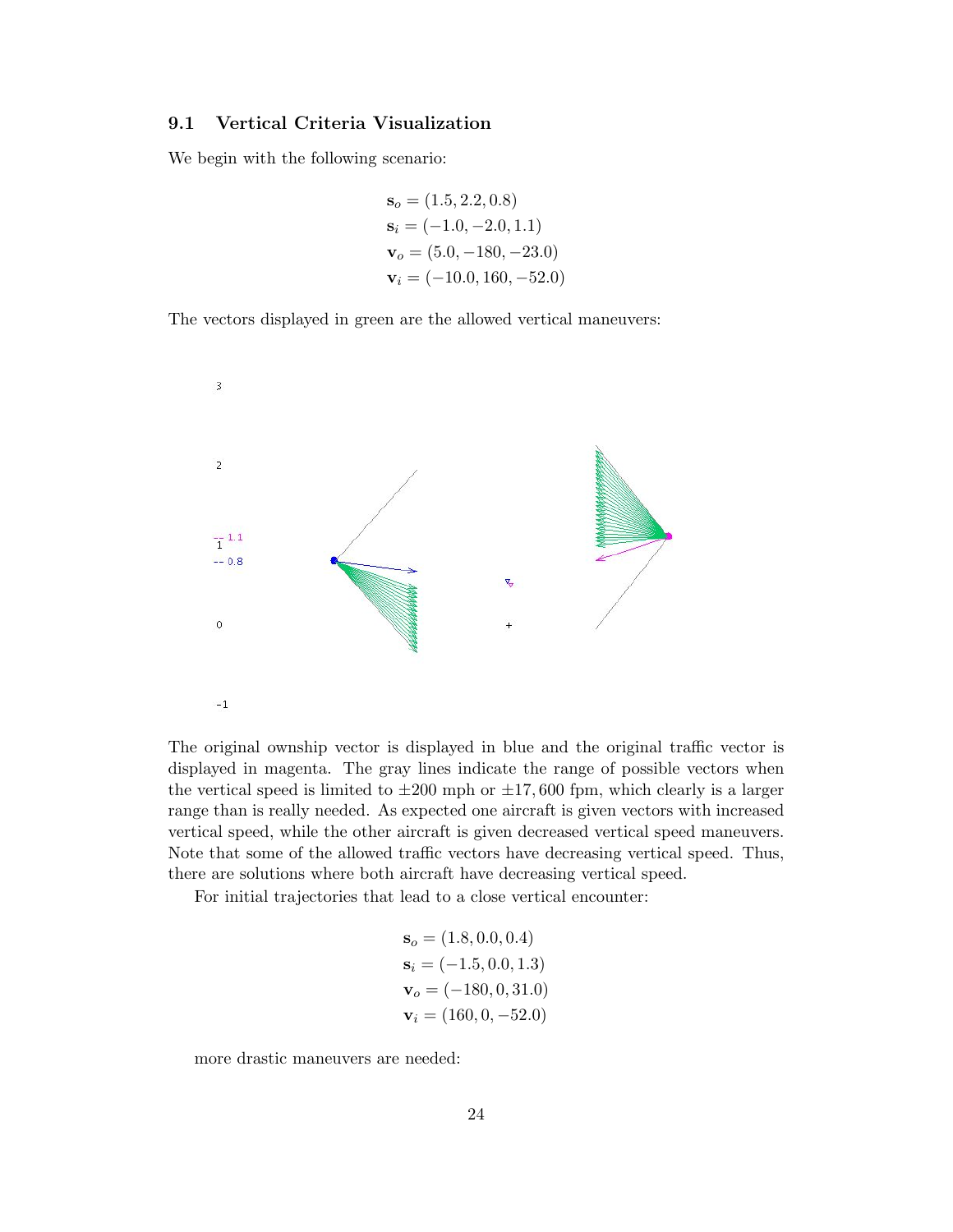

The triangles indicate the locations of the aircraft at the closest point of approach.

## 9.2 Horizontal Criteria Visualization

The following scenario places the aircraft in an initially divergent situation:

$$
\mathbf{s}_o = (100, 150)
$$
  
\n
$$
\mathbf{s}_i = (-120, -200)
$$
  
\n
$$
\mathbf{v}_o = (80, 0)
$$
  
\n
$$
\mathbf{v}_i = (-10, 56)
$$

The vectors displayed in green are the maneuvers that satisfy the horizontal criteria where only the heading has been changed.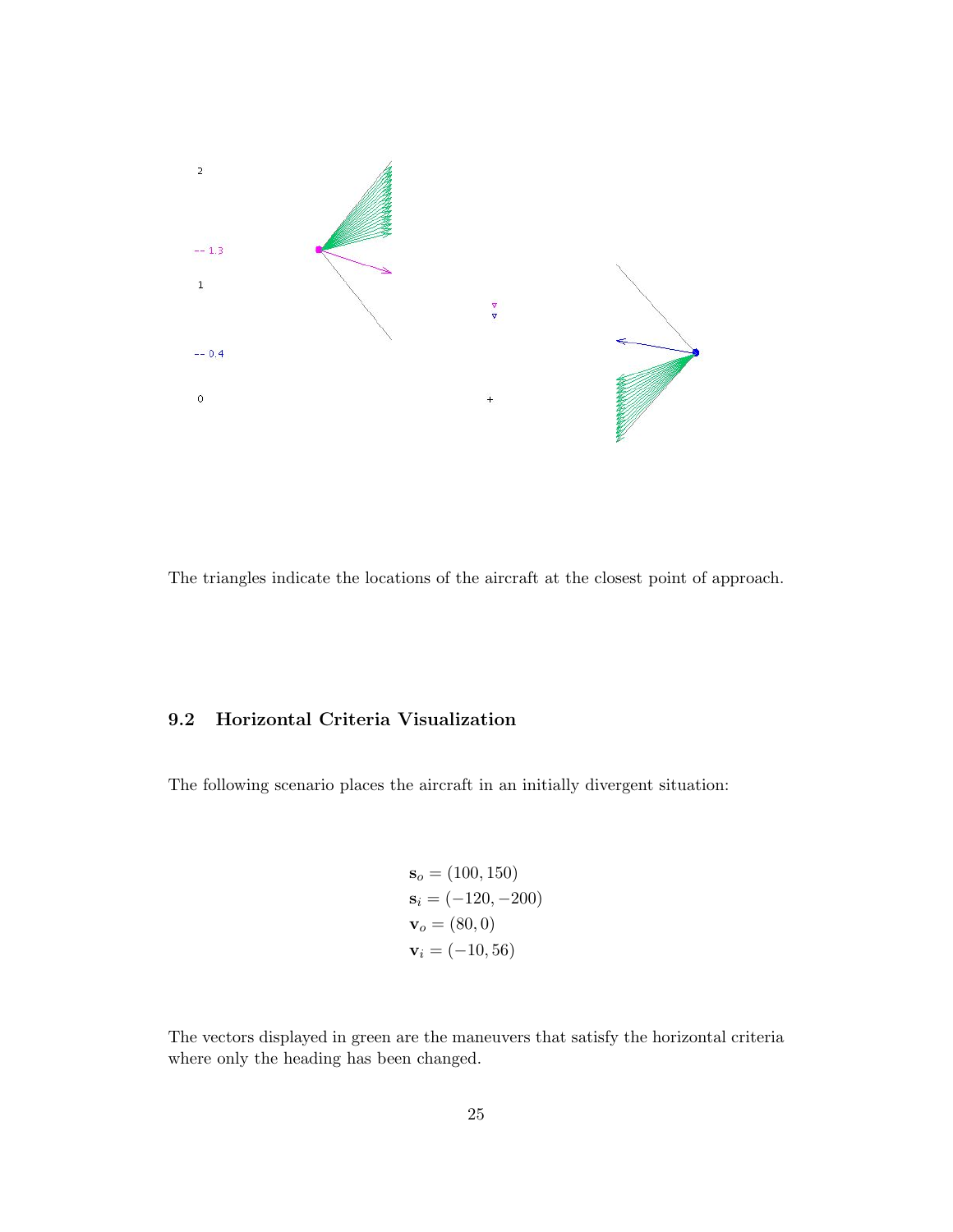

The original ownship vector is displayed in blue and the original traffic vector is displayed in magenta.

Next we look at an originally convergent case where the aircraft are nearly parallel.

$$
\mathbf{s}_o = (120, -200)
$$

$$
\mathbf{s}_i = (-120, 200)
$$

$$
\mathbf{v}_o = (-10, 80)
$$

$$
\mathbf{v}_i = (10, 80)
$$

The criteria allows a large set of coordinated maneuvers.

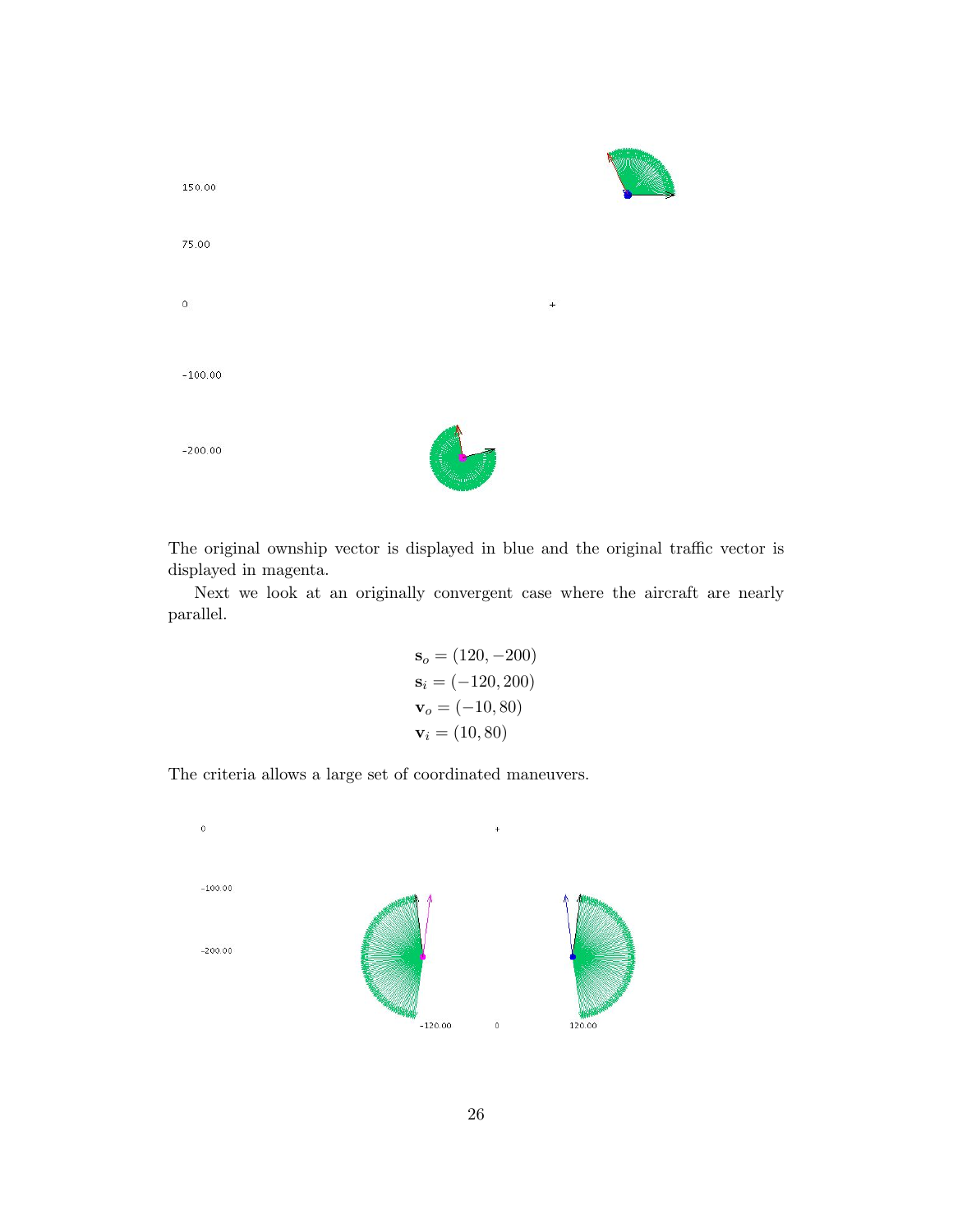There are some situations where one of the aircraft has no unilateral means of escape by modifying heading only.

$$
\mathbf{s}_o = (200, 200)
$$
  
\n
$$
\mathbf{s}_i = (-90, -200)
$$
  
\n
$$
\mathbf{v}_o = (-20, -30)
$$
  
\n
$$
\mathbf{v}_i = (40, 56)
$$

The ownship does not have sufficient speed and enough original separation to escape the traffic.



The triangles indicate the locations of the aircraft at the closest point of approach. The perspicacious reader may be wondering how this can happen given that we have a independent proof of correctness. The answer is simply that the proof merely guarantees that if there is a maneuver that satisfies the criteria, then divergence is guaranteed. However, in this case there are no heading-only vectors that satisfy the criteria. This illustrates that a proof that seeks to establish that an algorithm satisfies the criteria must show that a solution is always produced and not just that all generated solutions are correct.

In this case there are combined heading and ground speed recovery maneuvers that meet the criteria. For example, if the ground speed is doubled so that the ownship's speed exceeds that of the traffic aircraft, then the heading changes shown in pink meet the criteria: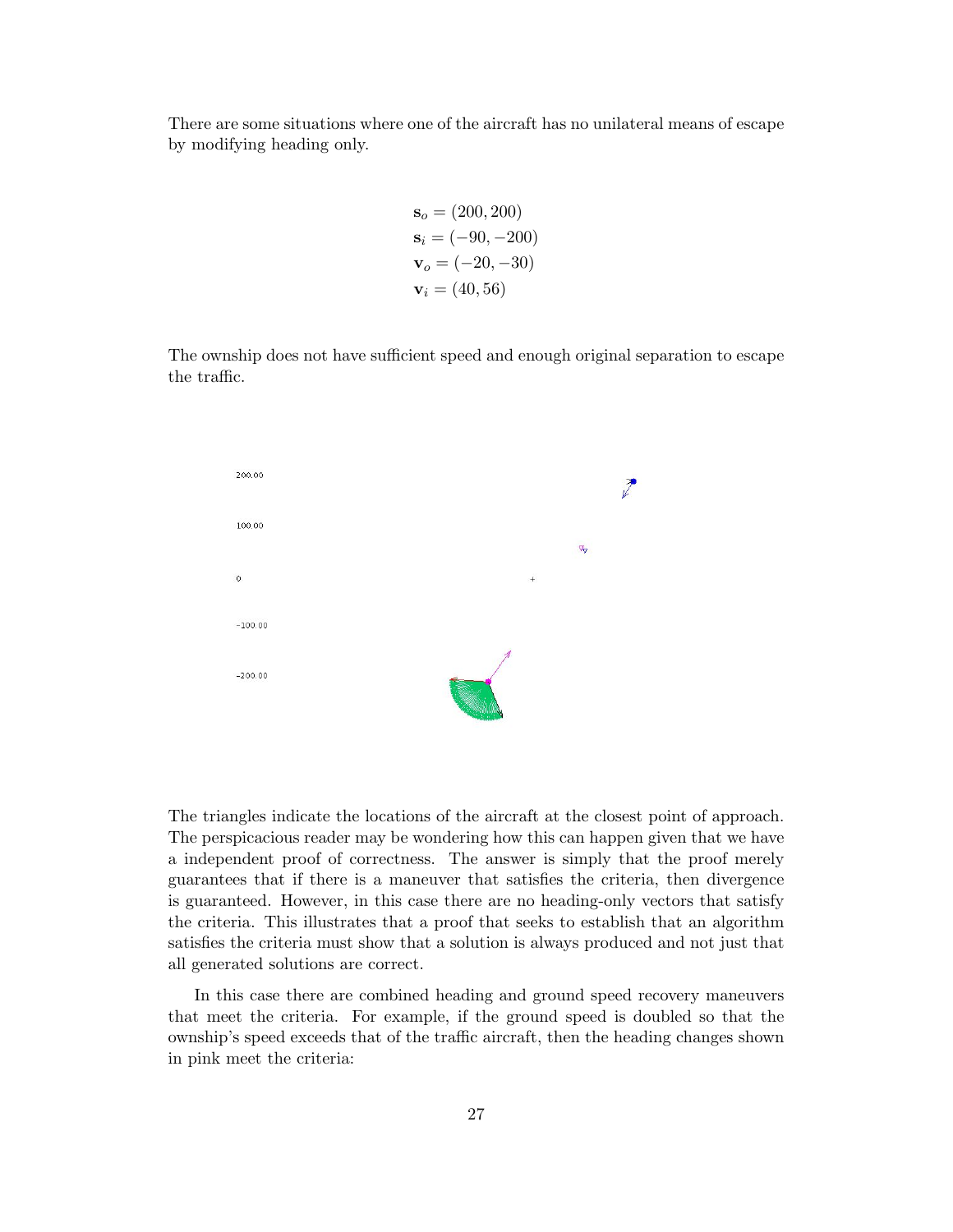| 200.00    |           |                 | P |
|-----------|-----------|-----------------|---|
| 100.00    |           |                 |   |
| $\circ$   | $\ddot{}$ | $\nabla \nabla$ |   |
| $-100.00$ |           |                 |   |
| $-200.00$ |           |                 |   |

This example also suggests that our correctness property is too strong. In future work, we will explore how to weaken the correctness property to allow some temporary convergence before divergence is achieved.

The following scenario

 $s_o = (-2.4, 0)$  $s_i = (2.5, 0)$  $v_o = (0, 400)$  $v_i = (200, 200)$ 

suggests that the current criteria does not allows find all possible solutions. Intuitively, there are clearly some more maneuvers available to the traffic (magenta) aircraft e.g., the opposite direction from the ownship up to an angle of  $90^{\circ}$  and down to  $-90^\circ$ .



The following scenario

$$
\mathbf{s}_o = (1.5, 2.2)
$$

$$
\mathbf{s}_i = (-1.0, -2.0)
$$

$$
\mathbf{v}_o = (200, -100)
$$

$$
\mathbf{v}_i = (200, 100)
$$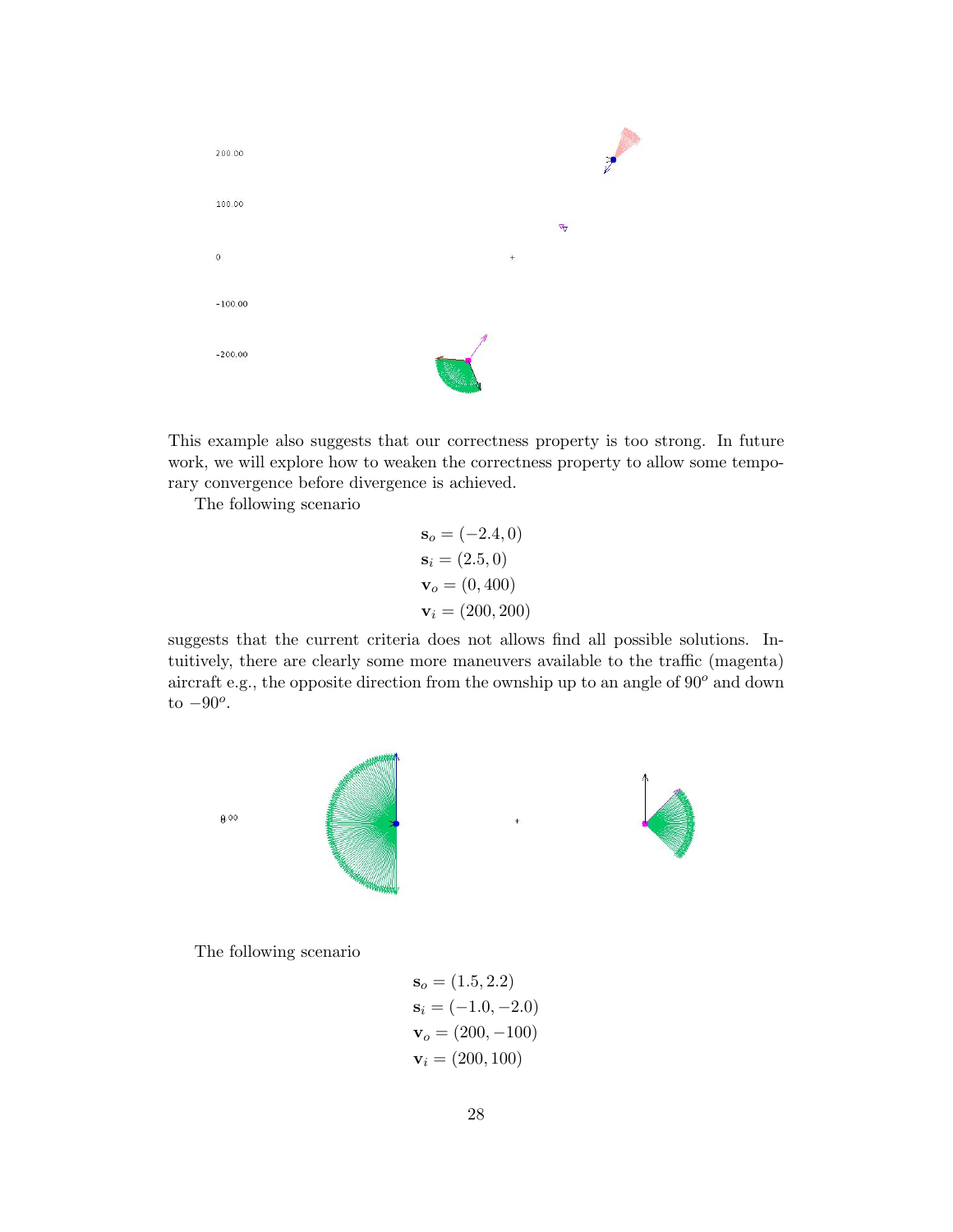

shows a case where the criteria leads to fairly drastic horizontal maneuvers

# 10 Validation

In this section, we want to illustrate with a few examples how some of the concepts presented in this paper can be validated on specific values. This type of validation is useful during the verification process since it helps to catch specification errors before the formal proofs are attempted.

Given the following state information for the ownship and traffic aircraft (In PVS, comments are preceded by the character % and go to the end of the line):

|  | so : $Vect3 = (-3, 2, 16500) % [nm, nm, ft]$ |                          |
|--|----------------------------------------------|--------------------------|
|  | $si : Vect3 = (1,1,16000) % [nm,nm,ft]$      |                          |
|  | $vo: Vect3 = (600.0.0)$                      | % [knots, knots, ft/min] |
|  | $vi: Vect3 = (0.500.0)$                      | % [knots, knots, ft/min] |

we can use the PVSio [5] interface to the PVS ground evaluator, to check that the aircraft are in loss of separation:

```
<PVSio> horizontal_separation?(so-si);
==>
FALSE
<PVSio> vertical_separation?(so-si);
==>
FALSE
```

```
<PVSio> loss_of_separation?(so-si);
```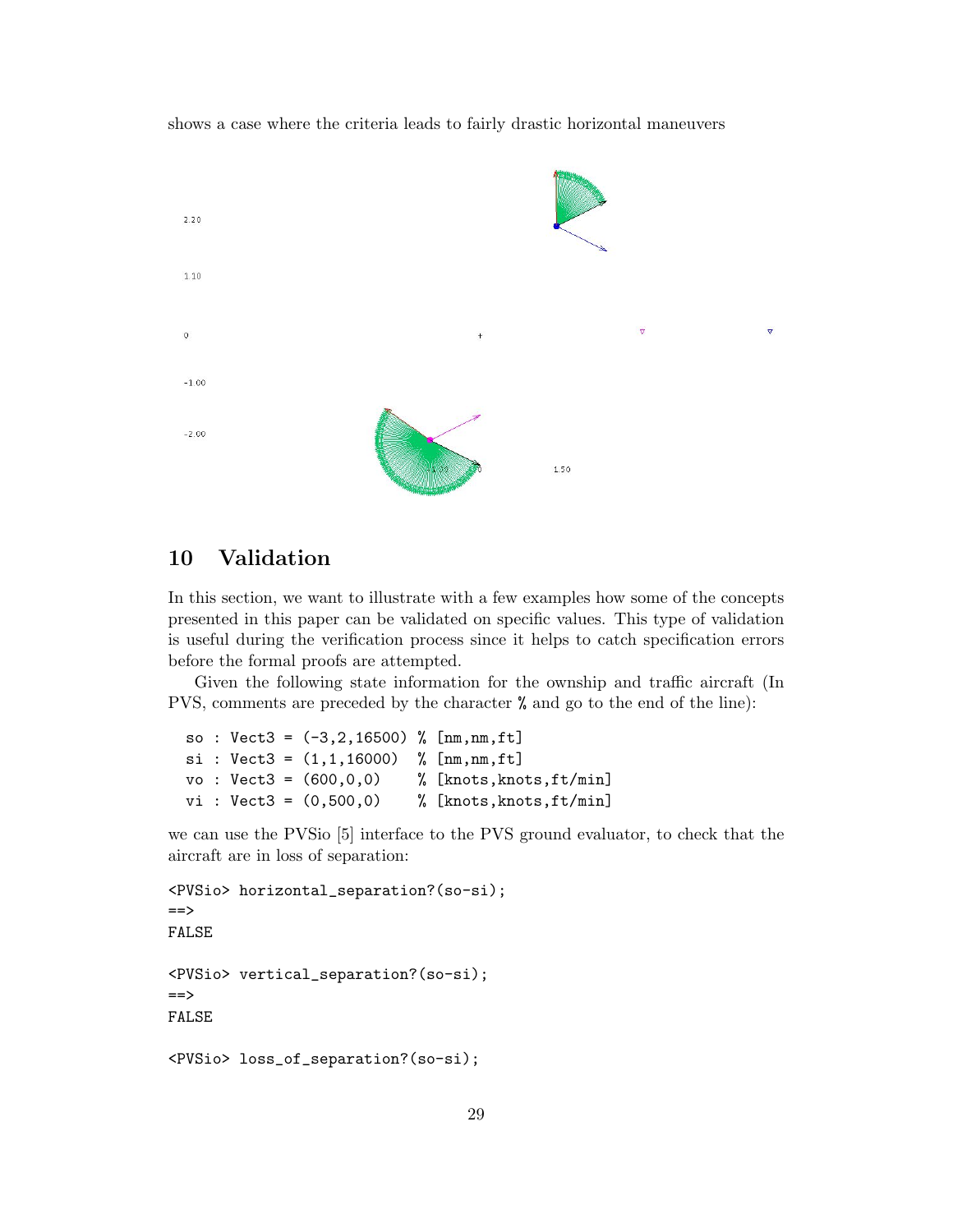#### ==> **TRUE**

Assume that a given loss of separation recovery algorithm returns the following velocity maneuver for the ownship:

nvo:Vect3 = (50,700,1000) % [knots,knots,ft/min]

We can check that this new velocity guarantees horizontal separation at time Th equal to 1 minute, e.g.,  $\frac{1}{60}$  hours, and vertical separation at time Tv equal to  $\frac{1}{2}$ minutes:<sup>3</sup>

```
<PVSio> horizontal_separation?((so-si)+Th*(nvo-vi));
==>
TRUE
```

```
<PVSio> vertical_separation?((so-si)+Tv*(nvo-vi));
=TRUE
```
Note that we cannot use the PVS ground evaluator to check whether nvo satisfies the correctness predicates or not. These predicates specify horizontal and vertical divergence, and those properties are expressed using unbounded universal quantification over all positive real numbers (for time  $t$ ). This requires the full power of a general purpose theorem prover, such as PVS, not just a ground evaluator.

On the other hand, we can check using the PVSio interface that nvo satisfies both the horizontal and the vertical criteria:

```
<PVSio> xy_criteria?(so-si,vo,vi)(nvo);
==>
TRUE
```

```
<PVSio> z_criteria?(so-si,vo,vi)(nvo);
==>
TRUE
```
Furthermore, nvo satisfies the criteria when the time to exit horizontally Th is equal to 1 minute and the time to exit vertically Tv is equal to half a minute:

```
<PVSio> xy_criteria_tr?(so-si,vo,vi,Th)(nvo);
==>
TRUE
<PVSio> z_criteria_tr?(so-si,vo,vi,Tv)(nvo);
==>
```
**TRUE** 

<sup>&</sup>lt;sup>3</sup>The reason Th is given in hours and Tv in minutes is because ground speed is given in knots, i.e., nautical miles per hour, while vertical speed is given in feet per minute.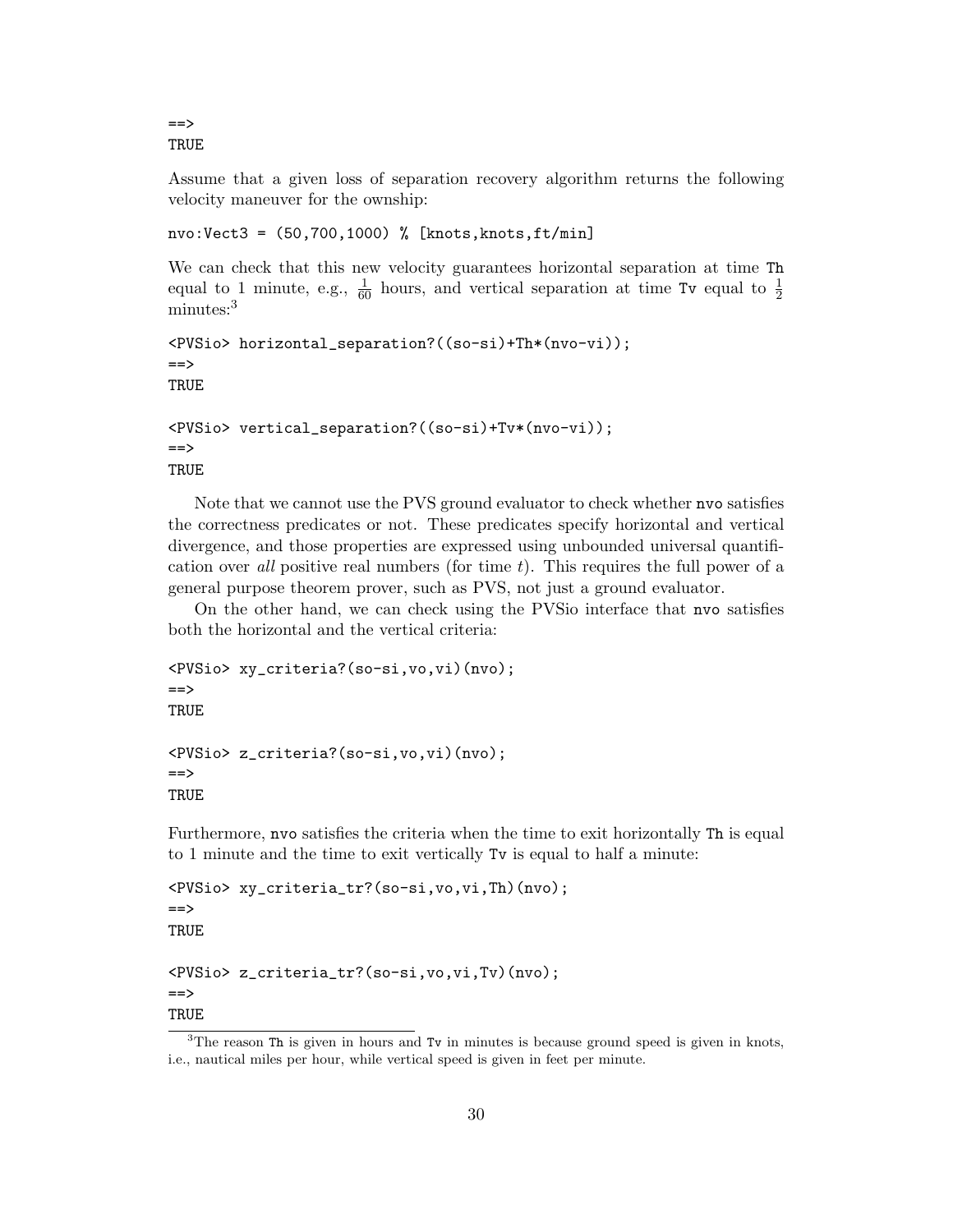Therefore, by theorems xy\_independent (Section 6.1.1) and z\_independent (Section 6.2.1), we can formally establish that nvo is an independently correct horizontal and vertical maneuver for the ownship, i.e., xy\_correct?[Th](so-si,vi)(nvo) and z\_correct?[Tv](so-si,vi)(nvo) both hold.

Assume that at the same time as the ownship's recovery algorithm returns nvo, the traffic's recovery algorithm returns nvi:

nvi : Vect3 = (800,50,-1000) % [knots,knots,ft/min]

We can check that nvi also satisfies  $xy$ -criteria<sub>tr</sub> and z<sub>criteria</sub>, from the traffic perspective:

```
<PVSio> xy_criteria_tr?(si-so,vi,vo,Th)(nvi);
==>
TRUE
<PVSio> z_criteria_tr?(si-so,vi,vo,Tv)(nvi);
==>
TRUE
```
Therefore, by theorems xy\_div\_coordinated (Section 6.1.2) and

z\_div\_coordinated (Section 6.2.2), we can formally establish that if the ownship maneuvers according to nvo and the traffic aircraft maneuvers according to nvi the aircraft will horizontally and vertically diverge, i.e., xy\_divergent?(so-si,nvo-nvi) and z\_divergent?(so-si,nvo-nvi) both hold. From Theorem z\_coordinated (Section 6.2.2), we can also establish that nvo and nvi satisfy coordinated vertical correctness, e.g.,

z\_correct?[Tv](so-si,nvi)(nvo) holds. Finally, from Theorem xy\_coordinated (Section 6.1.2) and since

```
<PVSio> Th >= tteh(so-si,nvo-nvi);
==>
TRUE
```
we can establish that nvo and nvi satisfy coordinated horizontal correctness, e.g., xy\_correct?[Th](so-si,nvi)(nvo) holds.

## 11 Concluding Remarks

In this paper, we have developed a framework for reasoning about the correctness of algorithms that recover from loss of separation. The framework develops concepts of correctness for both horizontal and vertical recovery maneuvers. The framework consists of simple criteria from which the correctness properties of general statebased loss of separation recovery algorithms can be proved. These criteria are easily computed, and therefore if one can show that maneuvers returned by specific algorithms satisfy the criteria, then their correctness is guaranteed. This verification approach is illustrated below: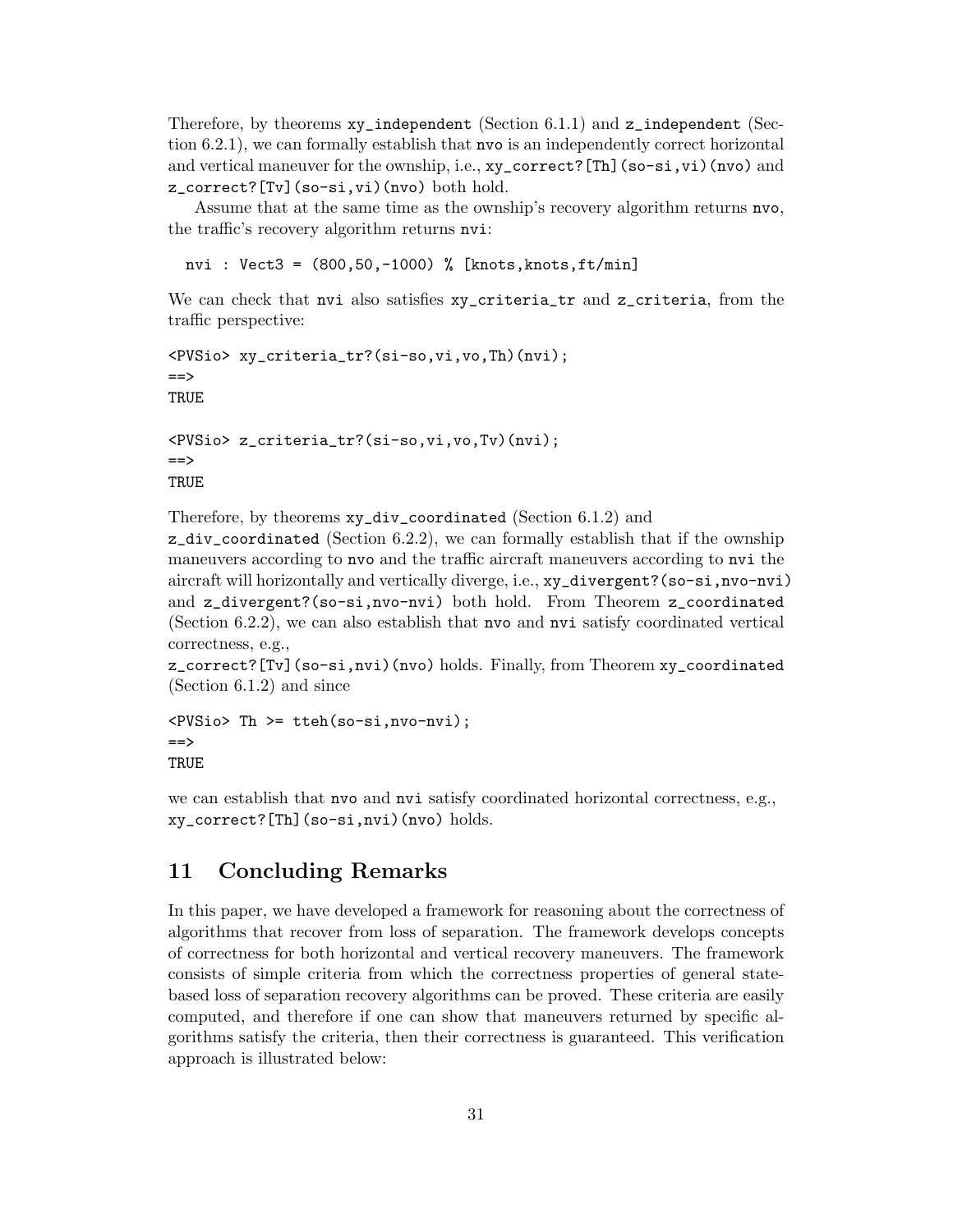

The framework is illustrated with an example of a vertical algorithm that satisfies the criteria. Future work will develop horizontal algorithms that satisfy the criteria as well.

Not all problems are satisfactorily solved by this framework. We have seen cases where our xy-criteria is too strong. There are scenarios where one aircraft has no heading-only solutions<sup>4</sup>. There are also scenarios where the required maneuvers are very drastic. This is a consequence of a definition of correctness that requires immediate divergence. In future work we will explore definitions of correctness that allow temporary convergence before divergence is achieved. We have also mentioned the need of the non-local hypothesis  $Th \geq$  tteh(s,nvo-nvi) in the coordinated horizontal correctness theorem. We had hoped to discharge this hypothesis from the local hypotheses Th  $\ge$ =tteh(s,nvo-vi) and Th  $\ge$ =tteh(-s,nvi-vo), but unfortunately this is not always possible (see Appendix A). In practice, this means that our criteria are not strong enough to guarantee the time to exit horizontally when both aircraft maneuver. We will investigate deductive strategies for proving this premise for particular algorithms.

We have not explicitly dealt with the situation where one aircraft executes a horizontal maneuver and the other aircraft executes a vertical maneuver. This is easily handled as two applications of the independent recovery theorems. Nevertheless, we believe this is better handled when proving that a particular algorithm satisfies the criteria, rather than complicating the criteria itself.

Finally, we remark that our notion of vertical correctness may also be, in some cases, too strong. Suppose you have an aircraft slightly above the midpoint vertically and currently descending:<sup>5</sup>

<sup>4</sup>However, if the ground speed is sufficiently increased then heading maneuvers often become available.

<sup>5</sup>This scenario was pointed out to us by David Wing of NASA Langley.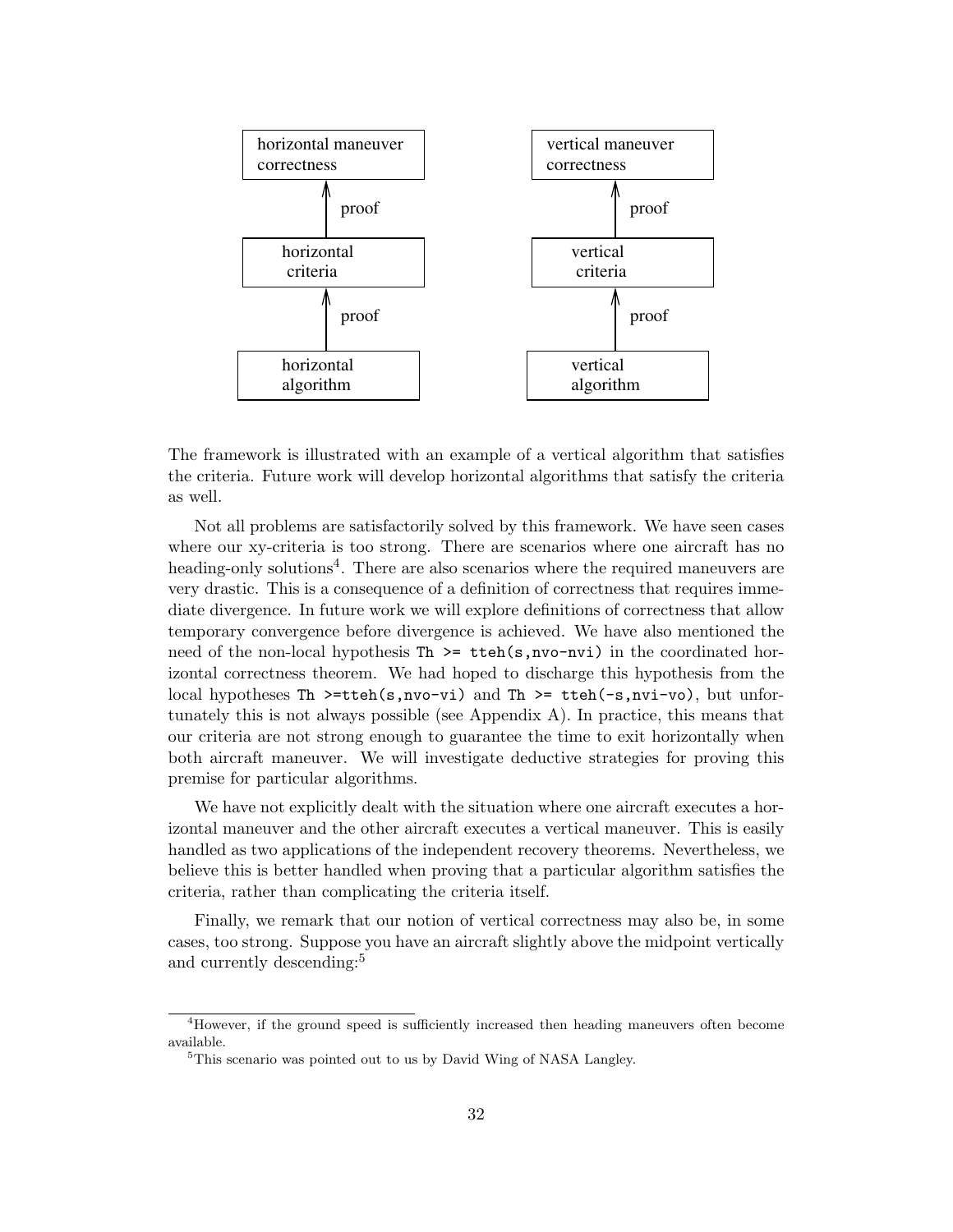

Within a few seconds the aircraft will be in the lower half. The aircraft will converge for a while, but eventually they will diverge. Therefore, it is imprudent to demand that the aircraft make an abrupt change in direction as our correctness criteria will require. One approach to this anomaly is to assume that there is an operational parameter which determines the maximum amount of time that an aircraft can continue on a convergent path before it must become divergent. However, in the vertical case, this concept would favor maneuvers that are slowly xy-divergent over those that are quickly xy-divergent. Note that the vector with a faster xy-divergence in the following figure



may be ruled out whereas the more vertical one may be allowed. We have still have not found an appropriate definition of correctness that allows some modest amount of convergence before becoming divergent. In this paper, we have restricted our attention to strong divergence and defer further consideration of this issue until later work.

Although we have not yet achieved all of our goals, we believe that the approach advocated in this paper is an important one. An air transportation system built around a criteria approach will be far more general and flexible than a concept where a particular algorithm is mandated (e.g. TCAS II). If safe and effective correctness criteria can be developed, then many different algorithms can be allowed in the airspace and strong safety guarantees maintained. The Air Transportation System can also more efficiently evolve as better algorithms are developed. New algorithms need only be proven to satisfy the criteria in order for there to be system-wide global guarantees that distributed pair-wise resolutions will be coordinated. Nevertheless, a general, mathematically rigorous approach to the high-density N aircraft problem is still very much in its infancy.

## References

- 1. F. Bussink, J. Hoekstra, and B. Heesbeen. Traffic manager: A flexible desktop simulation tool enabling future ATM research. In *Proceedings of the 24th Digital* Avionics Systems Conference, IEEE-0-7803-9307-4/05, volume 3.B.4, pages 1– 10, 2005.
- 2. V. Carreño. Evaluation of a pair-wise conflict detection and resolution algorithm in a multiple aircraft scenario. Technical Report NASA/TM-2002-211963,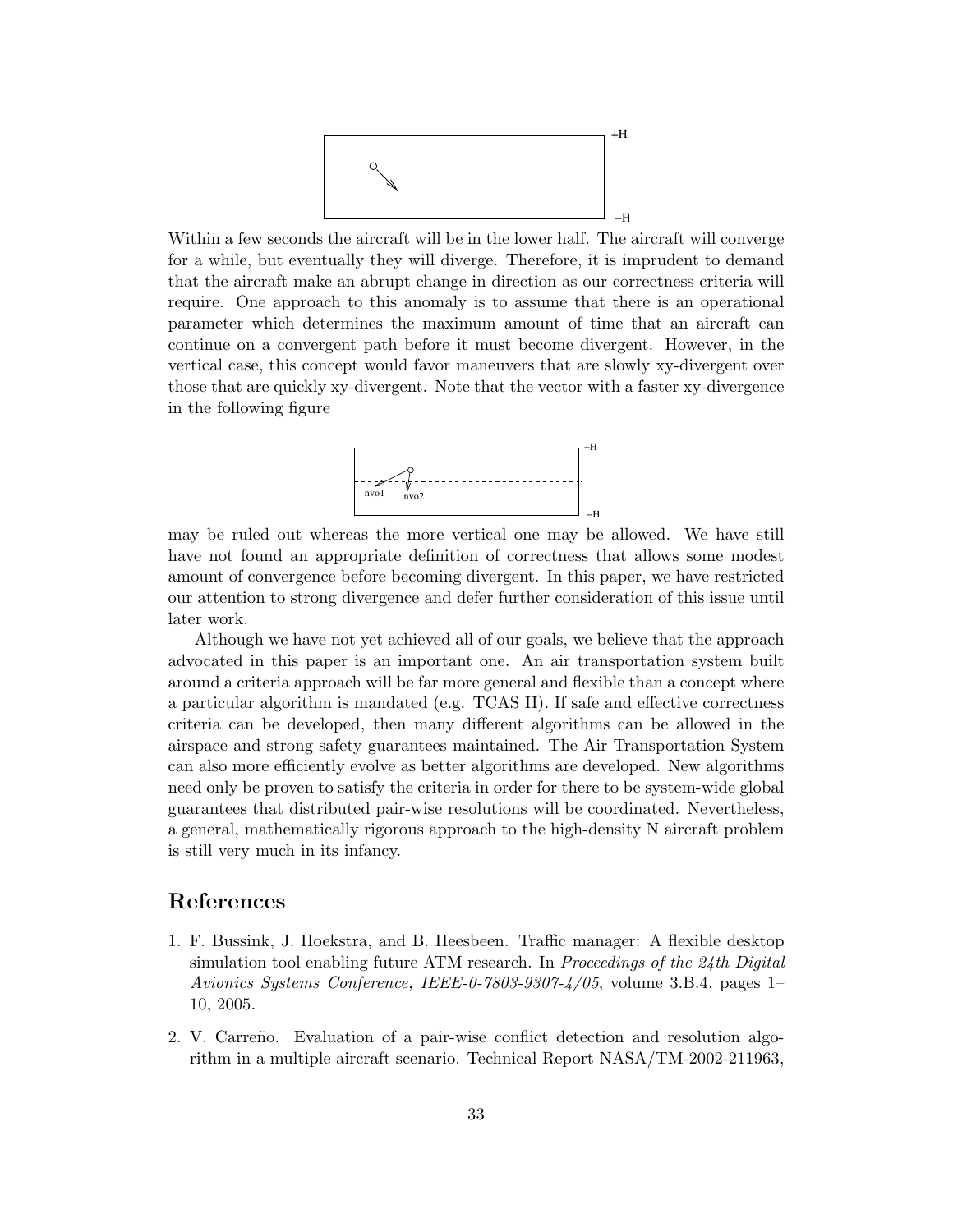NASA Langley Research Center, NASA LaRC,Hampton VA 23681-2199, USA, December 2002.

- 3. G. Dowek, A. Geser, and C. Muñoz. Tactical conflict detection and resolution in a 3-D airspace. In Proceedings of the 4th USA/Europe Air Traffic Management R&DSeminar, ATM 2001, Santa Fe, New Mexico, 2001. A long version appears as report NASA/CR-2001-210853 ICASE Report No. 2001-7.
- 4. G. Dowek, C. Muñoz, and V. Carreño. Provably safe coordinated strategy for distributed conflict resolution. In *Proceedings of the AIAA Guidance Navigation*, and Control Conference and Exhibit 2005, AIAA-2005-6047, San Francisco, California, 2005.
- 5. C. Muñoz. Rapid prototyping in PVS. Report NIA Report No. 2003-03, NASA/CR-2003-212418, NIA-NASA Langley, National Institute of Aerospace, Hampton, VA, May 2003.
- 6. S. Owre, J. Rushby, and N. Shankar. PVS: A prototype verification system. In Deepak Kapur, editor, Proc. 11th Int. Conf. on Automated Deduction, volume 607 of Lecture Notes in Artificial Intelligence, pages 748–752. Springer-Verlag, June 1992.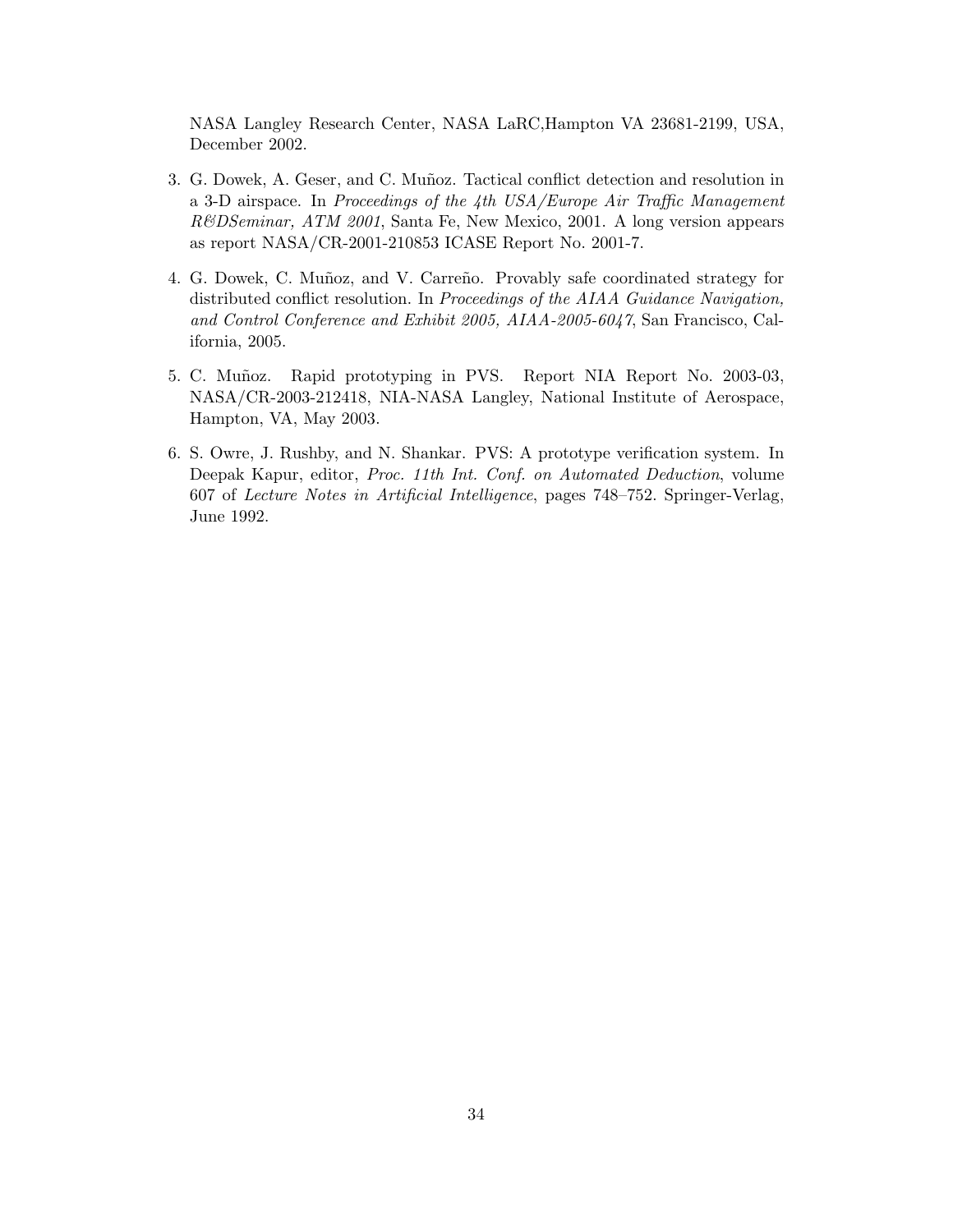# Appendix A

## Theorem xy coordinated Revisited

Our original goal was to prove a theorem of the form

```
xy_criteria_tr?( s,vo,vi,Th)(nvo) AND
xy_criteria_tr?(-s,vi,vo,Th)(nvi)
IMPLIES
   xy_correct?[Th](s,nvi)(nvo)
```
However, as stated in the text, we did not achieve this goal. We were able to prove the following

xy\_criteria\_tr?( s,vo,vi,Th)(nvo) AND xy\_criteria\_tr?(-s,vi,vo,Th)(nvi) AND IMPLIES xy\_divergent?(s, nvi)(nvo) AND

with the additional assumption that  $\text{vect2D(nvo)}$  /=  $\text{vect2D(nvi)}$ , but vertical\_separation?( $s + Th * (nvo - nvi)$ ) has proved elusive. We had originally expected that the tteh premises

tteh(s, nvo - vi)  $\le$  Th tteh( $-s$ , nvi - vo)  $\le$  Th

would together yield

$$
[s_x + T_h * (v'_{ox} - v'_{ix})]^2 + [s_y + T_h * (v'_{oy} - v'_{iy})]^2 \ge D^2
$$

But even in the simpler case, where the aircraft are initially convergent, counterexamples were found. Thus, the following conjecture

```
xy_diverging_sep_coordinated : CONJECTURE
  NOT horizontal_separation?(s) AND
  NOT dot_prop?(s,vo-vi) AND
  dot_prop?(s,nvo-vi) AND
  dot_prop?(-s,nvi-vo) AND
  tr >= tteh(s,nvo-vi) AND
  tr >= tteh(-s,nvi-vo) AND
  IMPLIES
  horizontal_separation?(s + tr*(nvo - nvi))
```
was found to be falsified by:

 $vo = (-25, -25)$  $vi= (-25, -24)$  $nvo = (-11, -19)$  $nvi = (-7, -25)$  $s = (-2, 12)$  $D = 25$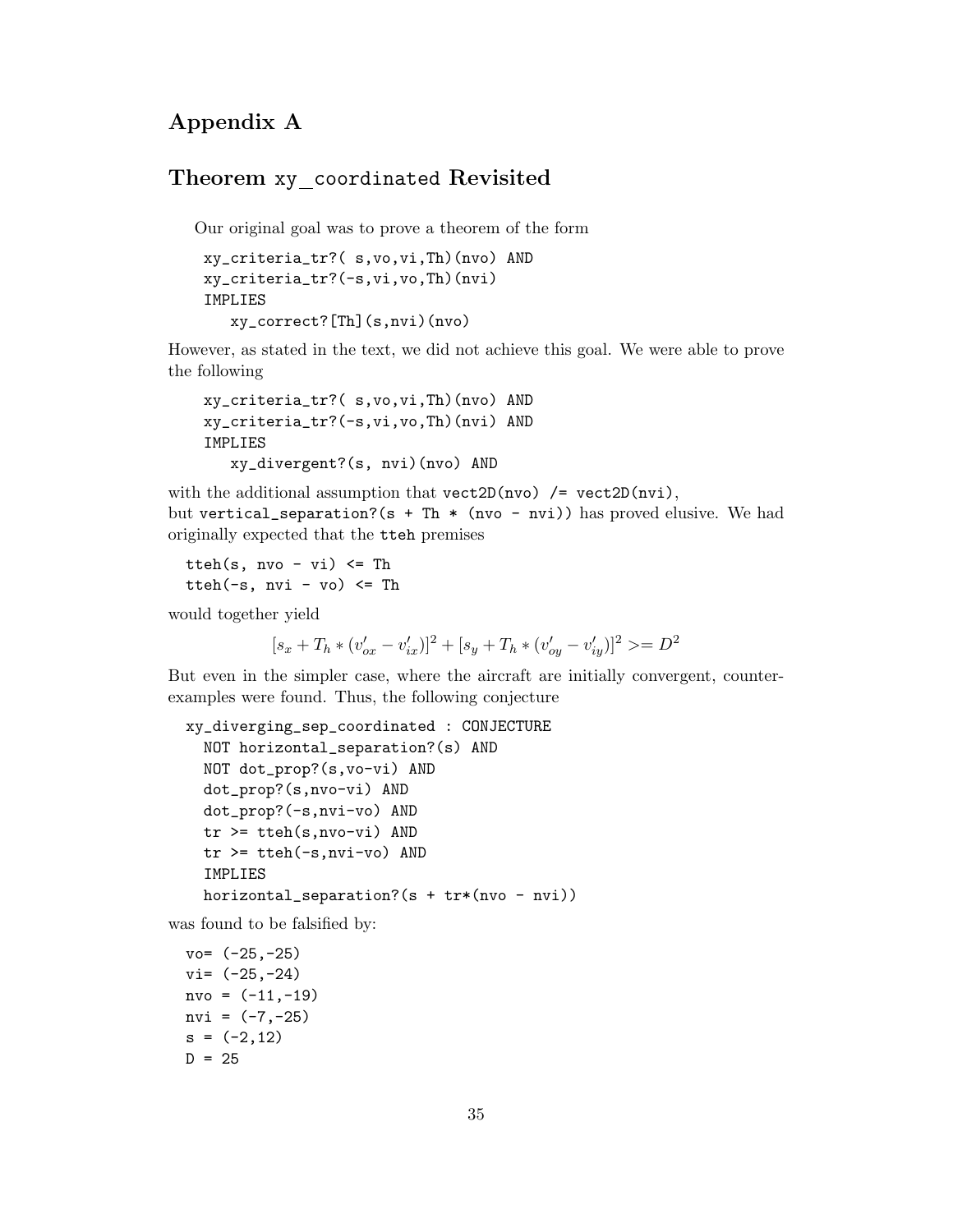Next we constructed a Java program to search for counterexamples by discretizing the geometry. We hoped to find additional constraints that would suffice. For example, we hoped that adding the following premises:

```
nvo*vo > 0.9 * norm(nvo)*norm(vo) AND
nvi*vi > 0.9 * norm(nvi)*norm(vi)
```
which restricts the cosines of the angles between the old and new velocity vectors to be greater than 0.9 would be sufficient. (In other words, the angle between them must be less that  $25^{\circ}$ ). With this restriction, counterexamples were still found. So next we added,

```
s*(nvo-vi) > 0.707 * norm(s)*norm(nvo-vi)
```
and sought to prove

```
horizontal_separation?(s + (1.2*tr)*(nvo - nvi))
```
giving 20% more time for the coordinated algorithm to achieve horizontal separation. For awhile it looked like this would suffice. Stepping each variable from -25 to 25 by 2 failed to find a counter-example. After  $25^8 = 1.25 \times 10^{11}$  test cases, no counterexamples were seen. But after stepping each variable from -25 to 25 by 1, counterexamples began to appear. If we find suitable constraints that do not produce any counter-examples, we expect that a complete run of the Java program at step-level 1 would take over two weeks. But, even then we still need to construct a mathematical proof. The absence of counterexamples does not rule out the possibility that if we reduce the grid size again (e.g. to say  $1/2$ ), that counter-examples would not appear. This is a cogent reminder to us why simulation alone cannot establish safety or correctness.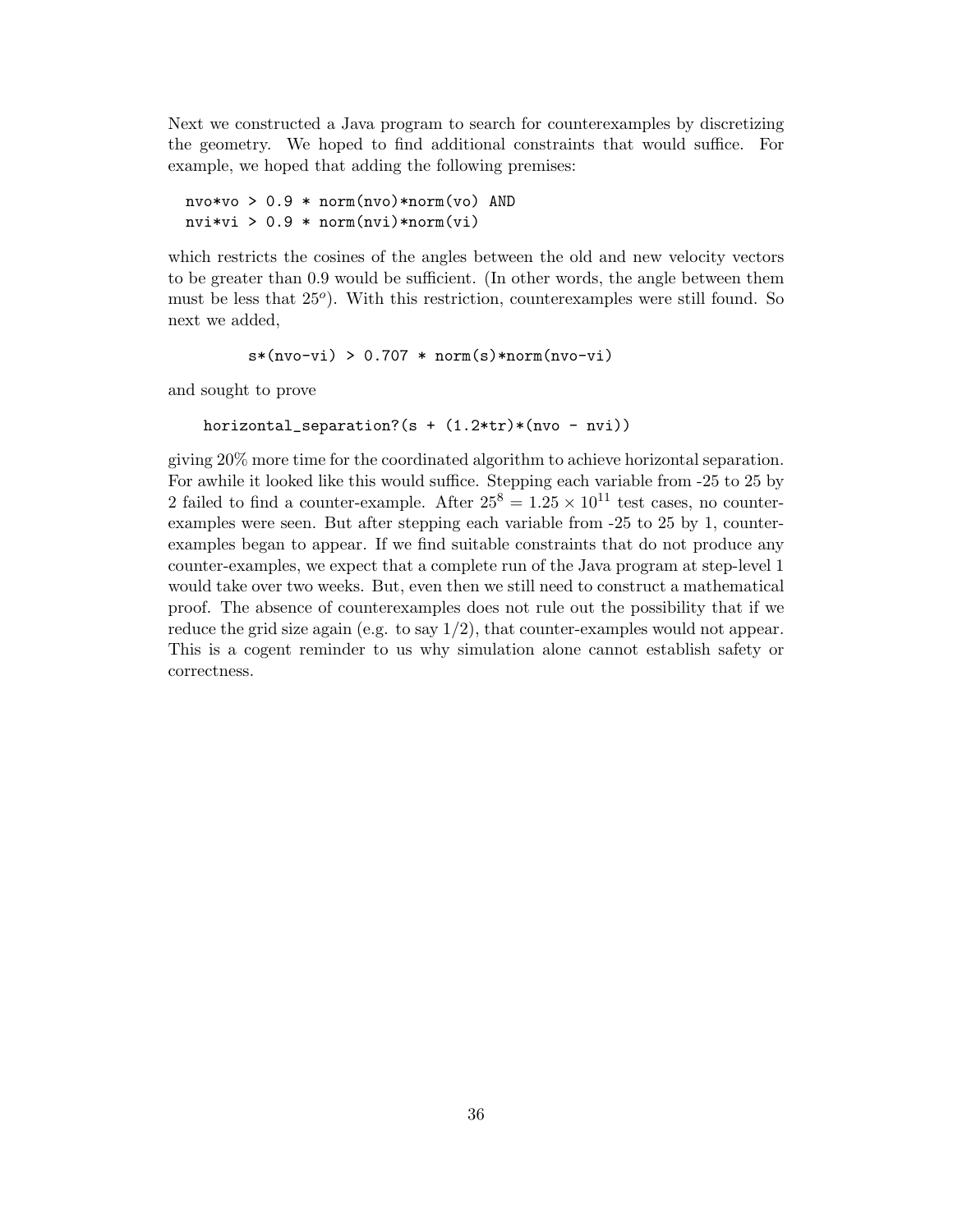# Appendix B

## Vectors Library

The NASA PVS library located at

http://shemesh.larc.nasa.gov/fm/ftp/larc/PVS-library/pvslib.html contains three distinct vectors libraries:

- 1. 2-dimensional vectors
- 2. 3-dimensional vectors
- 3. N-dimensional vectors

One might wonder why there should be 2D and 3D versions, when an N-dimensional version is available. The answer is that there are some notational conveniences for doing this. For example, in the 2D version we represent a vector as

Vector: TYPE =  $[$ # x, y: real #]

whereas in the N-dimensional library a vector is

 $Index$  : TYPE =  $below(n)$  $Vector$  : TYPE = [Index -> real]

where n is a formal parameter of type posnat to the theory. Thus, in the two dimensional case, the x-component of a vector  $v$  is  $v'x$  whereas in the N-dimensional library it is  $v(0)$ . Also certain operations are greatly simplified in the 2D case. The dot product is

 $*(u,v): \text{ real } = u'x * v'x + u'y * v'y;$  % dot product

in the 2-dimensional case, whereas in the N-dimensional case it is

```
*(u,v): \text{real} = \text{sigma}(0,n-1,\text{LAMBDA} \text{ i}:u(i)*v(i)); % Dot Product
```
where sigma is a summation operator imported from the reals library.

All of the lemmas and definitions are as identical as possible to simplify the use of these libraries. The following theories are available

| vect2D,        | % Define 2-D Vector from N-dimensional vectors     |
|----------------|----------------------------------------------------|
| vect3D,        | % Define 3-D Vector from N-dimensional vectors     |
| vectors2D,     | % 2-dimensional vectors and operations             |
| vectors3D,     | % 3-dimensional vectors and operations             |
| vectors_cos,   | % Law of cosines for n-D vectors                   |
| vectors2D_cos, | % Law of cosines for 2D vectors                    |
| vectors3D_cos, | % Law of cosines for 3D vectors                    |
| position,      | % using vectors for position, distance function    |
| position2D,    | % using vectors for 2D-position, distance function |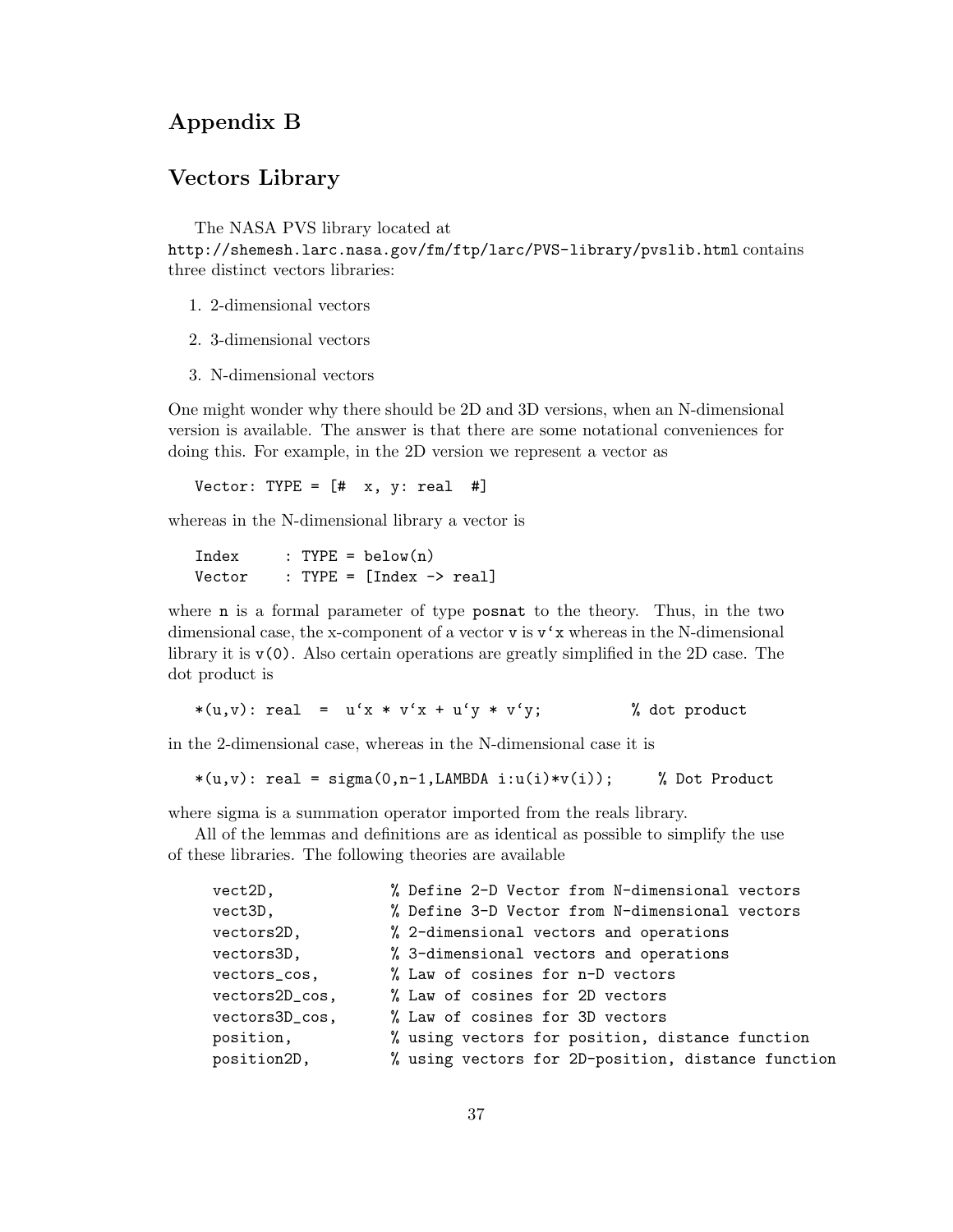```
position3D, % using vectors for 3D-position, distance function
lines, % Using vectors to define lines, and motion
lines2D, % Using vectors to define lines, and motion
lines3D, % Using vectors to define lines, and motion
law_cos_pos2D, % Law of cosines for 2D positions
law_cos_pos3D, % Law of cosines for 3D positions
closest_approach, % calculate t_cpa for moving particles
closest_approach_2D, % calculate t_cpa for moving particles
closest_approach_3D, % calculate t_cpa for moving particles
perpendicular2D, % line perpendicular to a line through a point
perpendicular3D, % line perpendicular to a line through a point
intersections2D, % finding intersection points of lines
matrices, \frac{1}{2} Theory of matrices
vect_trig_2D, % trigonometric properties of 2D vectors
vect_trig_3D, % trigonometric properties of 3D vectors
cross_3D, % cross-product
linear_independence_3D, % linear independece
sigma_2D, % summations over 2D vectors
sigma_3D, % summations over #D vectors
```
There are several dozen lemmas available for manipulating vectors, including primitive operations such as

```
add_assoc : LEMMA u+(v+w) = (u+v)+wadd\_move\_right : LEMMA u + w = v IFF u = v - wadd\_cancel\_left : LEMMA u + v = u + w IMPLIES v = wneg\_distr\_sub : LEMMA -(v - u) = u - vdot_eq_args_ge : LEMMA u*u >= 0
dot\_distr\_add\_right : LEMMA (v+w)*u = v*u + w*udot\_scal\_left : LEMMA (a*u)*v = a*(u*v)dot\_scal\_canon : LEMMA (a*u)*(b*v) = (a*b)*(u*v)sqv\_scal : LEMMA sqv(a*v) = sq(a)*sqv(v)sqrt(x) = norm : LEMMA sqrt(sqv(v)) = norm(v)
norm\_eq\_0 : LEMMA norm(v) = 0 IFF v = zerocauchy_schwartz : LEMMA sq(u*v) <= sgv(u)*sgv(v)
```
and more advanced capabilities such as

```
linearly_dependent?(a,b: Vect3): bool =
    (EXISTS (k1,k2: real): (k1 /= 0 OR k2 /= 0) AND
                            k1*a + k2*b = zero)
```

```
linearly_independent?(a,b: Vect3): bool = NOT linearly_dependent?(a,b)
aa,bb: VAR Nz_vect3
lin_indep_cross: LEMMA linearly_dependent?(aa,bb) IFF
                           cross(aa,bb) = zero
```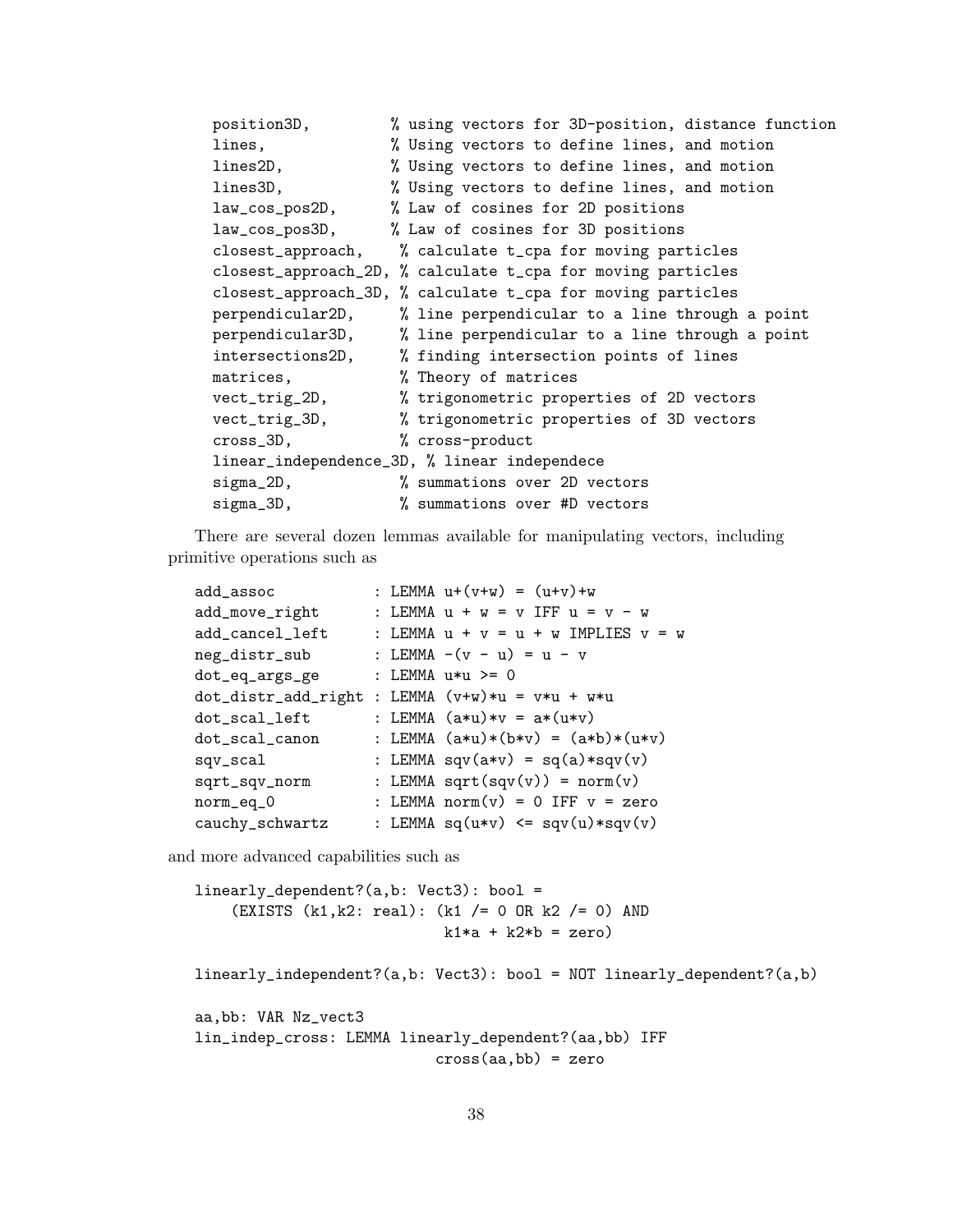or properties of the mixed product:

```
[||](a,b,c): real = a*cross(b,c)
mixed_prod_perm : LEMMA [|a,b,c|] = [|b,c,a|]
mixed\_prod\_scal1 : LEMMA [|k*a,b,c|] = k*[|a,b,c|]mixed\_prod\_dist : LEMMA [|a+d,b,c|] = [|a,b,c|] + [|d,b,c|]cross_cross_mixed : LEMMA cross(cross(a,b),cross(c,d)) =
                           [|a,b,d|]*c - [|a,b,c|]*d
```